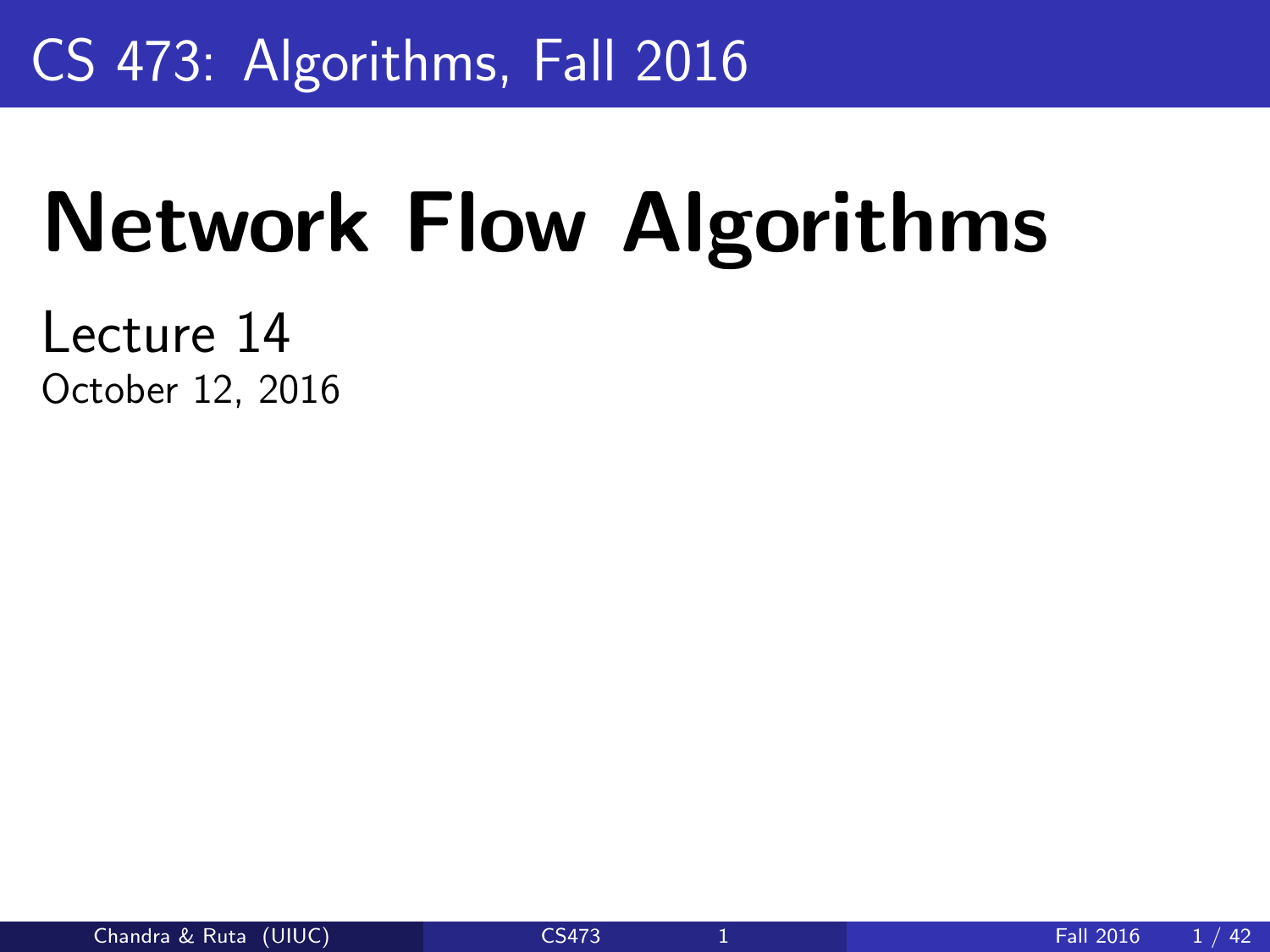# Part I

# <span id="page-1-0"></span>[Algorithm\(s\) for Maximum Flow](#page-1-0)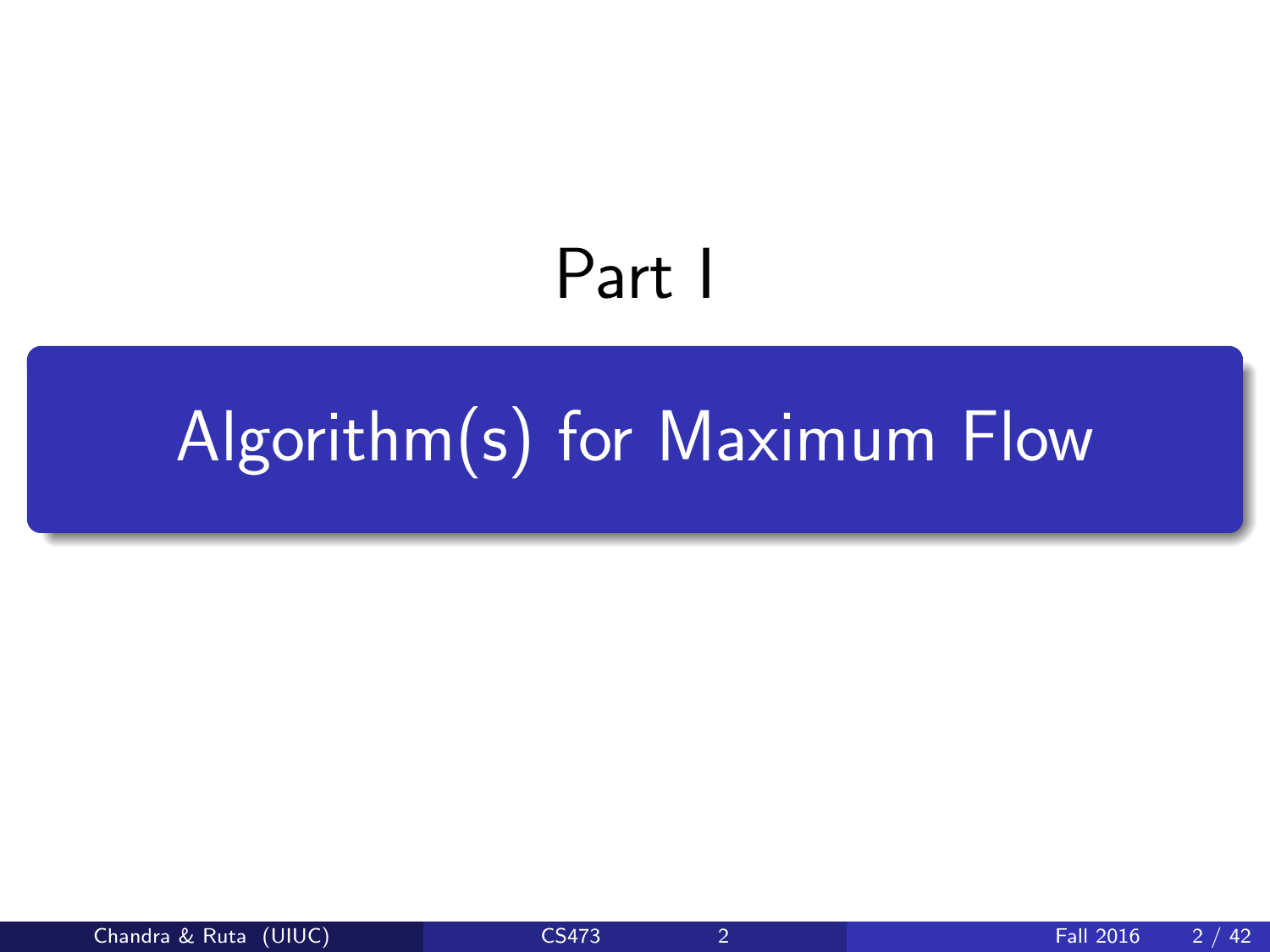

- **1** Begin with  $f(e) = 0$  for each edge.
- **2** Find a s-t path P with  $f(e) < c(e)$ for every edge  $e \in P$ .
- **3 Augment** flow along this path.
- Repeat augmentation for as long as possible.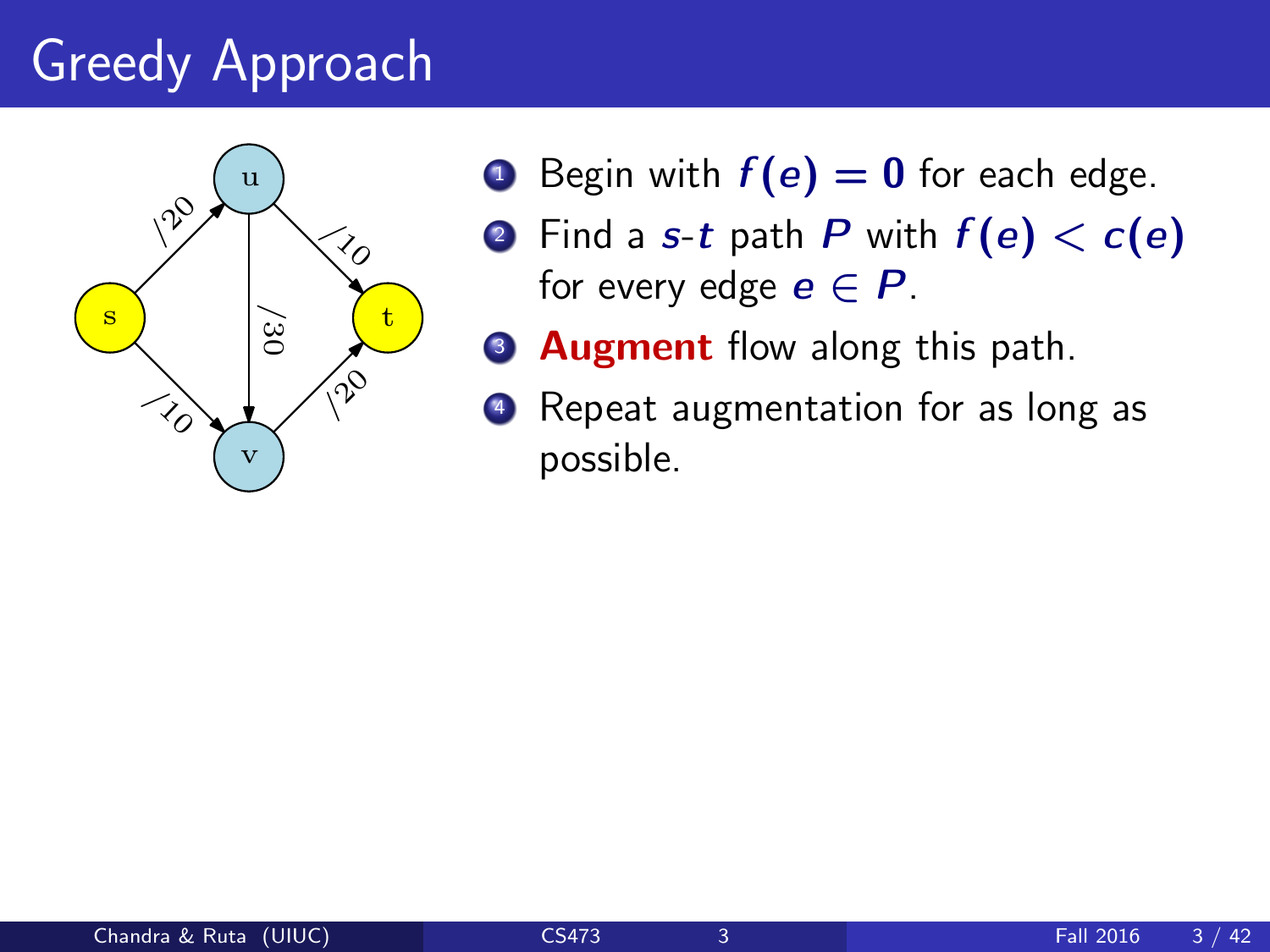

- **1** Begin with  $f(e) = 0$  for each edge.
- **2** Find a s-t path P with  $f(e) < c(e)$ for every edge  $e \in P$ .
- **3 Augment** flow along this path.
- Repeat augmentation for as long as possible.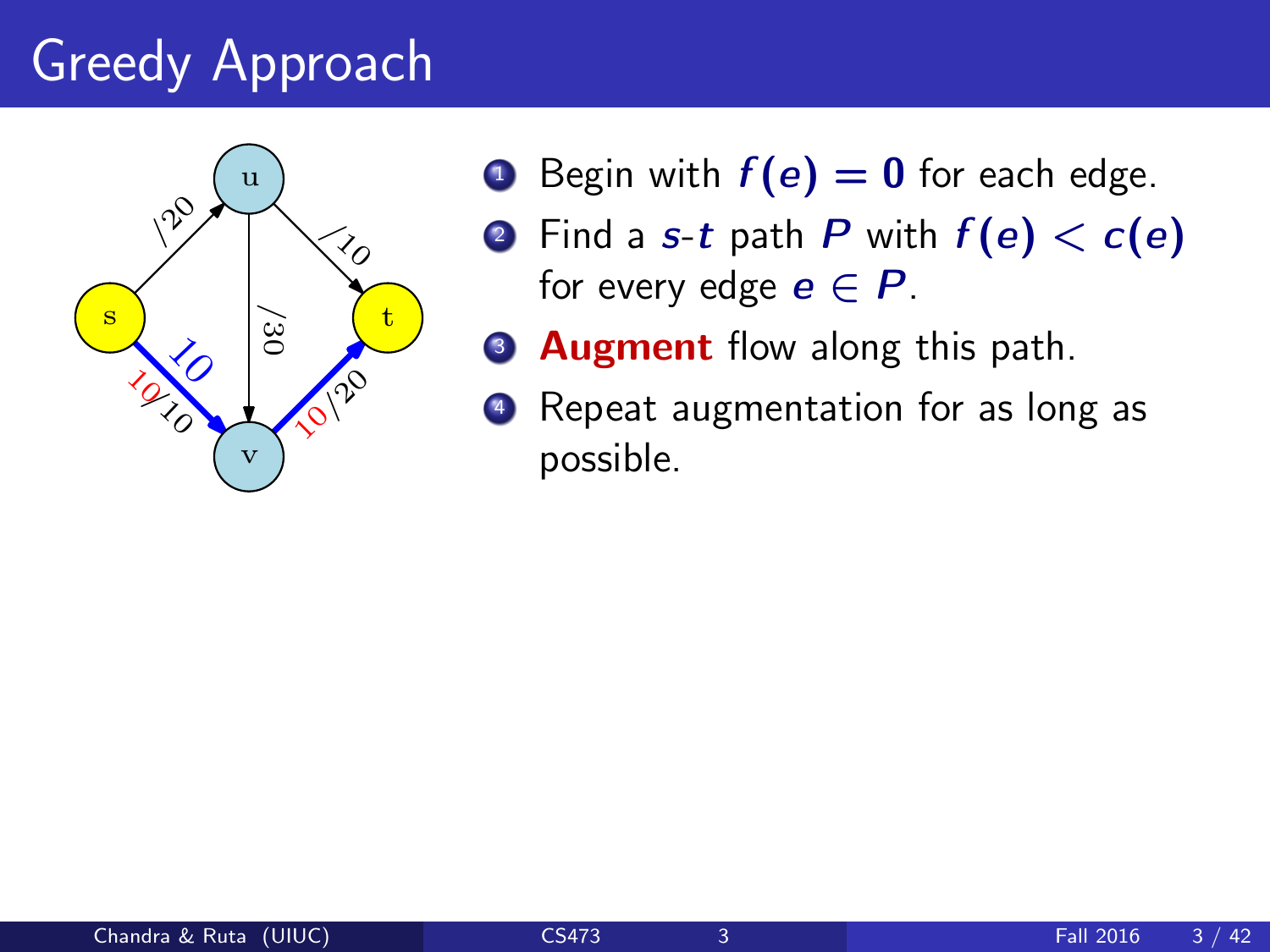

- **1** Begin with  $f(e) = 0$  for each edge.
- **2** Find a s-t path P with  $f(e) < c(e)$ for every edge  $e \in P$ .
- **3 Augment** flow along this path.
- Repeat augmentation for as long as possible.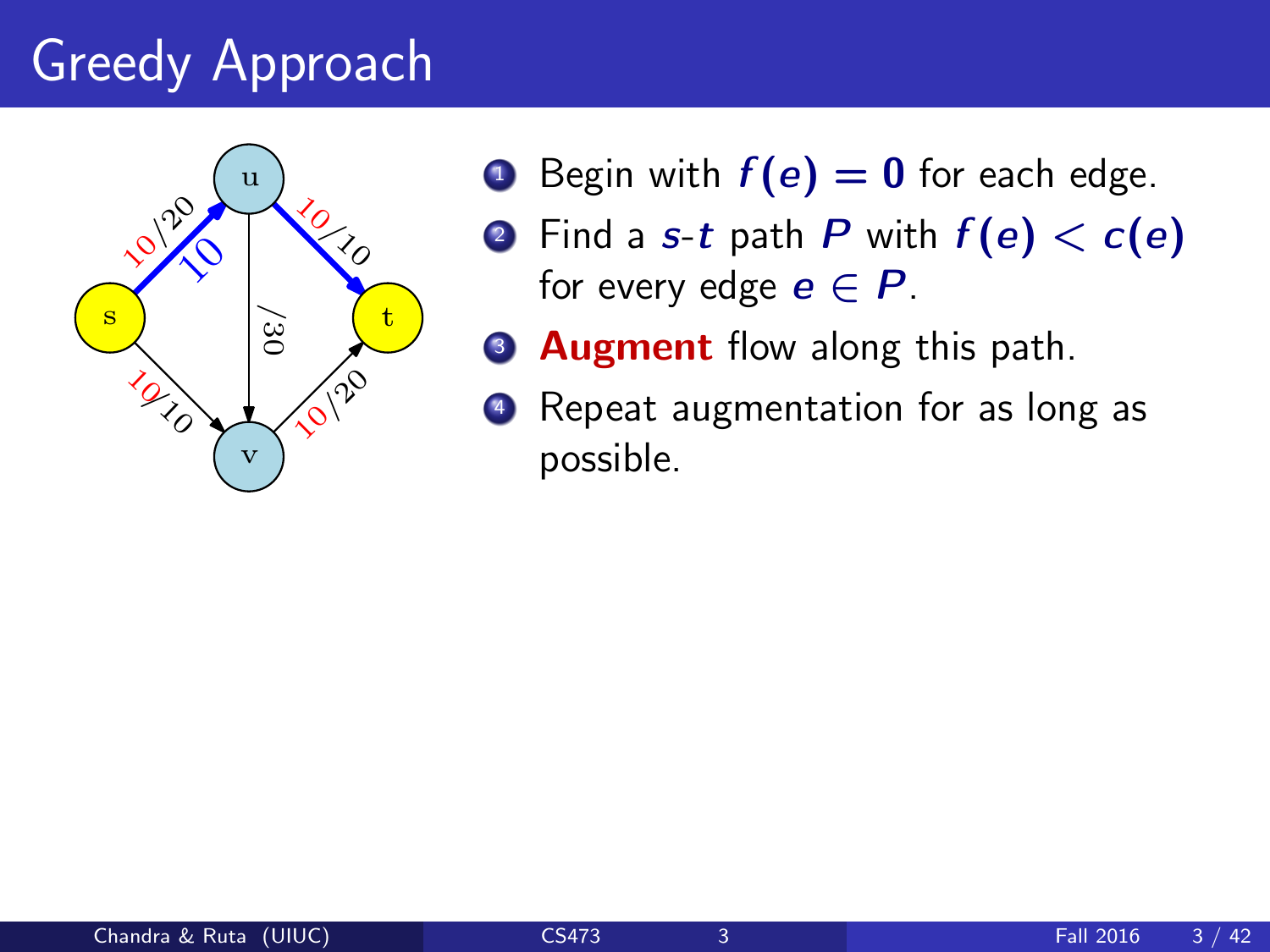

- **1** Begin with  $f(e) = 0$  for each edge.
- **2** Find a s-t path P with  $f(e) < c(e)$ for every edge  $e \in P$ .
- **3 Augment** flow along this path.
	- Repeat augmentation for as long as possible.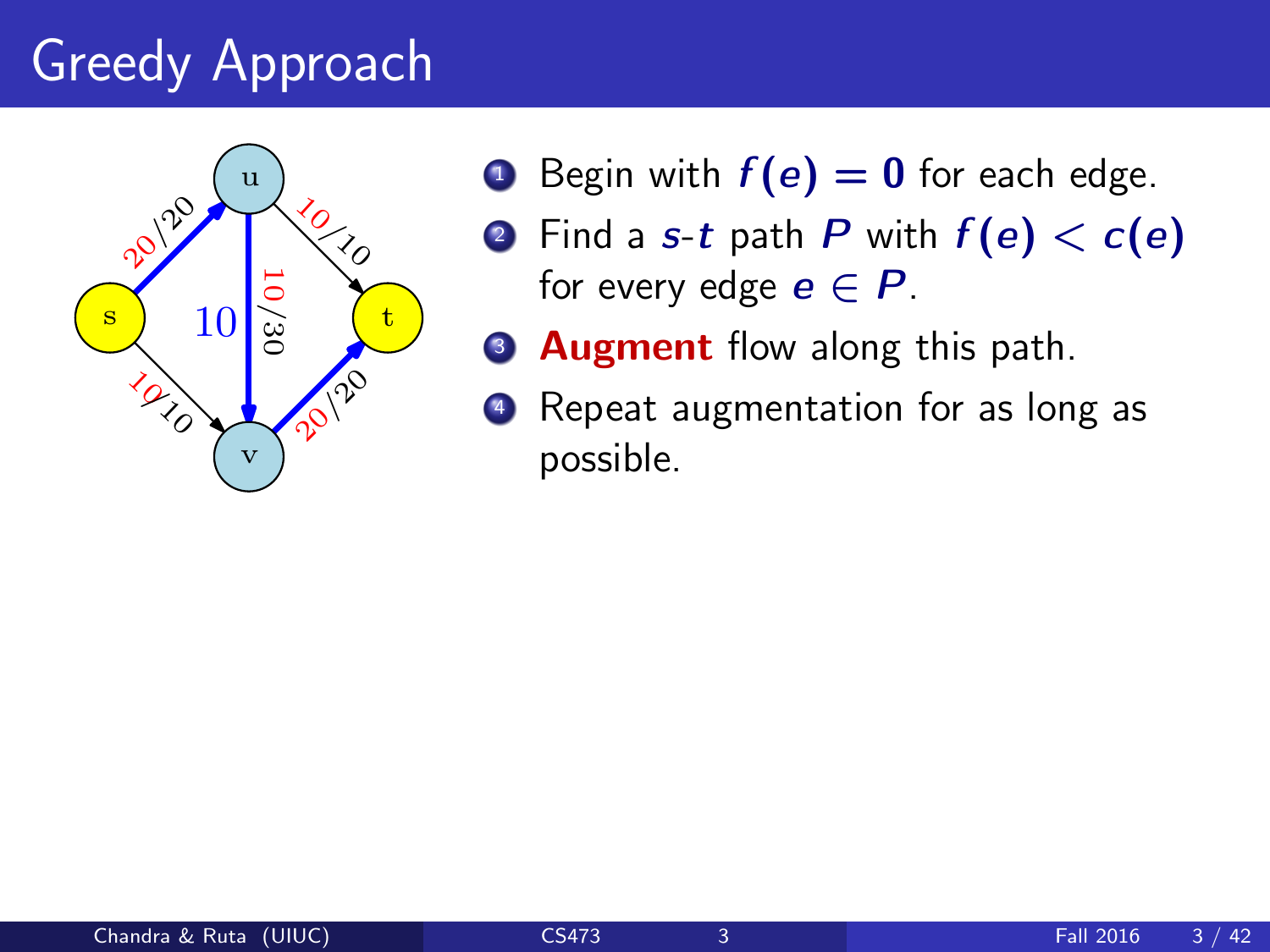

- **1** Begin with  $f(e) = 0$  for each edge
- **2** Find a s-t path P with  $f(e) < c(e)$ for every edge  $e \in P$
- **3** Augment flow along this path
- <sup>4</sup> Repeat augmentation for as long as possible.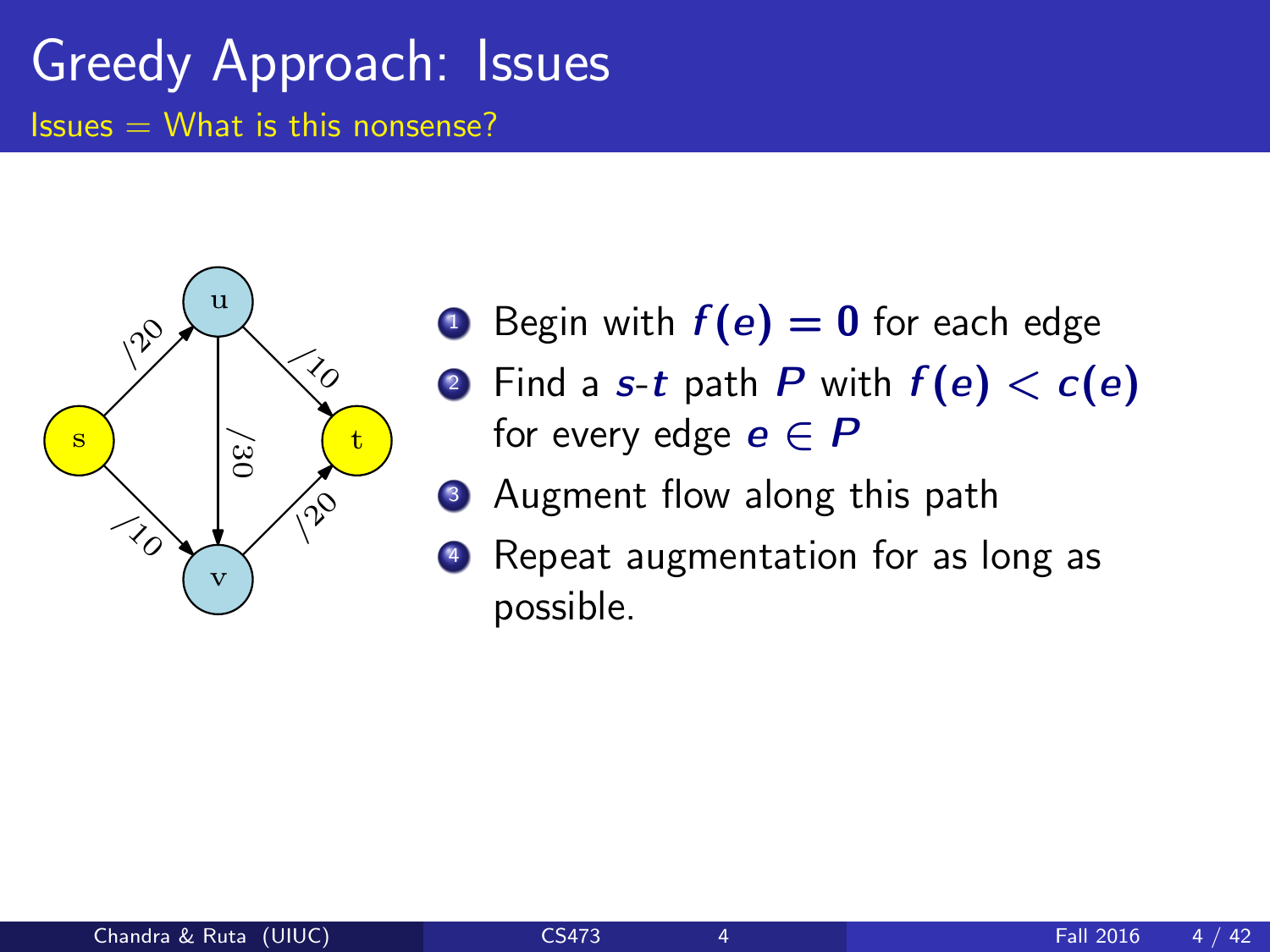

- **1** Begin with  $f(e) = 0$  for each edge
- **2** Find a s-t path P with  $f(e) < c(e)$ for every edge  $e \in P$
- **3** Augment flow along this path
- <sup>4</sup> Repeat augmentation for as long as possible.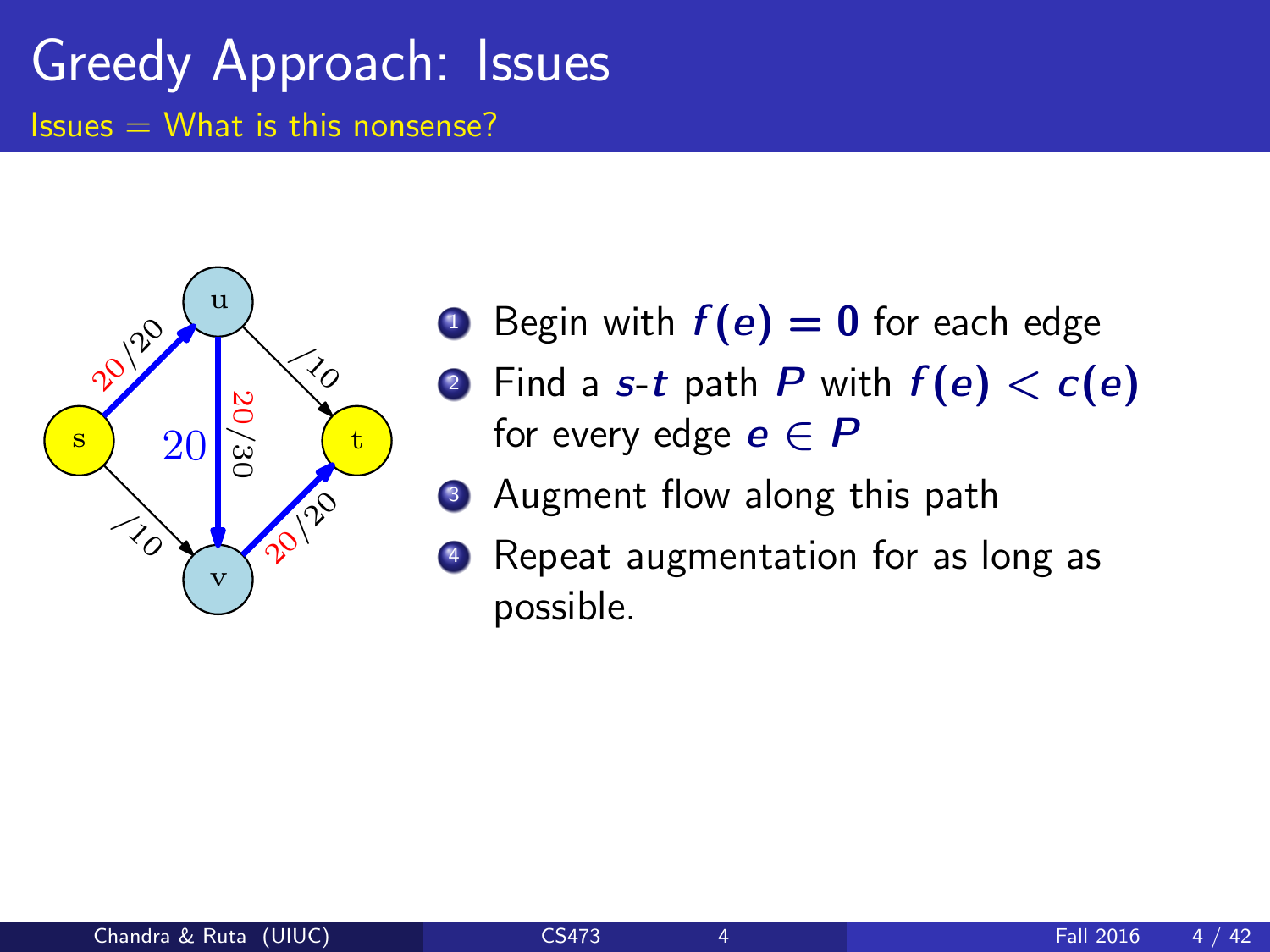

- **1** Begin with  $f(e) = 0$  for each edge
- **2** Find a s-t path P with  $f(e) < c(e)$ for every edge  $e \in P$
- **3** Augment flow along this path
- <sup>4</sup> Repeat augmentation for as long as possible.

Greedy can get stuck in sub-optimal flow!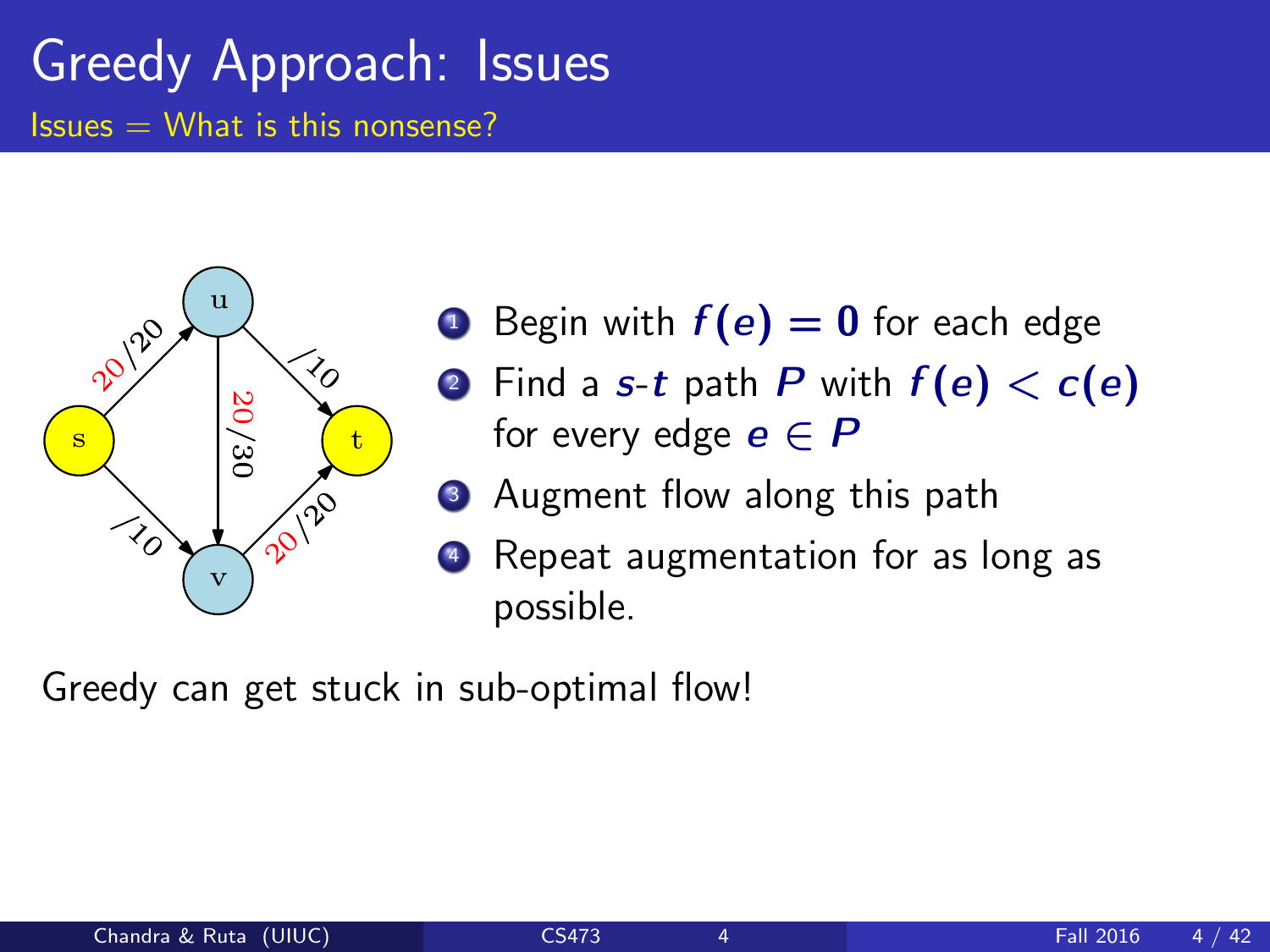

- **1** Begin with  $f(e) = 0$  for each edge
- **2** Find a s-t path P with  $f(e) < c(e)$ for every edge  $e \in P$
- **3** Augment flow along this path
	- Repeat augmentation for as long as possible.

Greedy can get stuck in sub-optimal flow!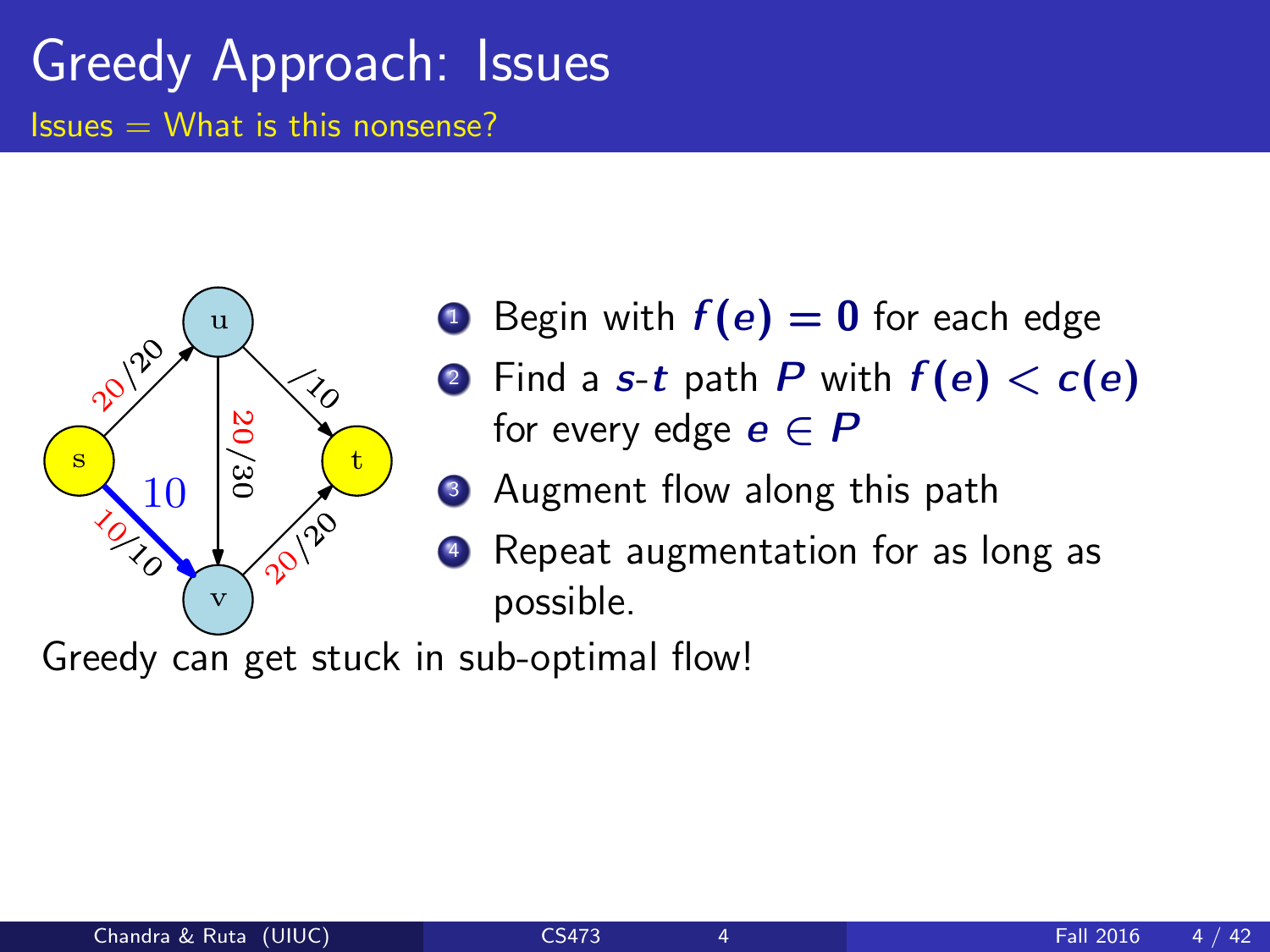

- **1** Begin with  $f(e) = 0$  for each edge
- **2** Find a s-t path P with  $f(e) < c(e)$ for every edge  $e \in P$
- **3** Augment flow along this path
- **4** Repeat augmentation for as long as possible.

Greedy can get stuck in sub-optimal flow! Need to "push-back" flow along edge  $(u, v)$ .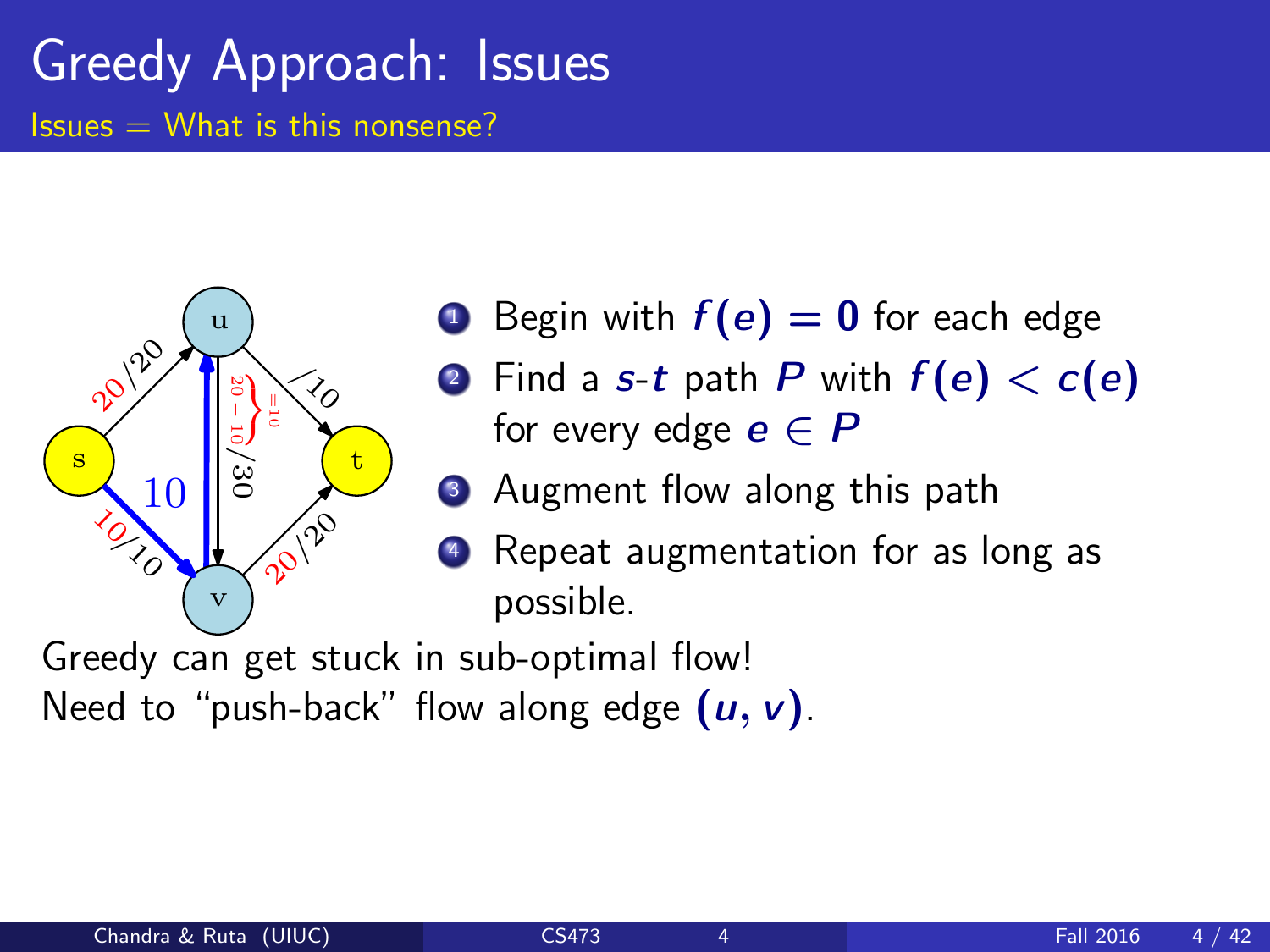

- **1** Begin with  $f(e) = 0$  for each edge
- **2** Find a s-t path P with  $f(e) < c(e)$ for every edge  $e \in P$
- **3** Augment flow along this path
- **4** Repeat augmentation for as long as possible.

Greedy can get stuck in sub-optimal flow! Need to "push-back" flow along edge  $(u, v)$ .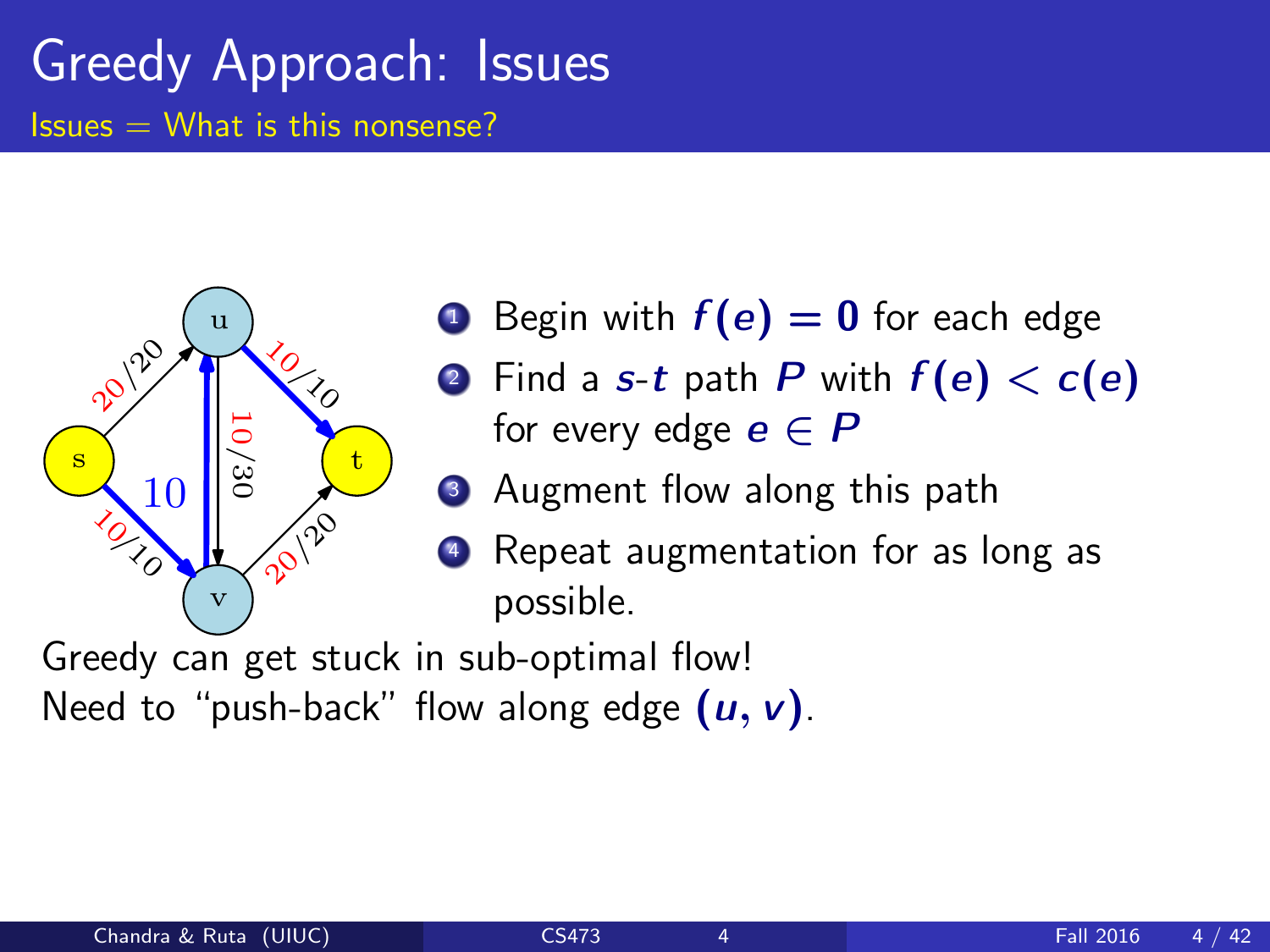#### Definition

For a network  $G = (V, E)$  and flow f, the **residual graph**  $G_f = (V', E')$  of G with respect to f is

 $\bullet$   $V' = V$ .

- **2 Forward Edges:** For each edge  $e \in E$  with  $f(e) < c(e)$ , we add  $e \in E'$  with capacity  $c(e) - f(e)$ .
- **3 Backward Edges**: For each edge  $e = (u, v) \in E$  with  $f(e) > 0$ , we add  $(v, u) \in E'$  with capacity  $f(e)$ .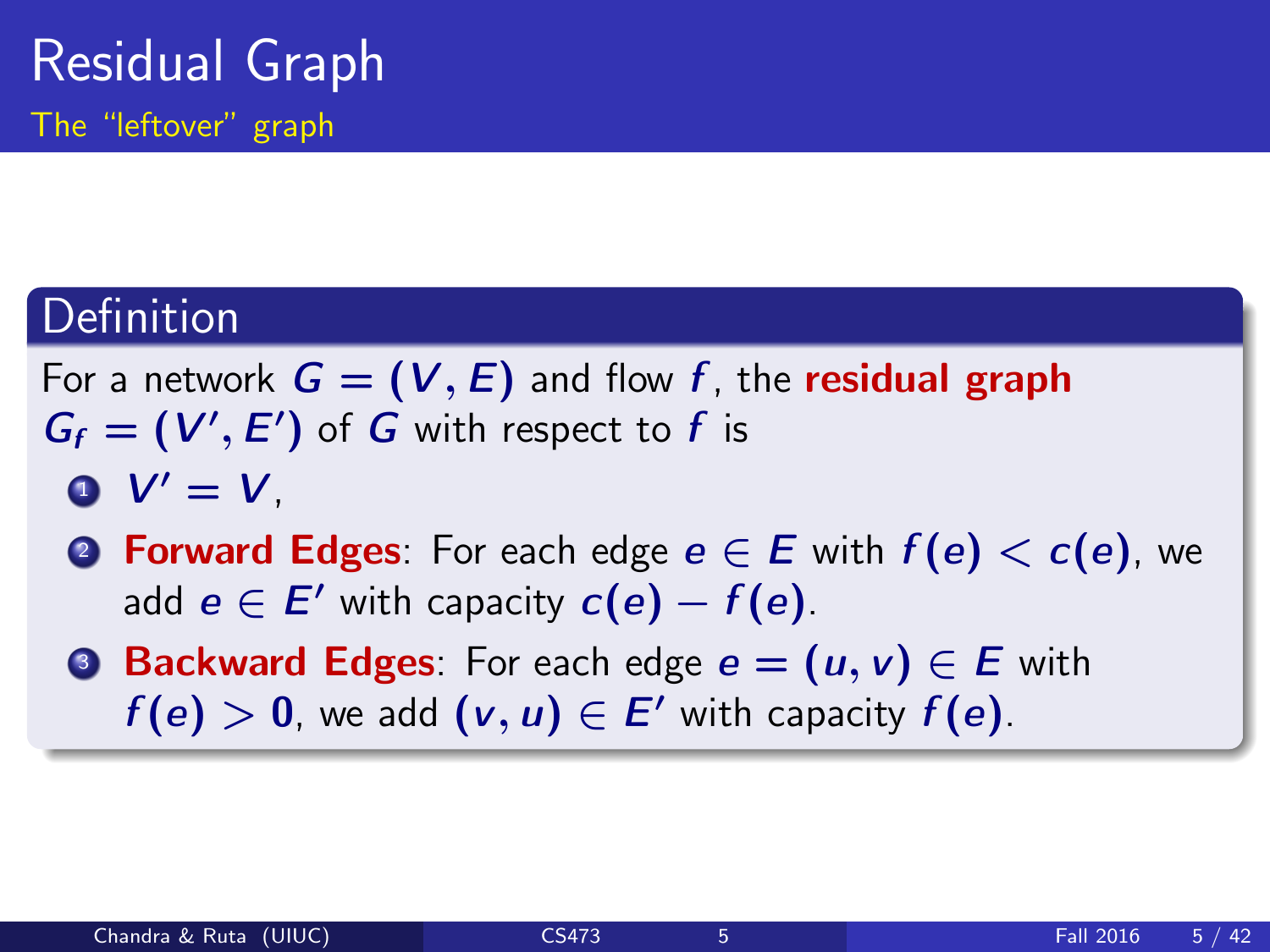### Residual Graph Example





Figure: Flow on edges is indicated in red

Figure: Residual Graph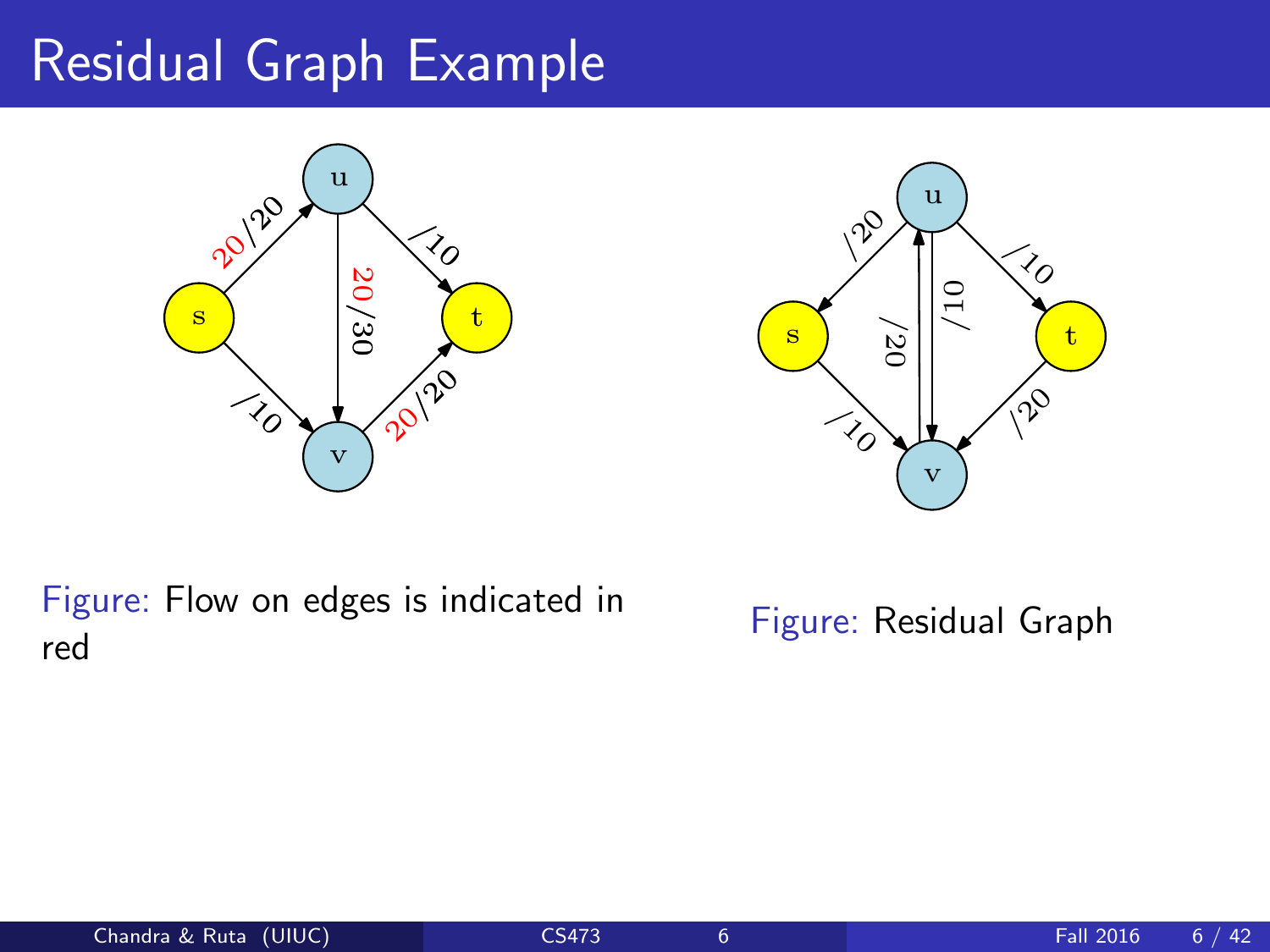## Residual graph has...

Given a network with *n* vertices and *m* edges, and a valid flow *f* in it, the residual network  $\boldsymbol{G_{f}}$ , has

- $(A)$  *m* edges.
- $(B) < 2m$  edges.
- $(C)$   $\leq 2m + n$  edges.
- (D)  $4m + 2n$  edges.
- $(E)$  nm edges.

 $(F)$  just the right number of edges - not too many, not too few.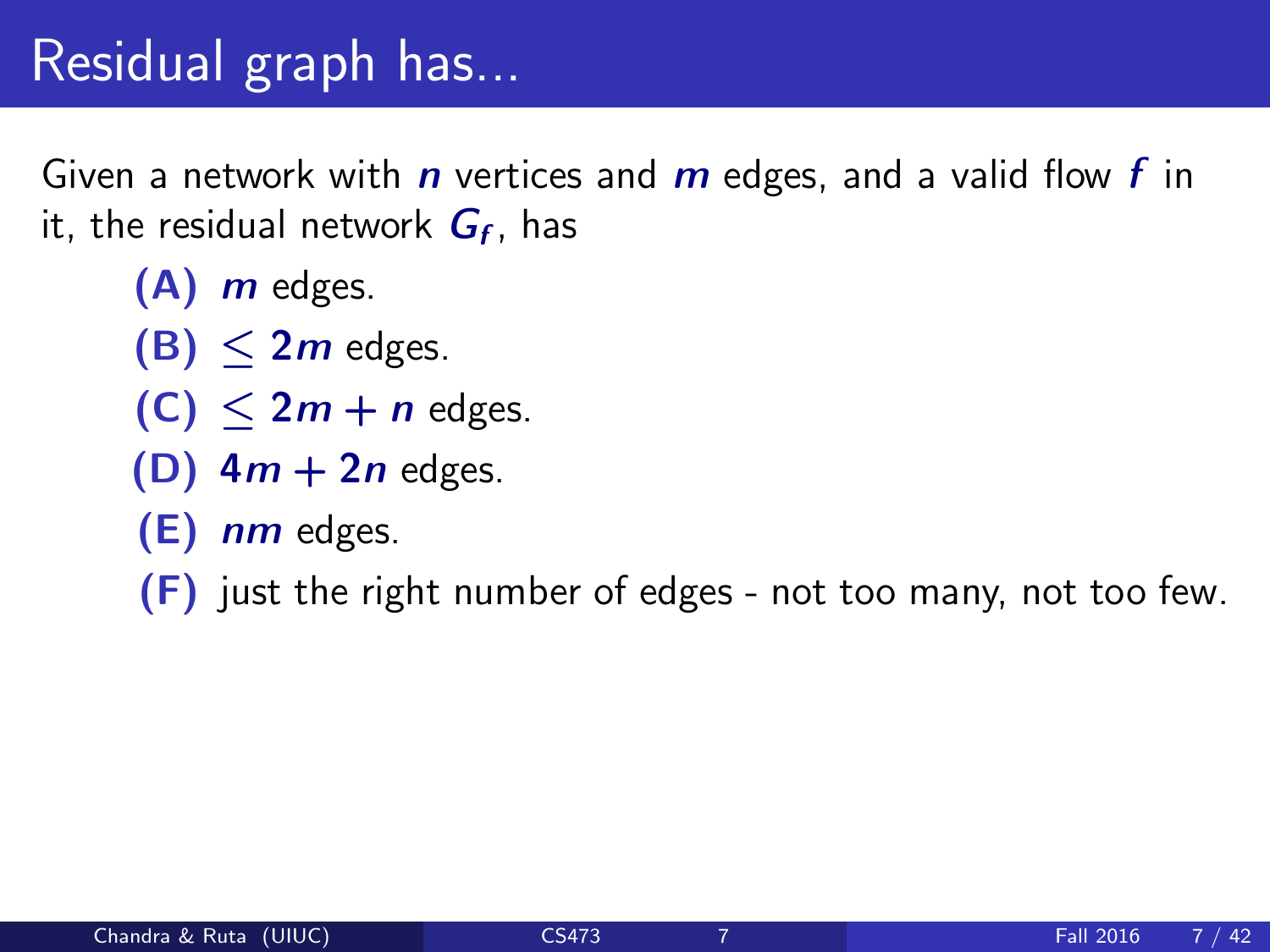Observation: Residual graph captures the "residual" problem exactly.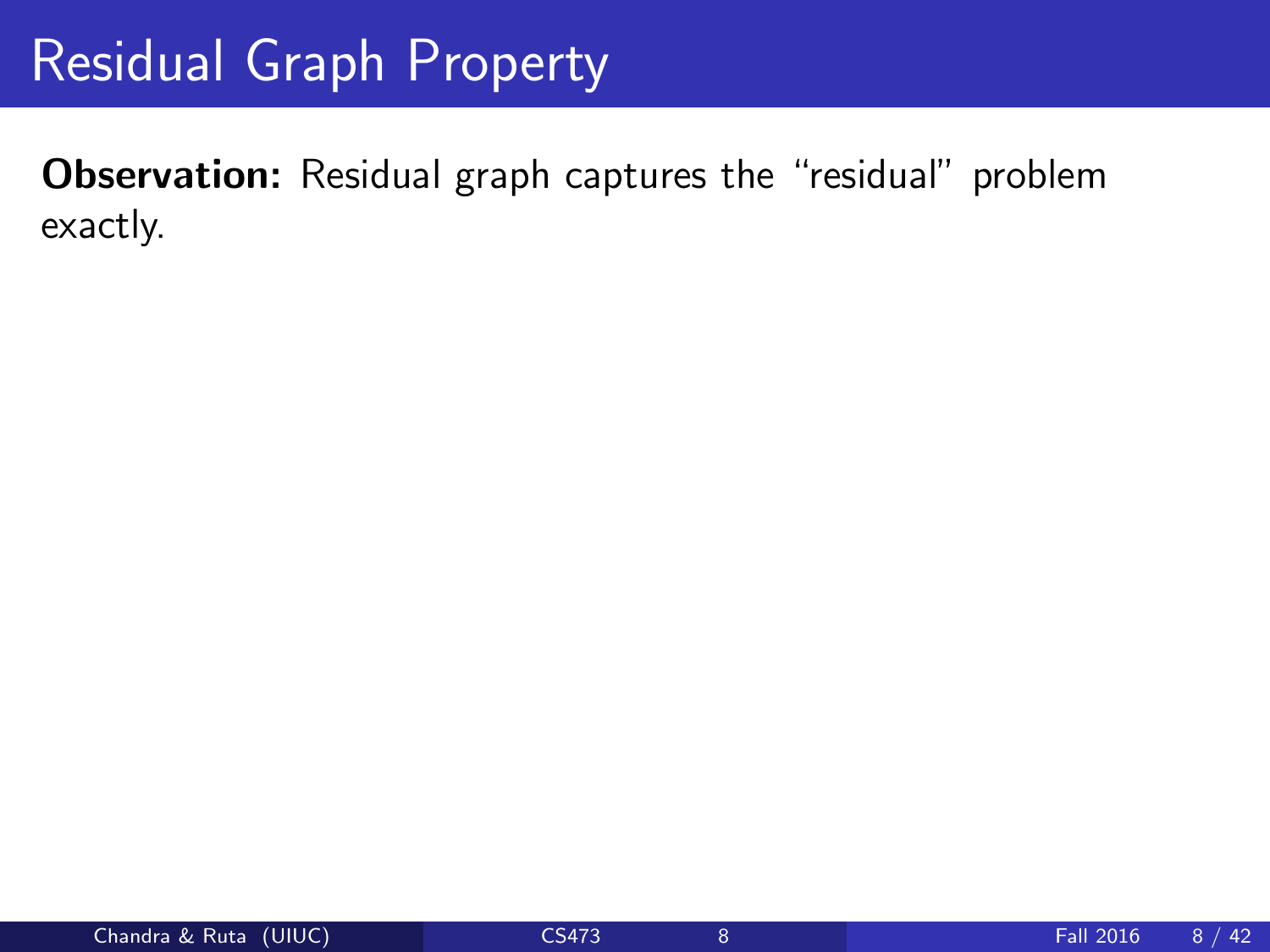Observation: Residual graph captures the "residual" problem exactly.

#### Lemma

Let f be a flow in  $G$  and  $G_f$  be the residual graph. If  $f'$  is a flow in  $G_f$  then  $f + f'$  is a flow in G of value  $v(f) + v(f')$ .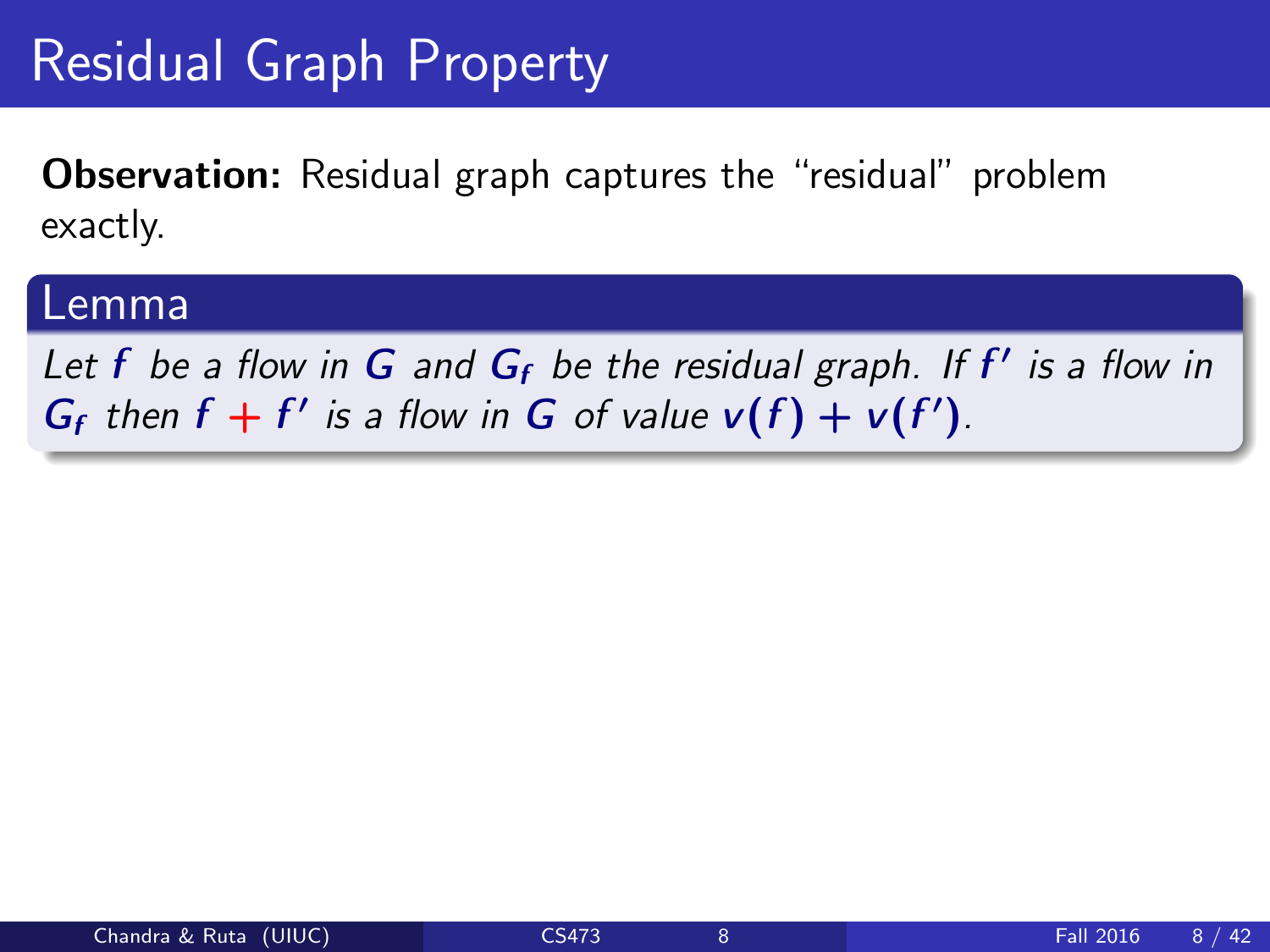Observation: Residual graph captures the "residual" problem exactly.

#### Lemma

Let f be a flow in  $G$  and  $G_f$  be the residual graph. If  $f'$  is a flow in  $G_f$  then  $f + f'$  is a flow in G of value  $v(f) + v(f')$ .

#### Lemma

Let f and f' be two flows in G with  $v(f') \ge v(f)$ . Then there is a flow f'' of value  $v(f') - v(f)$  in  $G_f$ .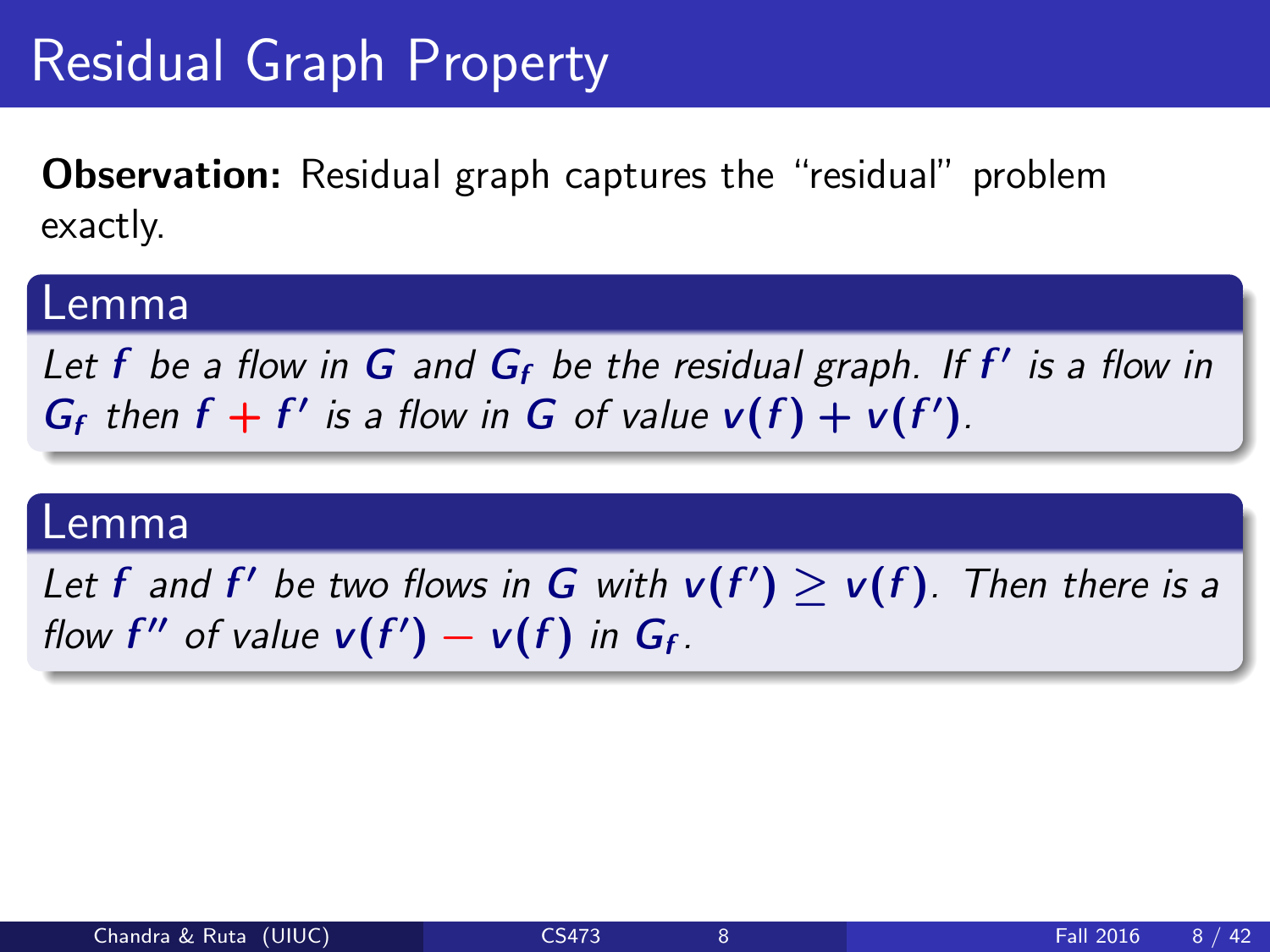Observation: Residual graph captures the "residual" problem exactly.

#### Lemma

Let f be a flow in  $G$  and  $G_f$  be the residual graph. If  $f'$  is a flow in  $G_f$  then  $f + f'$  is a flow in G of value  $v(f) + v(f')$ .

#### Lemma

Let f and f' be two flows in G with  $v(f') \ge v(f)$ . Then there is a flow f'' of value  $v(f') - v(f)$  in  $G_f$ .

Definition of  $+$  and - for flows is intuitive and the above lemmas are easy in some sense but a bit messy to formally prove.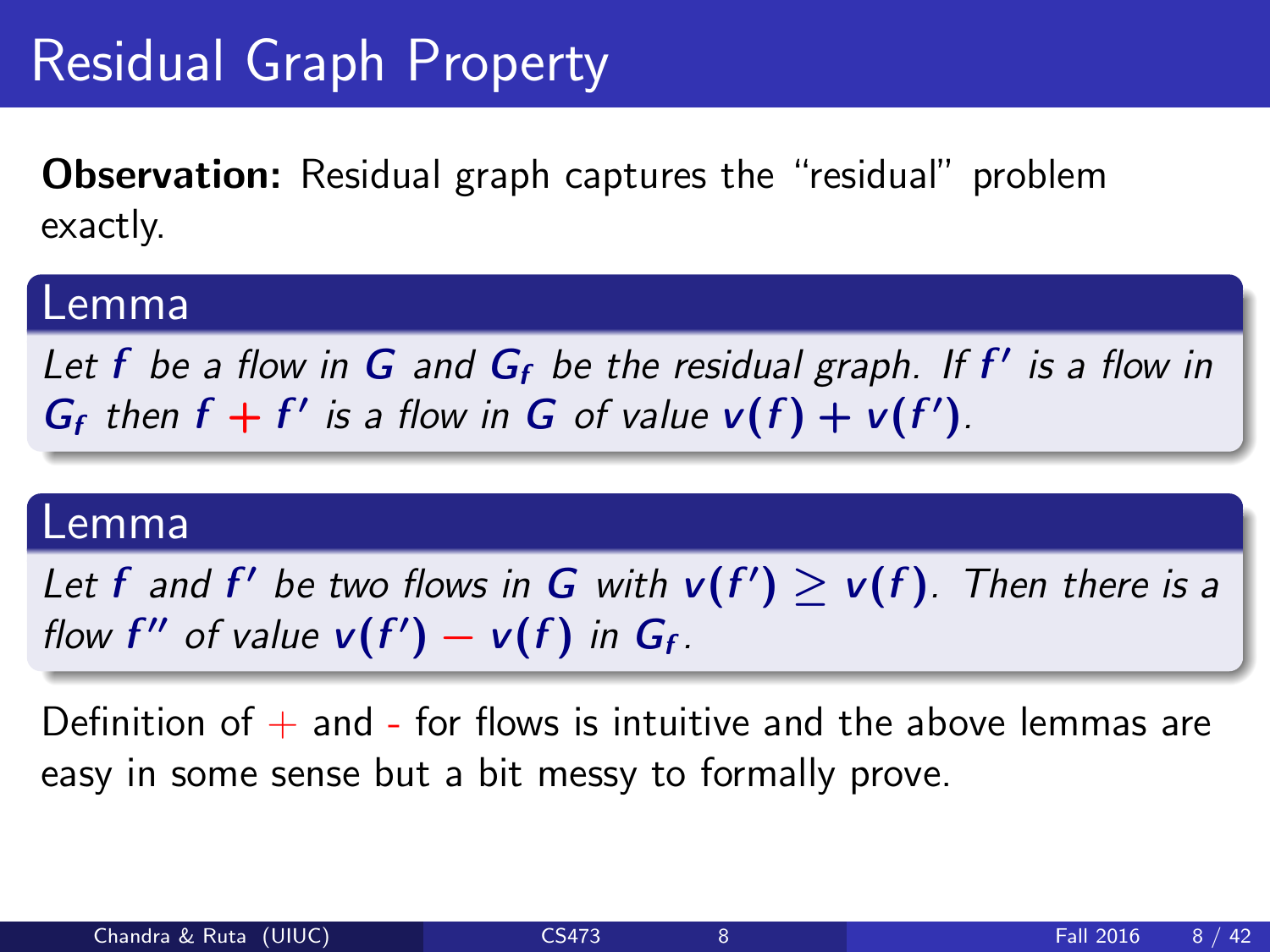### Residual Graph Property: Implication

Recursive algorithm for finding a maximum flow:

```
MaxFlow(G, s, t):
if the flow from s to t is 0 then
    return 0
Find any flow f with v(f) > 0 in G
Recursively compute a maximum flow f' in G_fOutput the flow f + f'
```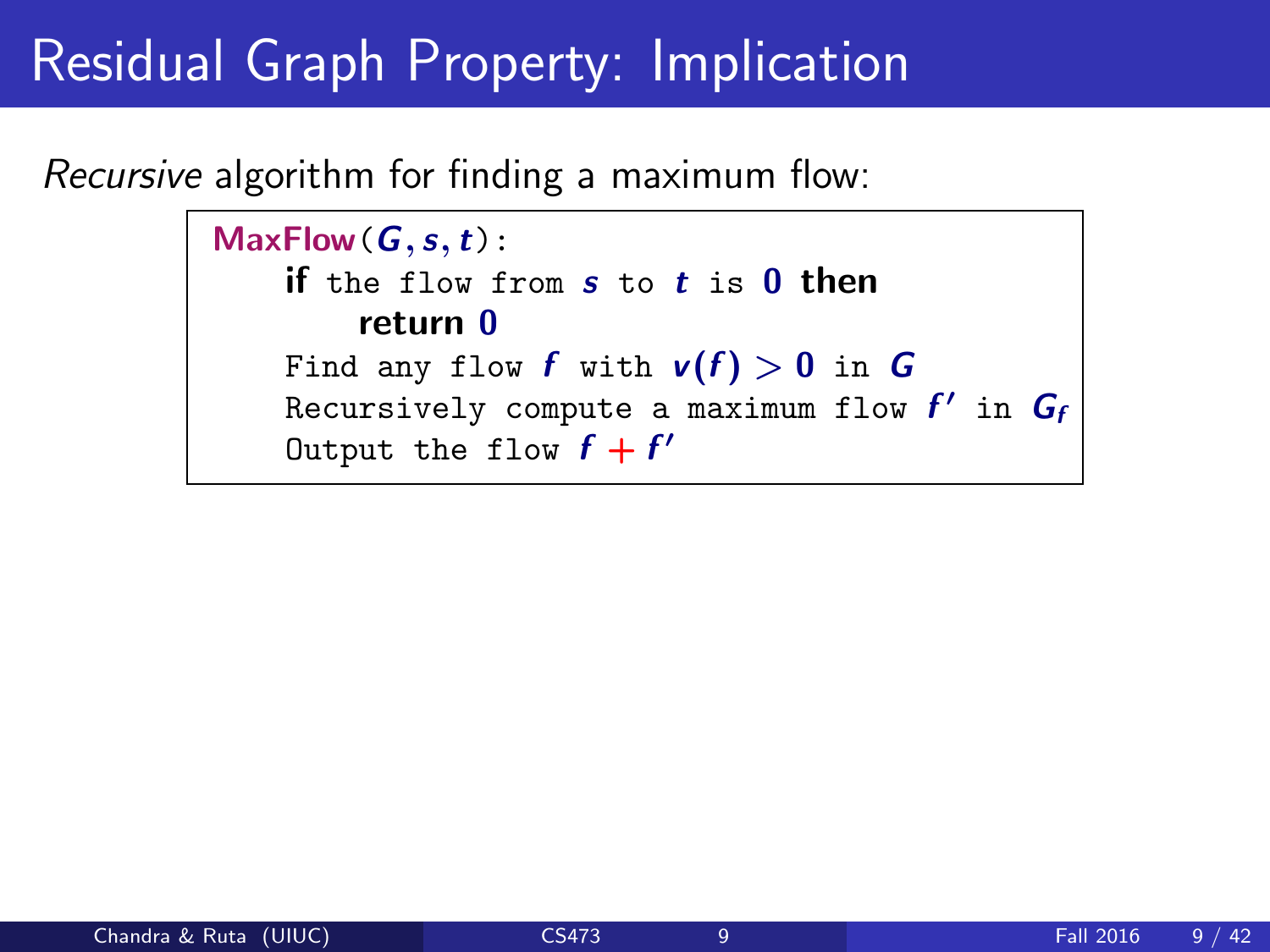## Residual Graph Property: Implication

Recursive algorithm for finding a maximum flow:

```
MaxFlow(G, s, t):
if the flow from s to t is 0 then
    return 0
Find any flow f with v(f) > 0 in G
Recursively compute a maximum flow f' in G_fOutput the flow f + f'
```
Iterative algorithm for finding a maximum flow:

```
MaxFlow(G, s, t):
Start with flow f that is 0 on all edges
while there is a flow f' in G_f with v(f') > 0 do
    f = f + f'Update G_fOutput f
```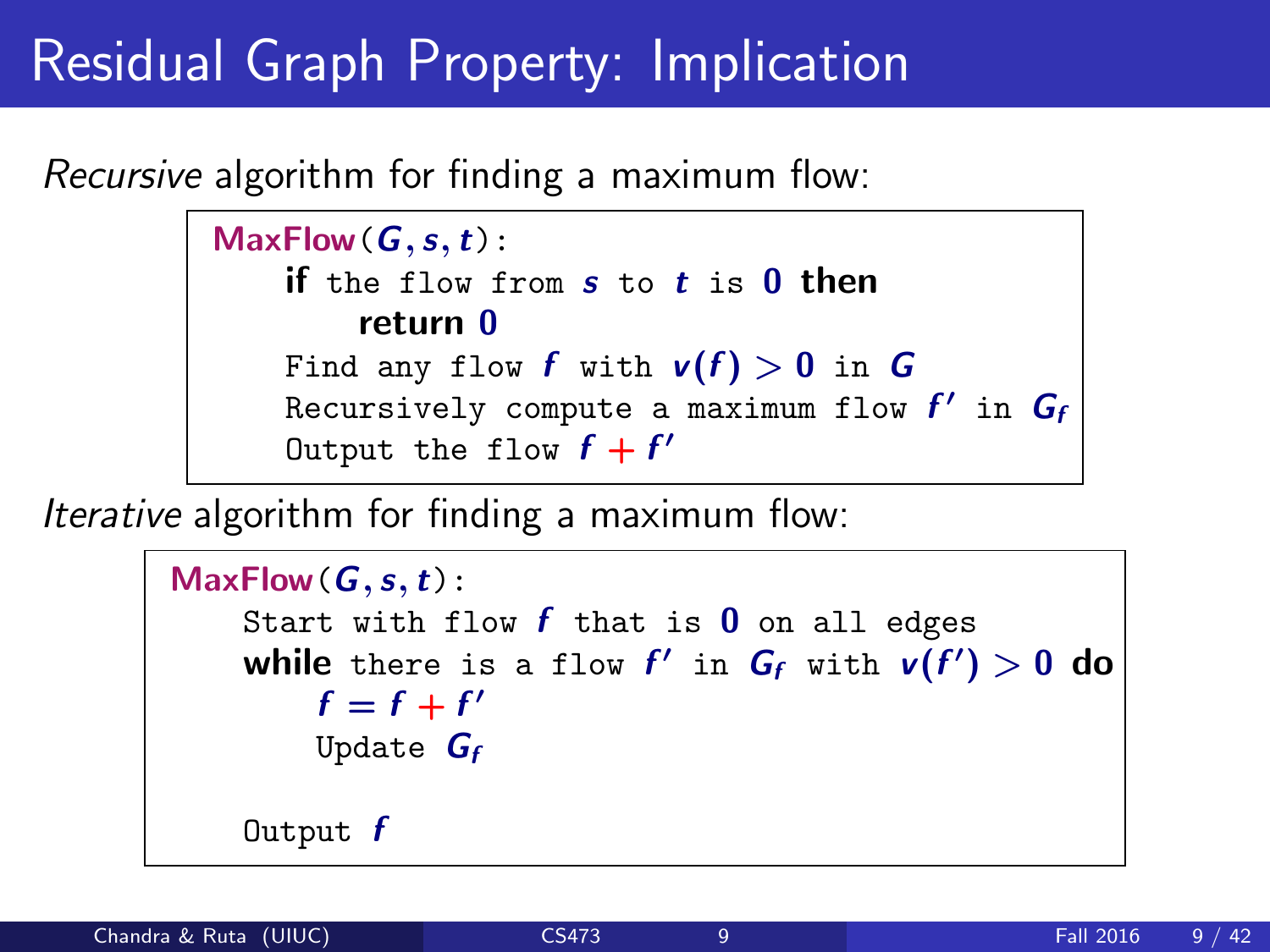## Ford-Fulkerson Algorithm

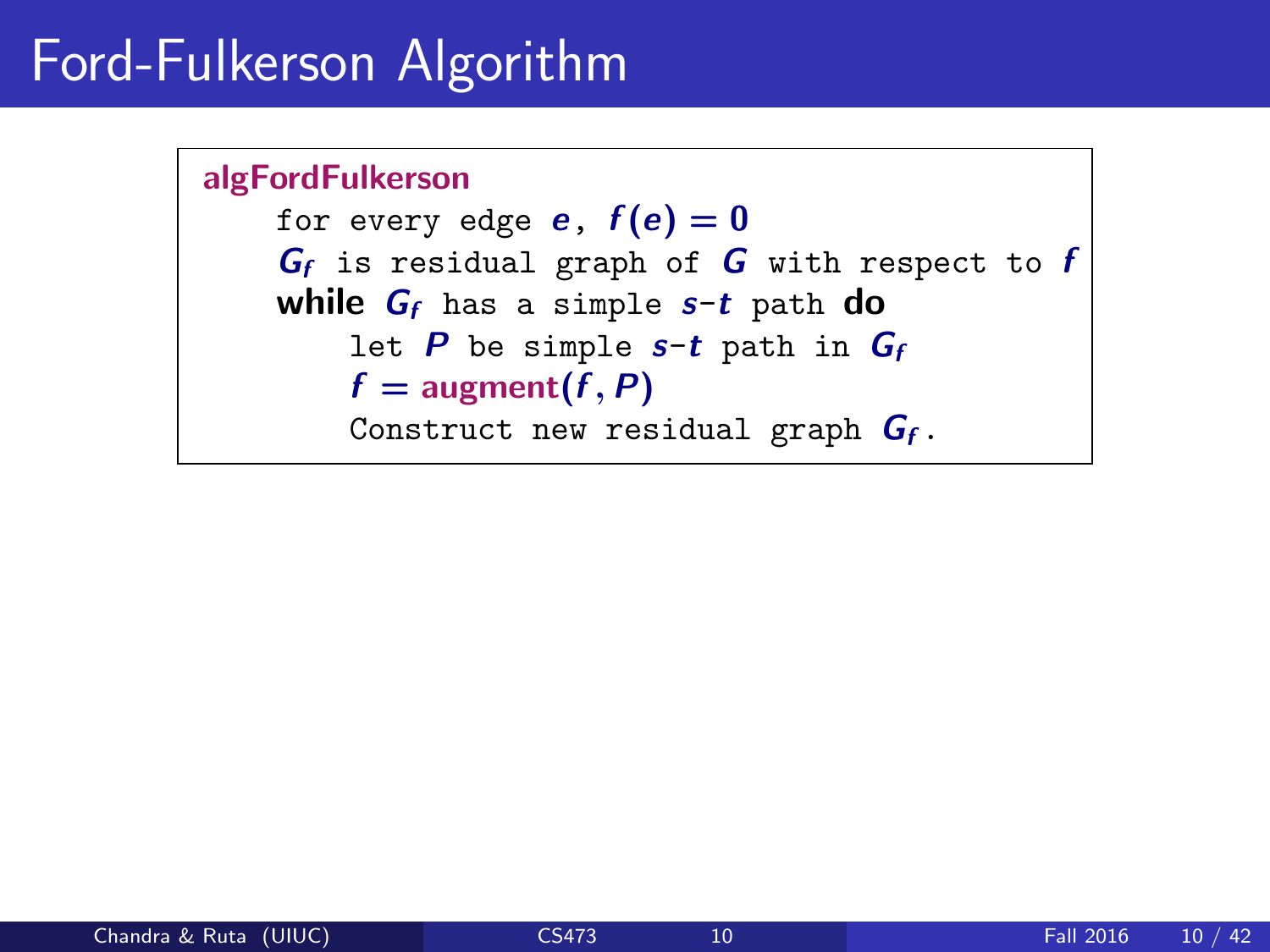# Ford-Fulkerson Algorithm

```
algFordFulkerson
for every edge e, f(e) = 0G_f is residual graph of G with respect to fwhile G_f has a simple s-t path do
    let P be simple s-t path in G_ff = \text{augment}(f, P)Construct new residual graph G_f.
```

```
augment(f, P)let b be bottleneck capacity,
    i.e., min capacity of edges in P (in G_f)
for each edge (u, v) in P do
    if e = (u, v) is a forward edge then
        f(e) = f(e) + belse (* (u, v) is a backward edge *)let e = (v, u) (* (v, u) is in G *)
        f(e) = f(e) - breturn f
```
Chandra & Ruta (UIUC) [CS473](#page-0-0) 10 Fall 2016 10 / 42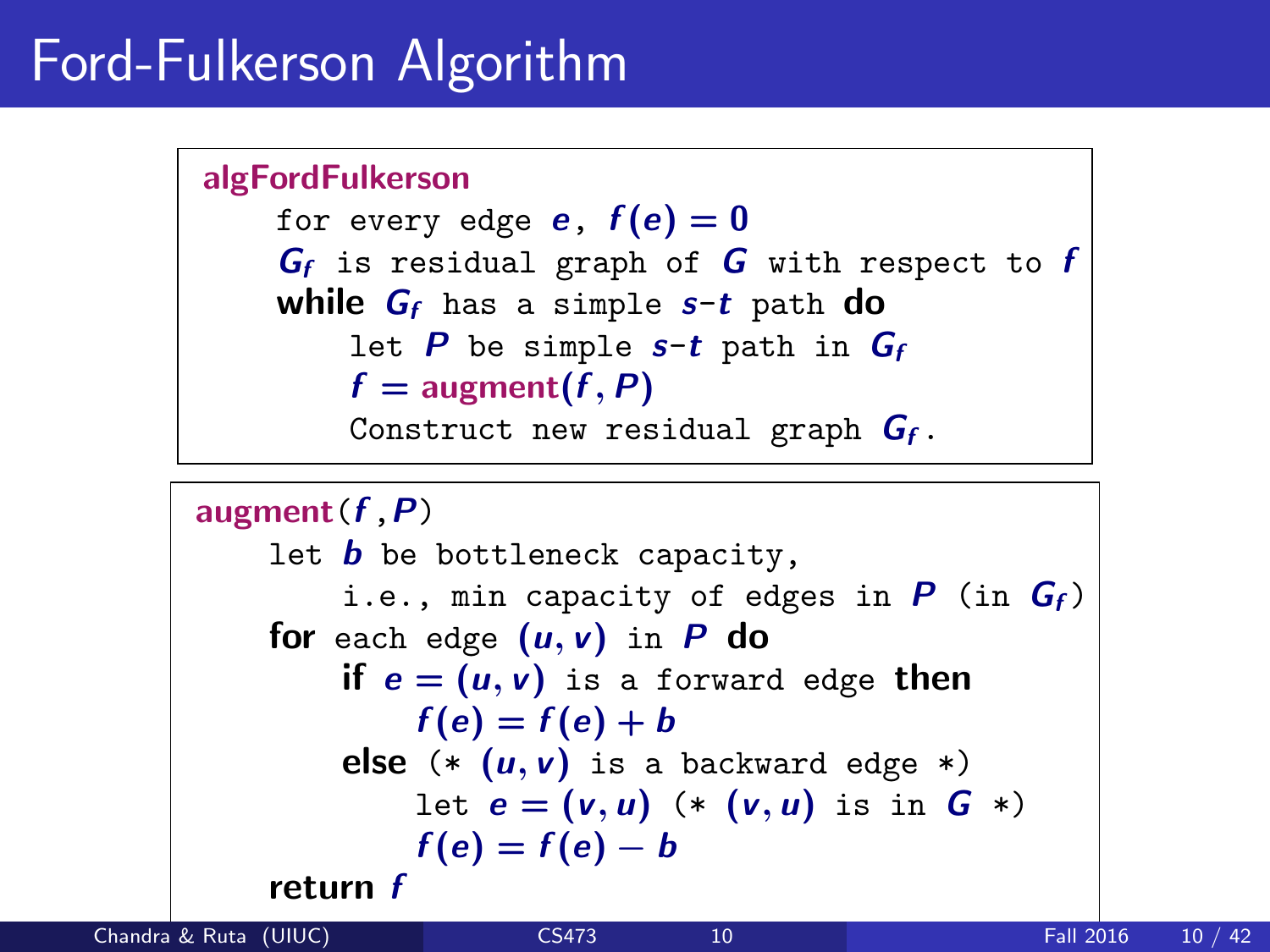### Example

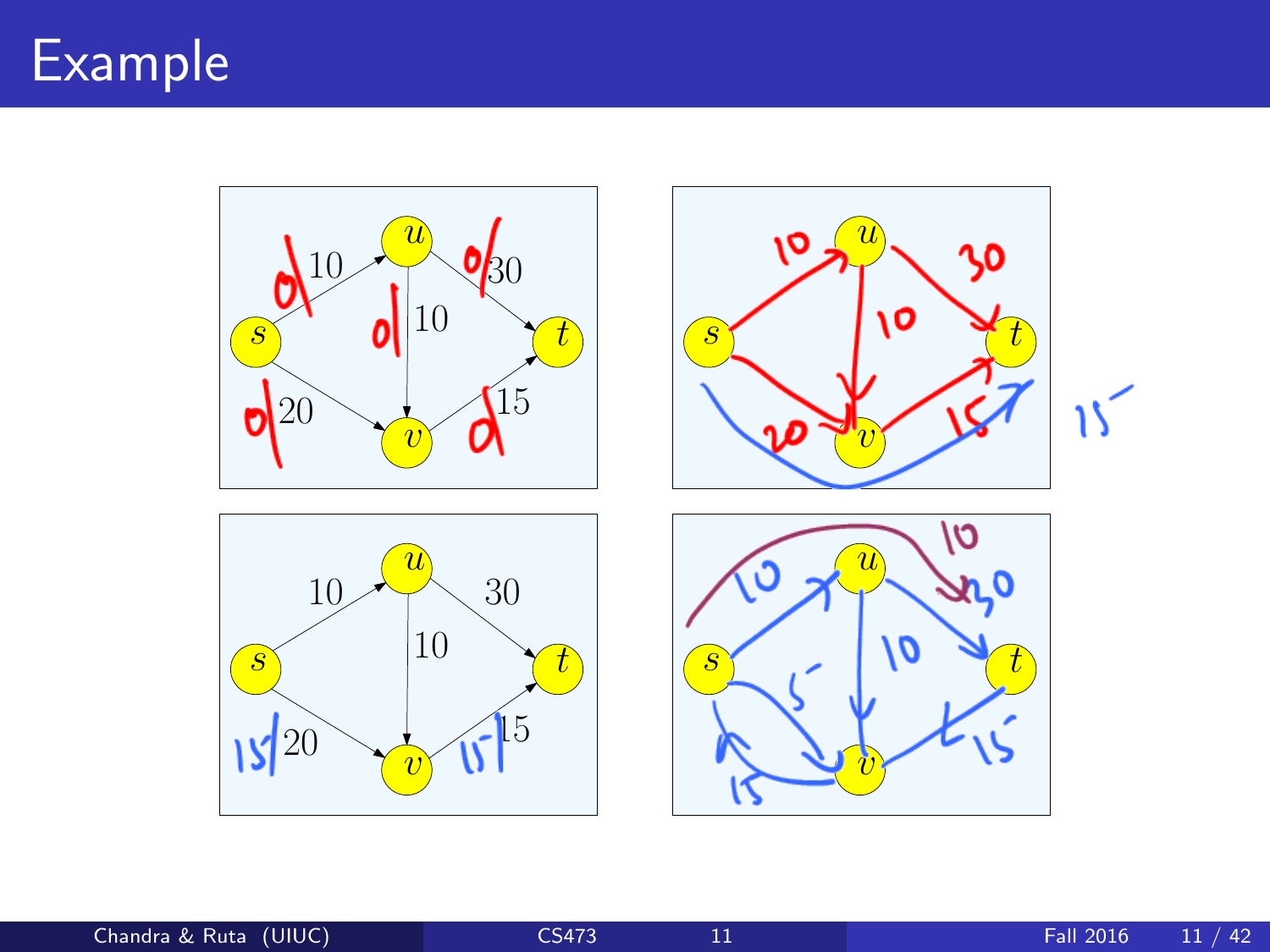### Example continued



Chandra & Ruta (UIUC) **[CS473](#page-0-0)** 12 Fall 2016 12 / 42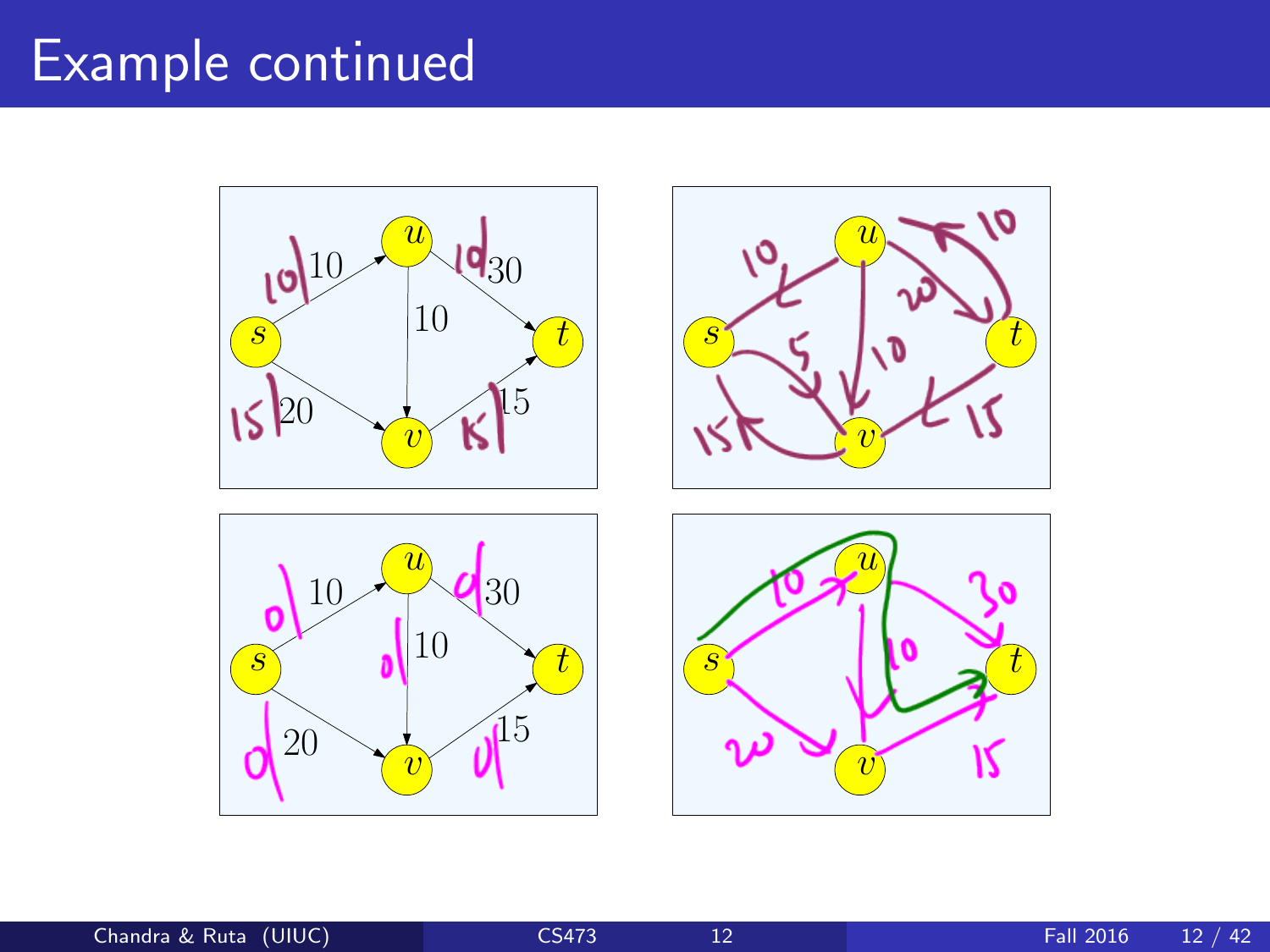# Example continued



Chandra & Ruta (UIUC) [CS473](#page-0-0) 13 Fall 2016 13 / 42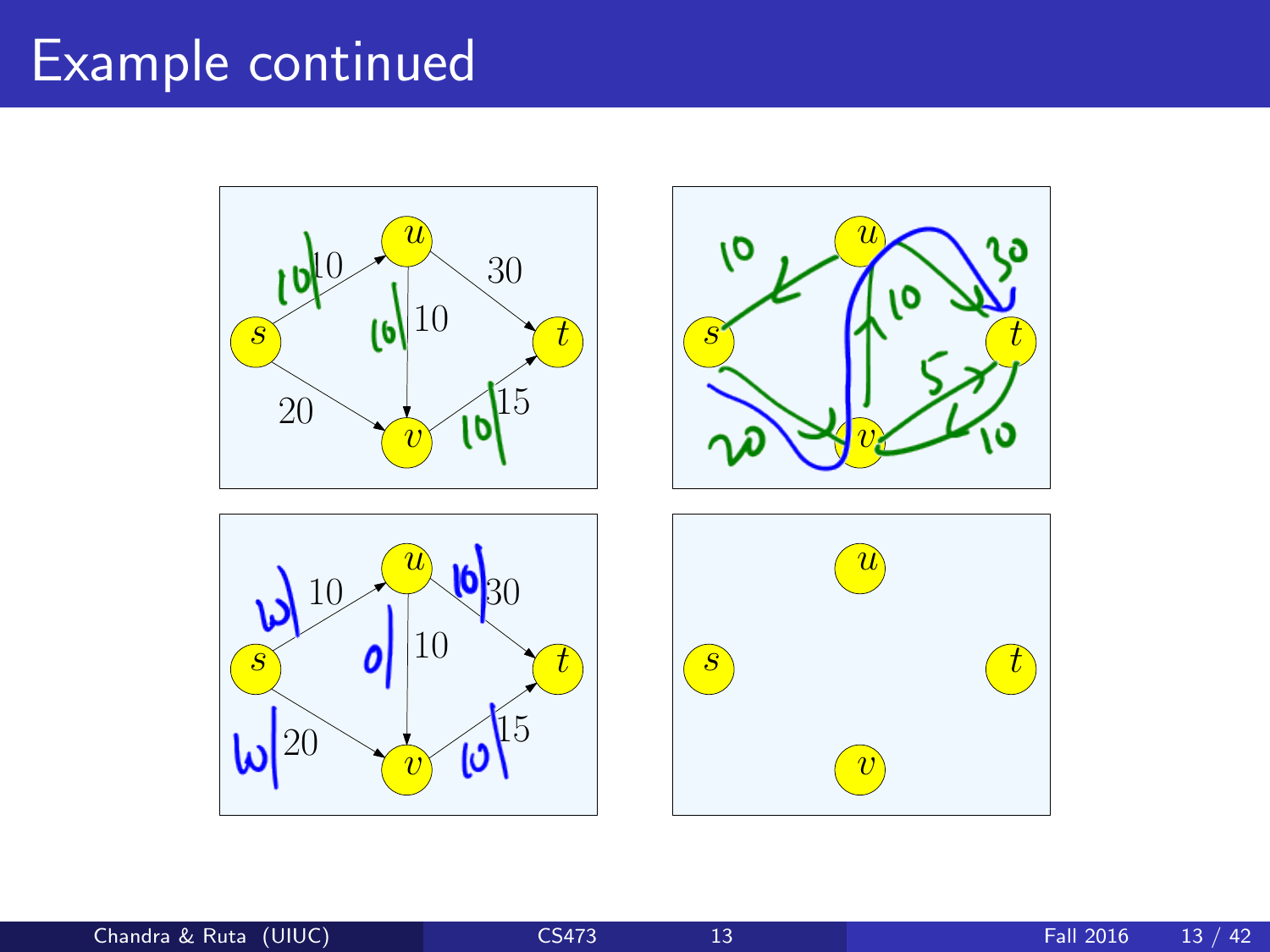# Example continued

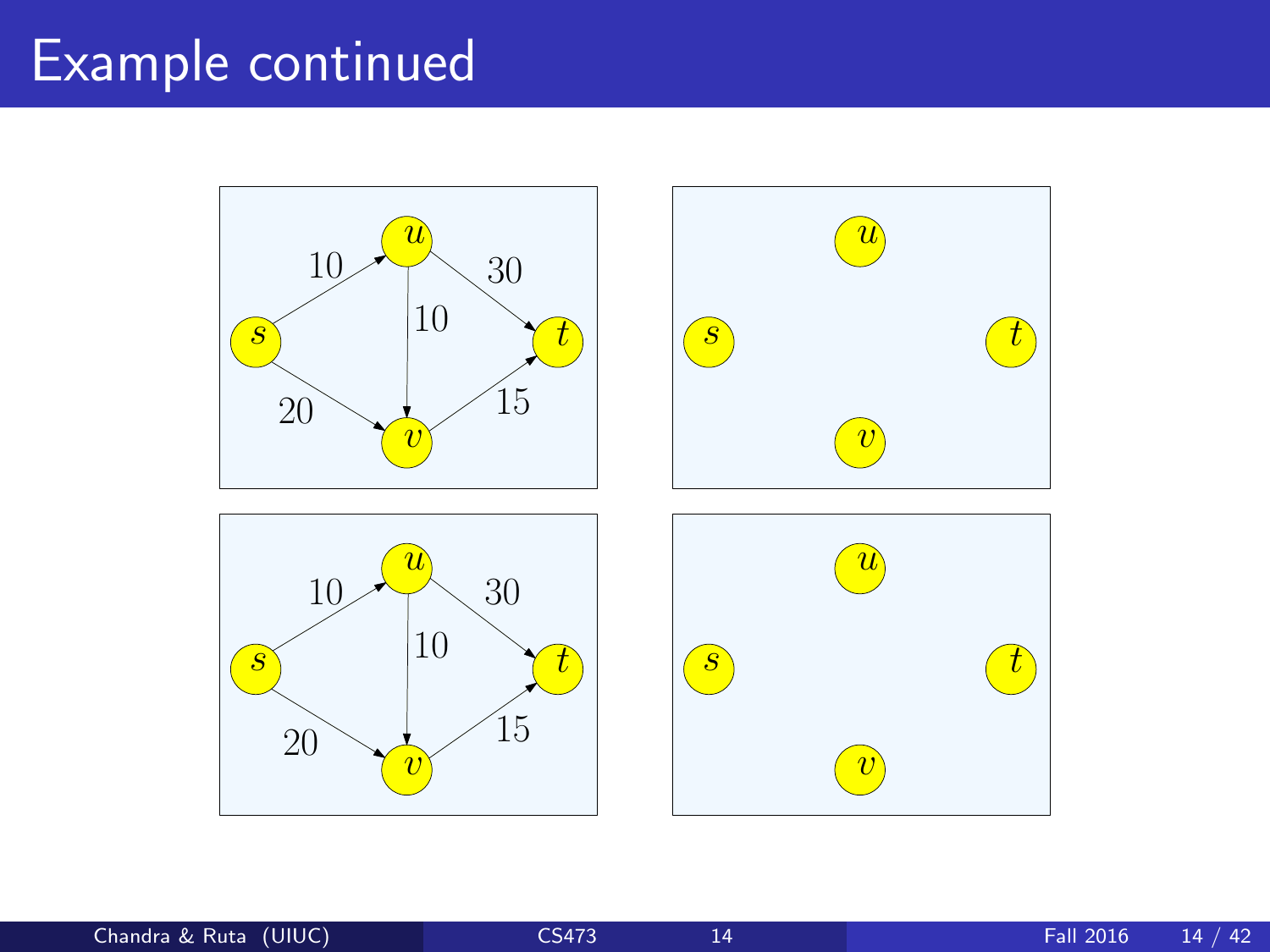#### Lemma

If  $f$  is a flow and  $P$  is a simple  $s$ -t path in  $G_f$ , then  $f' = \text{augment}(f, P)$  is also a flow.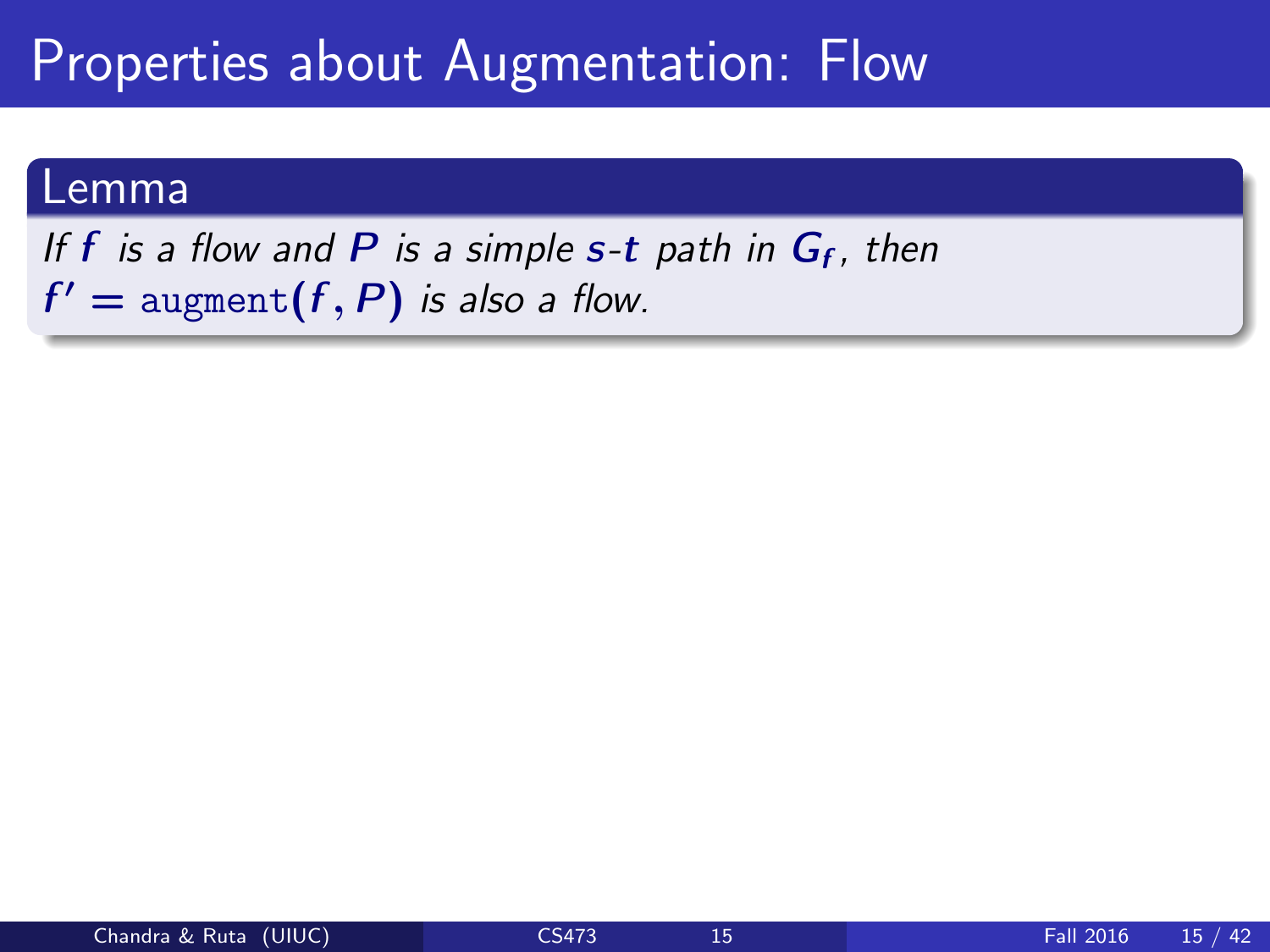#### Lemma

If  $f$  is a flow and  $P$  is a simple  $s$ -t path in  $G_f$ , then  $f' = \text{augment}(f, P)$  is also a flow.

#### Proof.

Verify that  $f'$  is a flow. Let  $b$  be augmentation amount.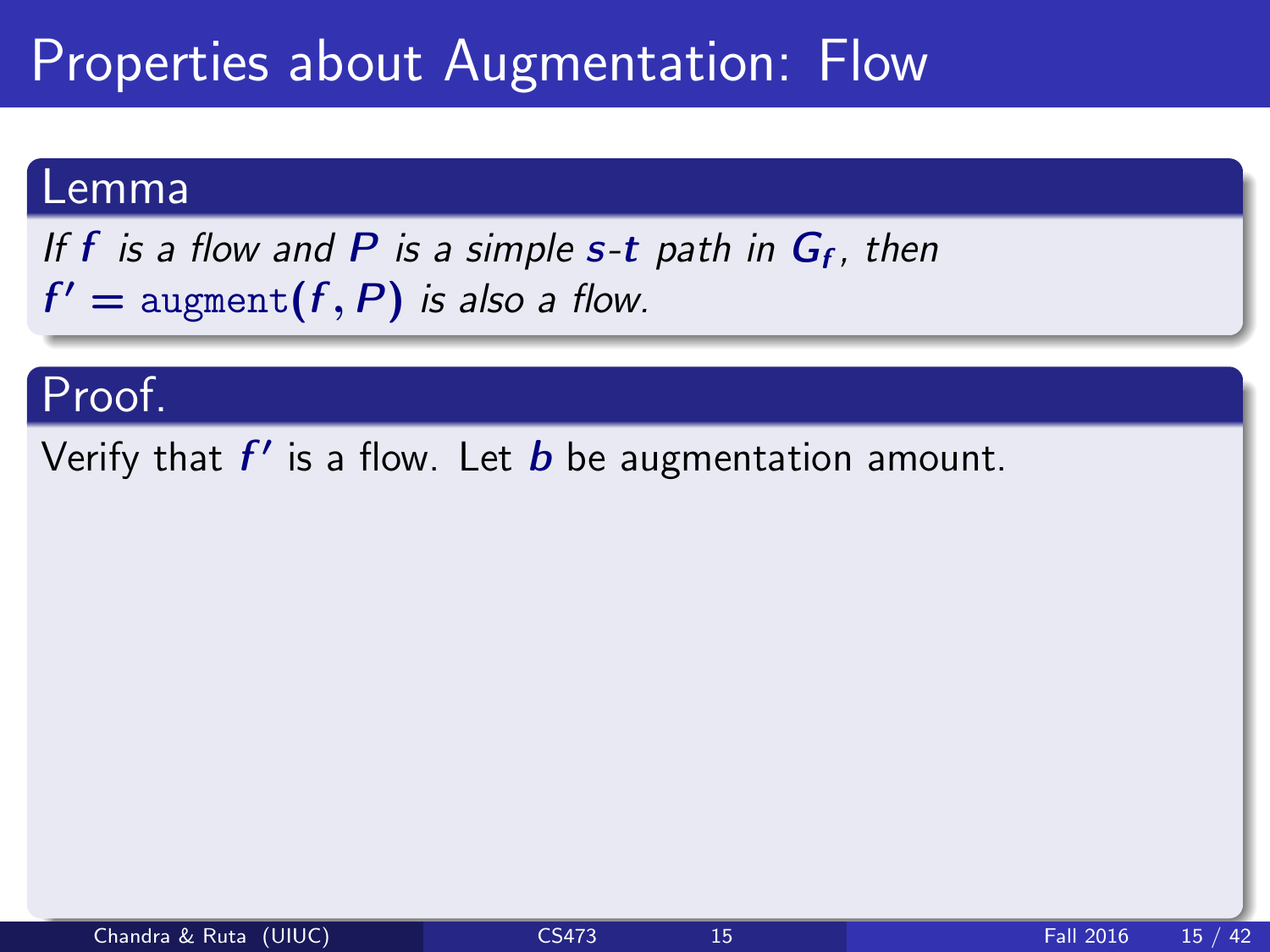#### Lemma

If  $f$  is a flow and  $P$  is a simple  $s$ -t path in  $G_f$ , then  $f' = \text{augment}(f, P)$  is also a flow.

#### Proof.

Verify that  $f'$  is a flow. Let  $b$  be augmentation amount.

**1** Capacity constraint: If  $(u, v) \in P$  is a forward edge then  $f'(e) = f(e) + b$  and  $b \leq c(e) - f(e)$ .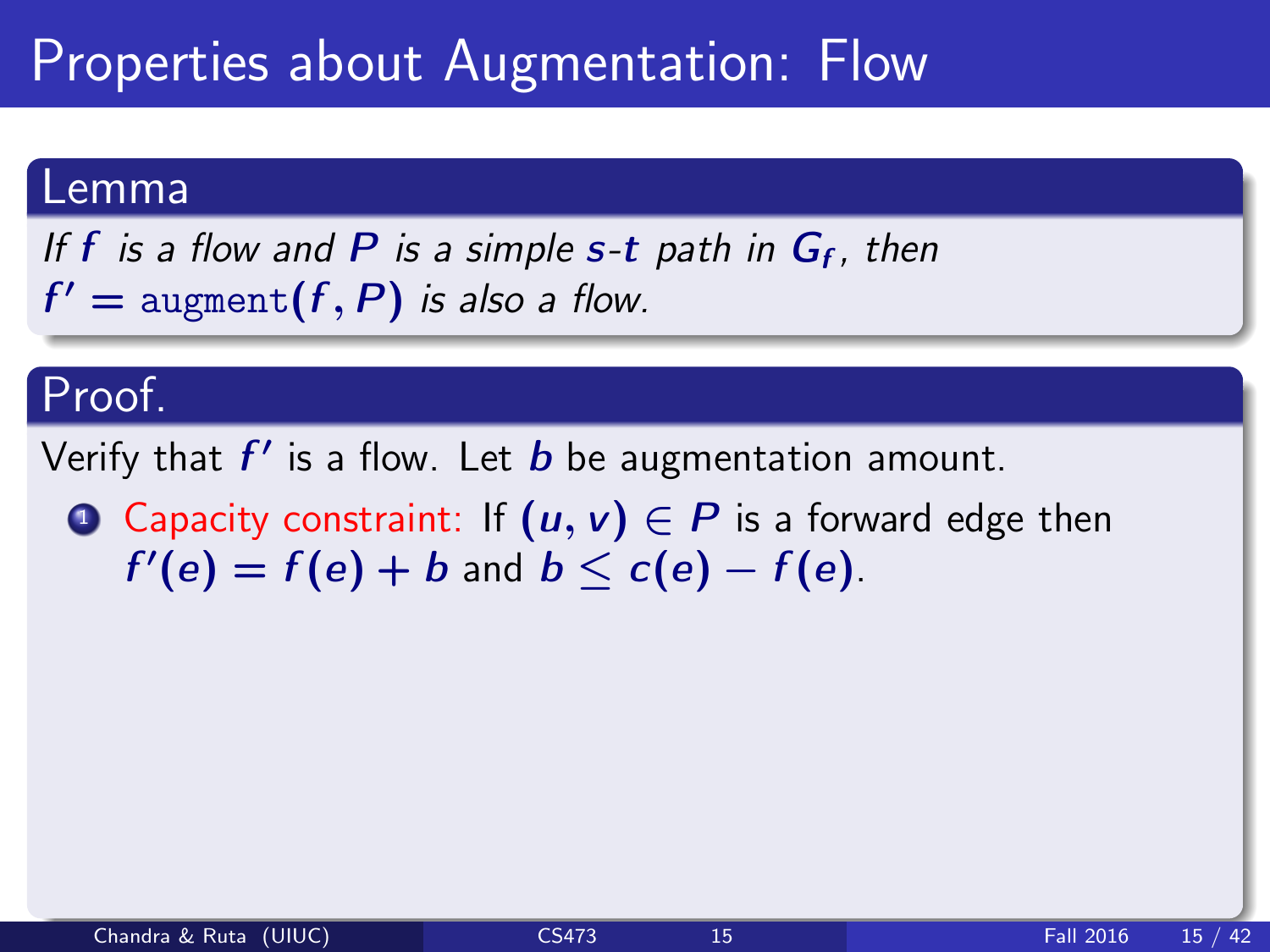#### Lemma

If  $f$  is a flow and  $P$  is a simple  $s$ -t path in  $G_f$ , then  $f' = \text{augment}(f, P)$  is also a flow.

#### Proof.

Verify that  $f'$  is a flow. Let  $b$  be augmentation amount.

**4** Capacity constraint: If  $(u, v) \in P$  is a forward edge then  $f'(e) = f(e) + b$  and  $b \leq c(e) - f(e)$ . If  $(u, v) \in P$  is a backward edge, then letting  $e = (v, u)$ ,  $f'(e) = f(e) - b$  and  $b \leq f(e)$ . Both cases  $0 \leq f'(e) \leq c(e)$ .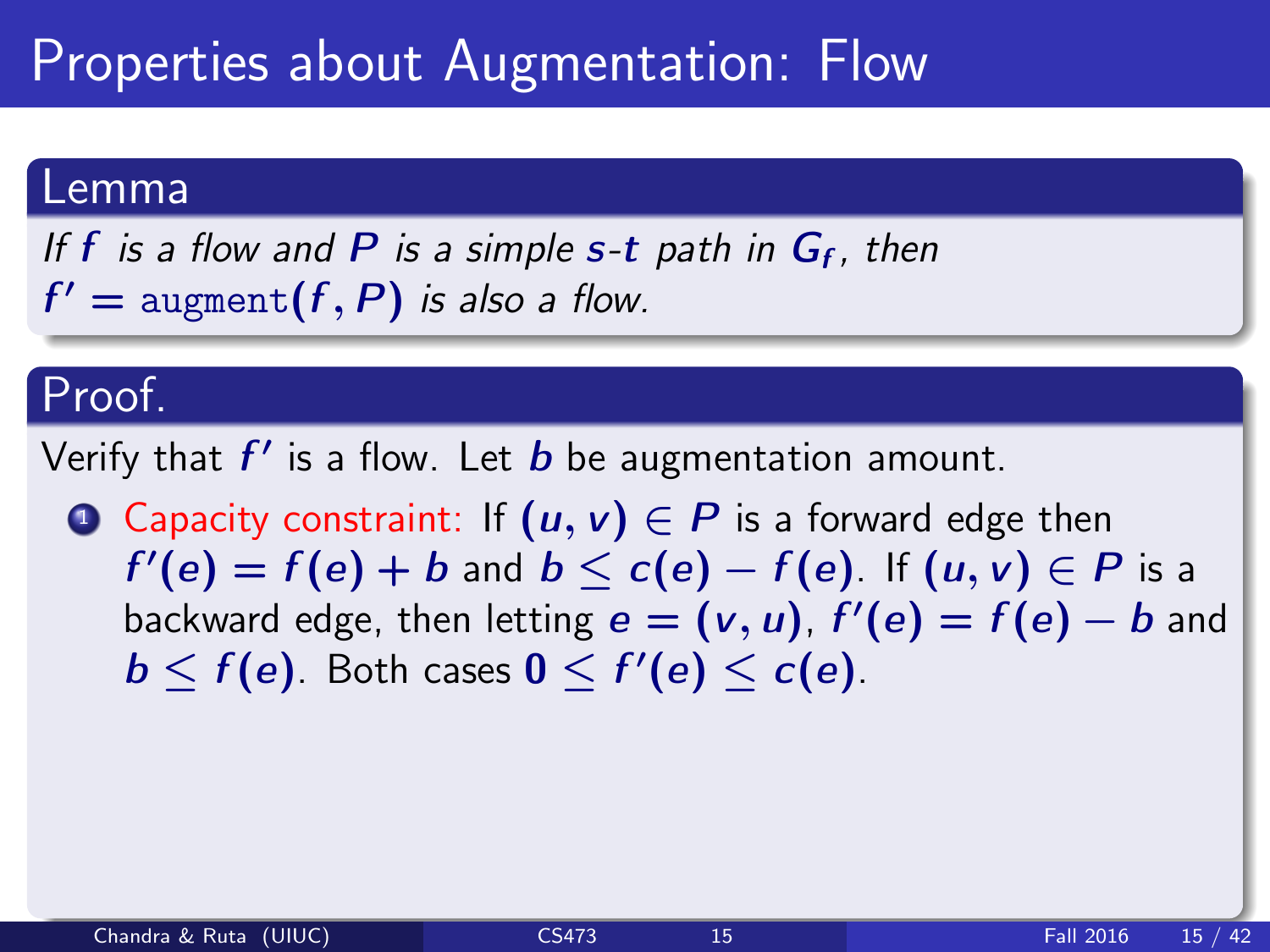#### Lemma

If  $f$  is a flow and  $P$  is a simple  $s$ -t path in  $G_f$ , then  $f' = \text{augment}(f, P)$  is also a flow.

#### Proof.

Verify that  $f'$  is a flow. Let  $b$  be augmentation amount.

- **1** Capacity constraint: If  $(u, v) \in P$  is a forward edge then  $f'(e) = f(e) + b$  and  $b \leq c(e) - f(e)$ . If  $(u, v) \in P$  is a backward edge, then letting  $e = (v, u)$ ,  $f'(e) = f(e) - b$  and  $b \leq f(e)$ . Both cases  $0 \leq f'(e) \leq c(e)$ .
- **2** Conservation constraint: Let  $v$  be an internal node. Let  $e_1, e_2$ be edges of P incident to v. Four cases based on whether  $e_1, e_2$ are forward or backward edges. Check cases (see fig next slide).

Chandra & Ruta (UIUC) [CS473](#page-0-0) 15 Fall 2016 15 / 42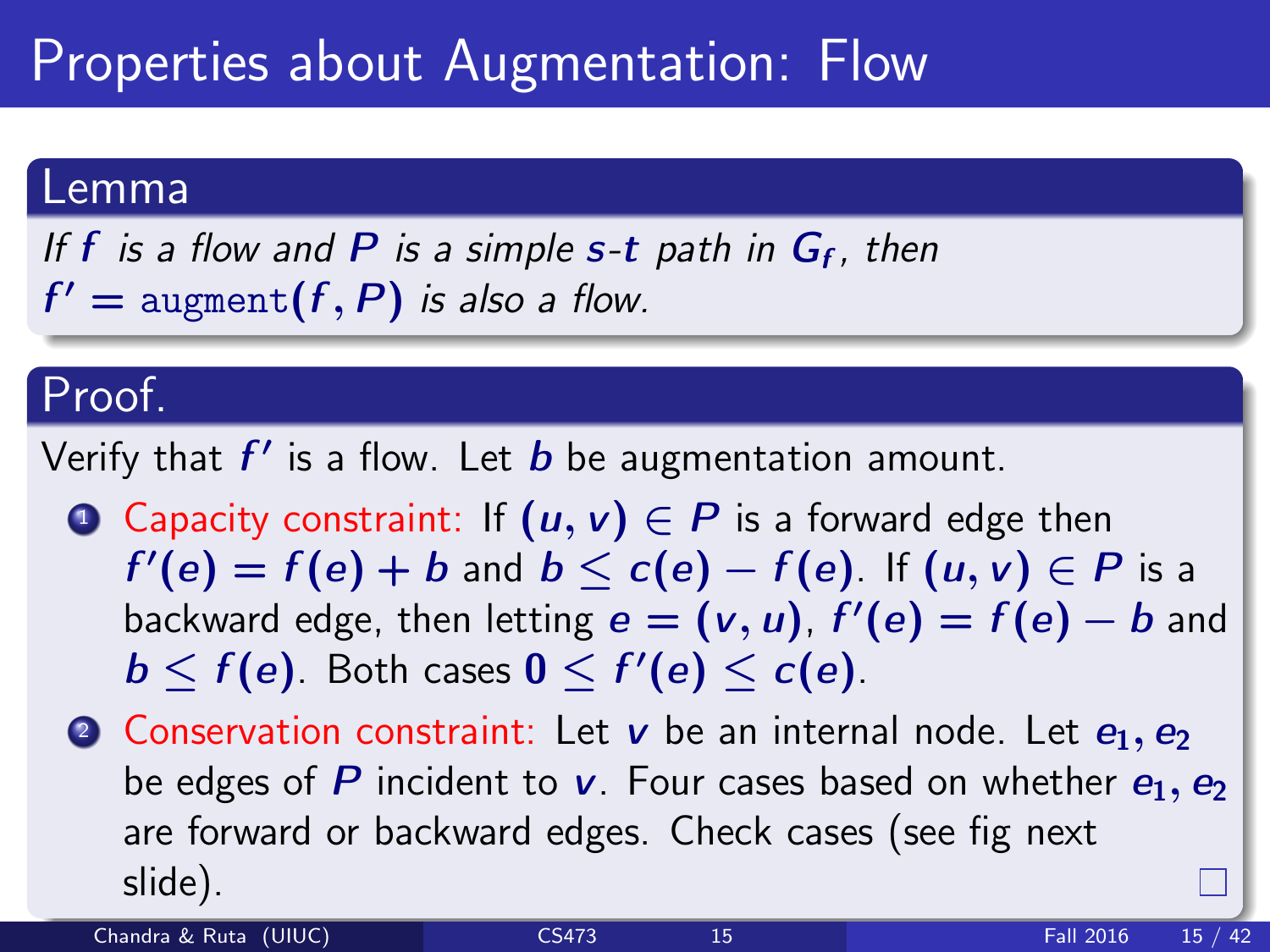#### Properties of Augmentation Conservation Constraint



Figure: Augmenting path  $P$  in  $G_f$  and corresponding change of flow in G. Red edges are backward edges.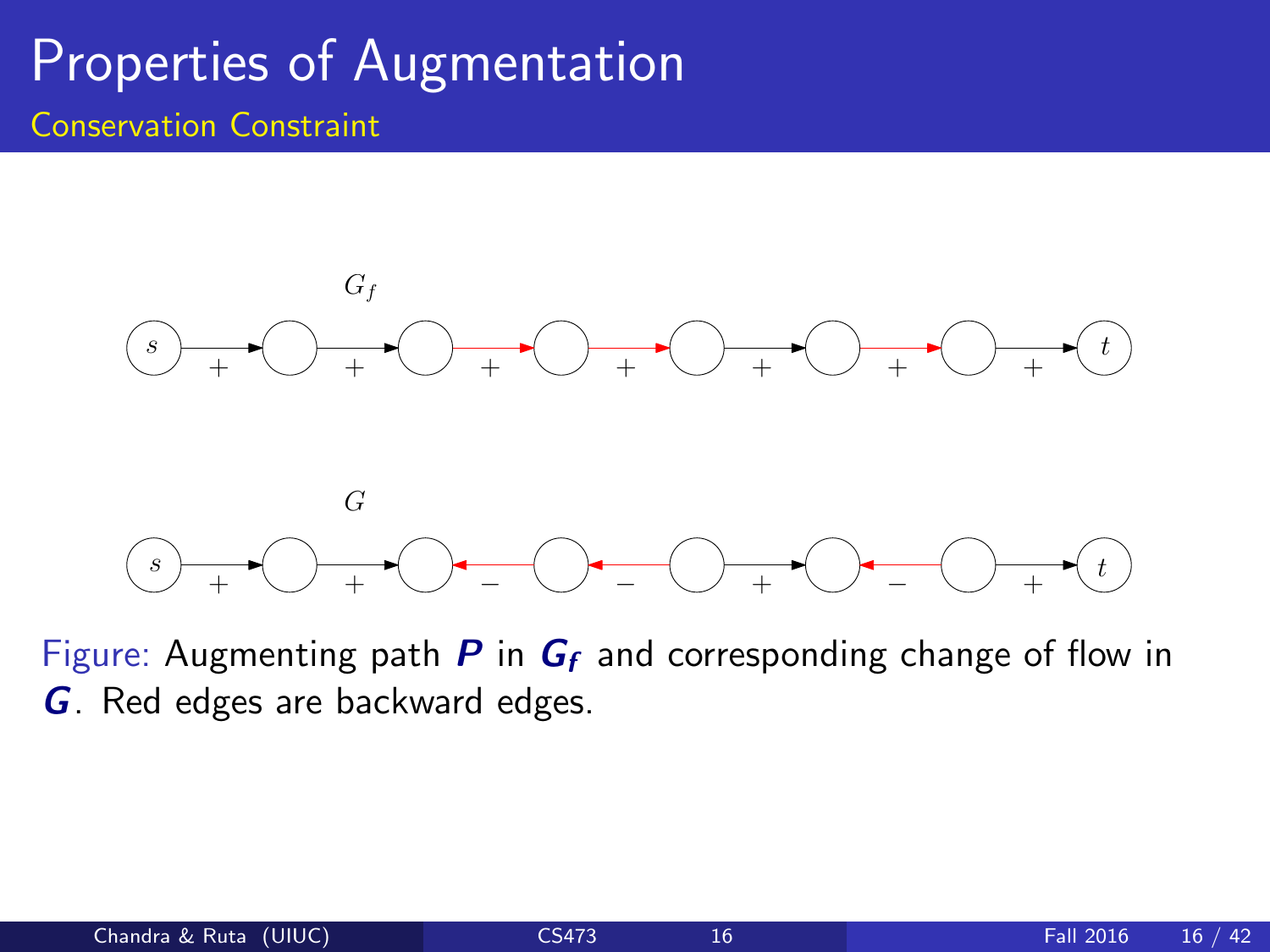#### Lemma

At every stage of the Ford-Fulkerson algorithm, the flow values on the edges (i.e.,  $f(e)$ , for all edges e) and the residual capacities in  $G_f$  are integers.

#### Proof.

Initial flow and residual capacities are integers. Suppose lemma holds for *j* iterations. Then in  $(j + 1)$ st iteration, minimum capacity edge  **is an integer, and so flow after augmentation is an integer.**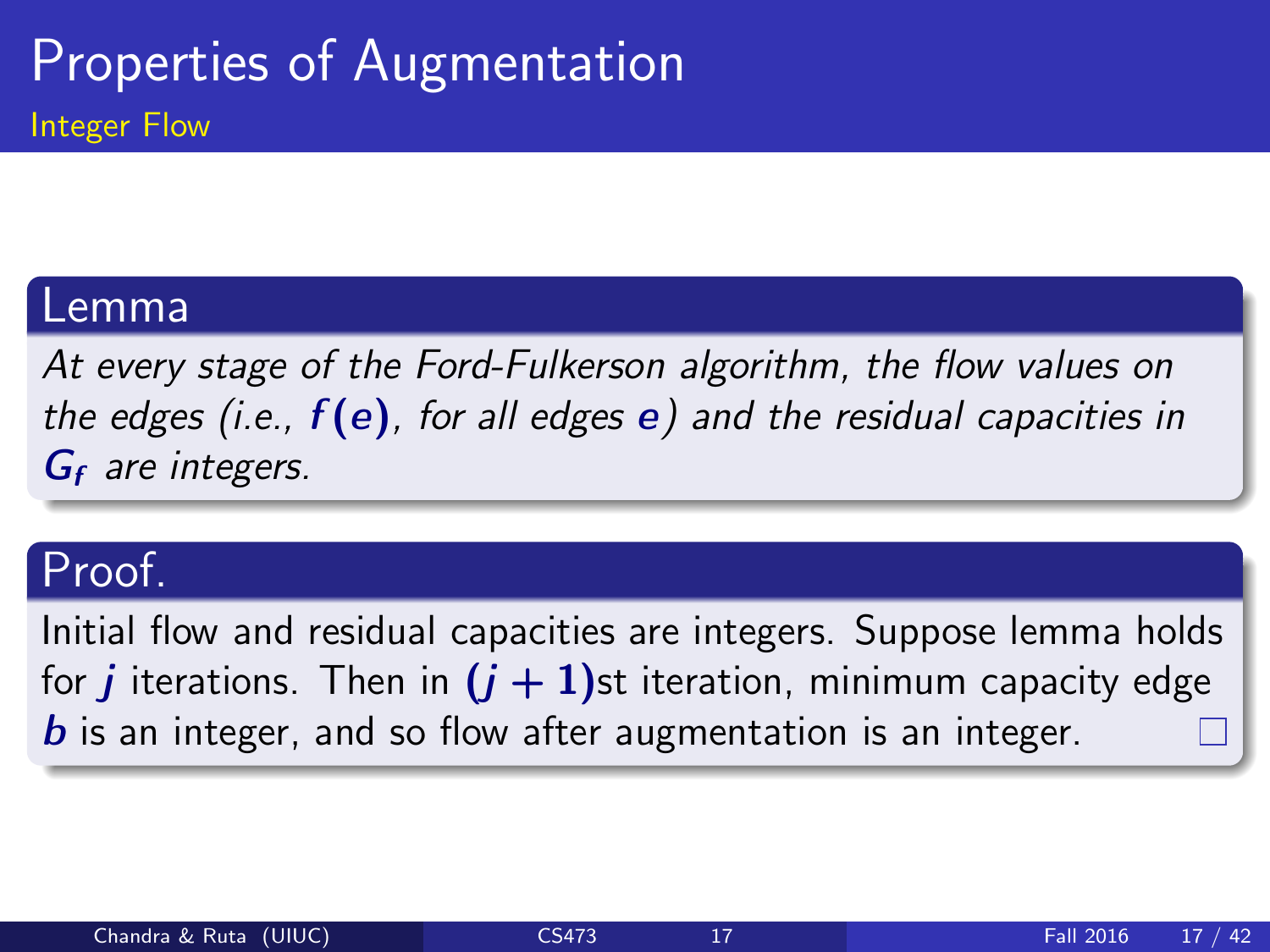# Progress in Ford-Fulkerson

#### Proposition

Let  $f$  be a flow and  $f'$  be flow after one augmentation. Then  $v(f) < v(f')$ .

#### Proof.

Let P be an augmenting path, i.e., P is a simple  $s-t$  path in residual graph. We have the following.

- $\bullet$  First edge e in P must leave s.
- **2** Original network  $\boldsymbol{G}$  has no incoming edges to  $\boldsymbol{s}$ ; hence  $\boldsymbol{e}$  is a forward edge.
- $\bullet$  P is simple and so never returns to  $s$ .
- **Thus, value of flow increases by the flow on edge e.**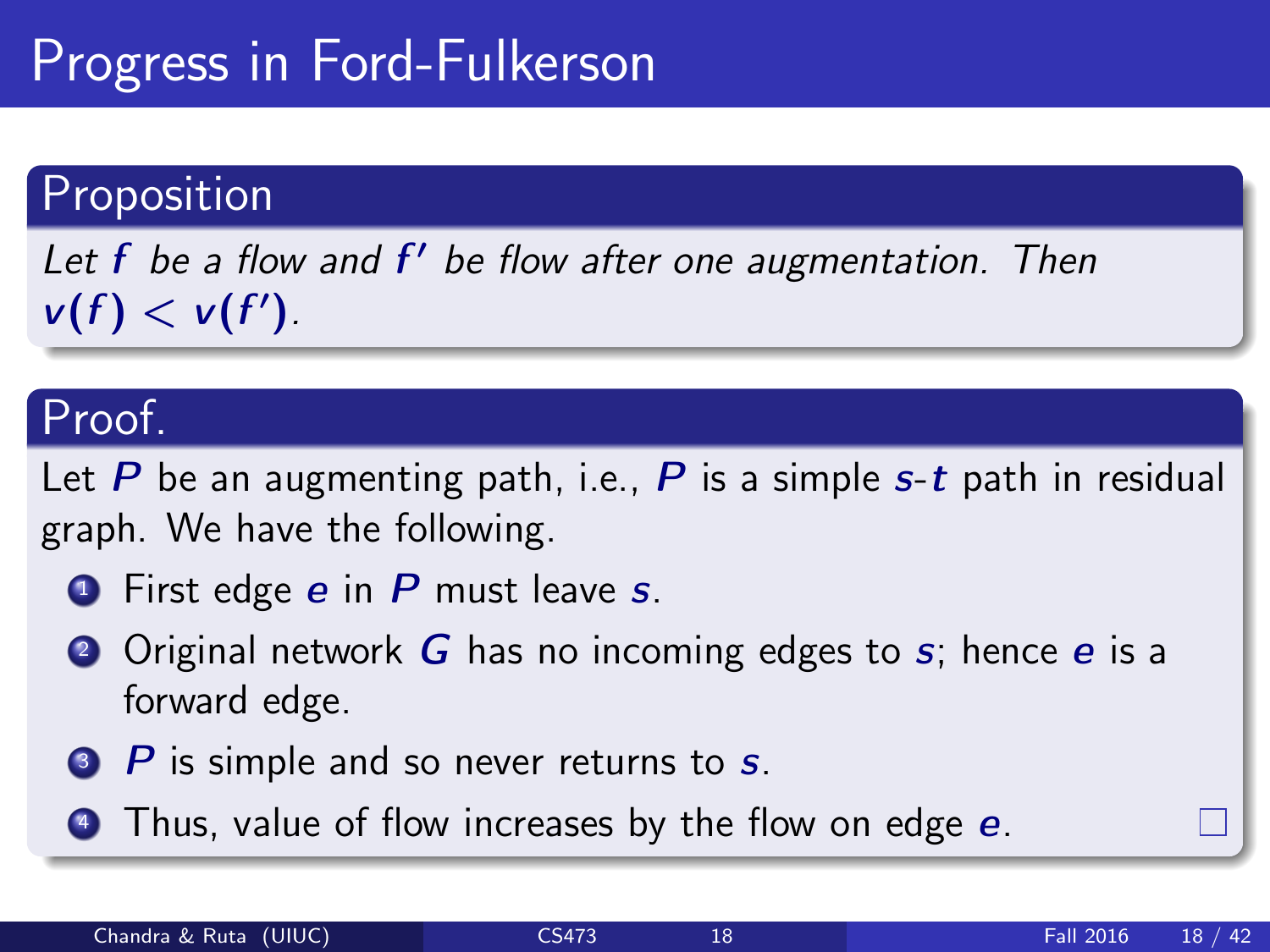# Termination proof for integral flow

#### Theorem

Let  $C$  be the minimum cut value; in particular  $C \leq \sum_{e}$  out of  $s$  C(e). Ford-Fulkerson algorithm terminates after finding at most  $C$  augmenting paths.

#### Proof.

The value of the flow increases by at least 1 after each augmentation. Maximum value of flow is at most  $C$ .

#### Running time

- $\bullet$  Number of iterations  $\lt C$ .
- **2** Number of edges in  $G_f < 2m$ .
- **3** Time to find augmenting path is  $O(n + m)$ .

Running time is  $O(C(n + m))$  (or  $O(mC)$ ). Chandra & Ruta (UIUC) [CS473](#page-0-0) 19 Fall 2016 19 / 42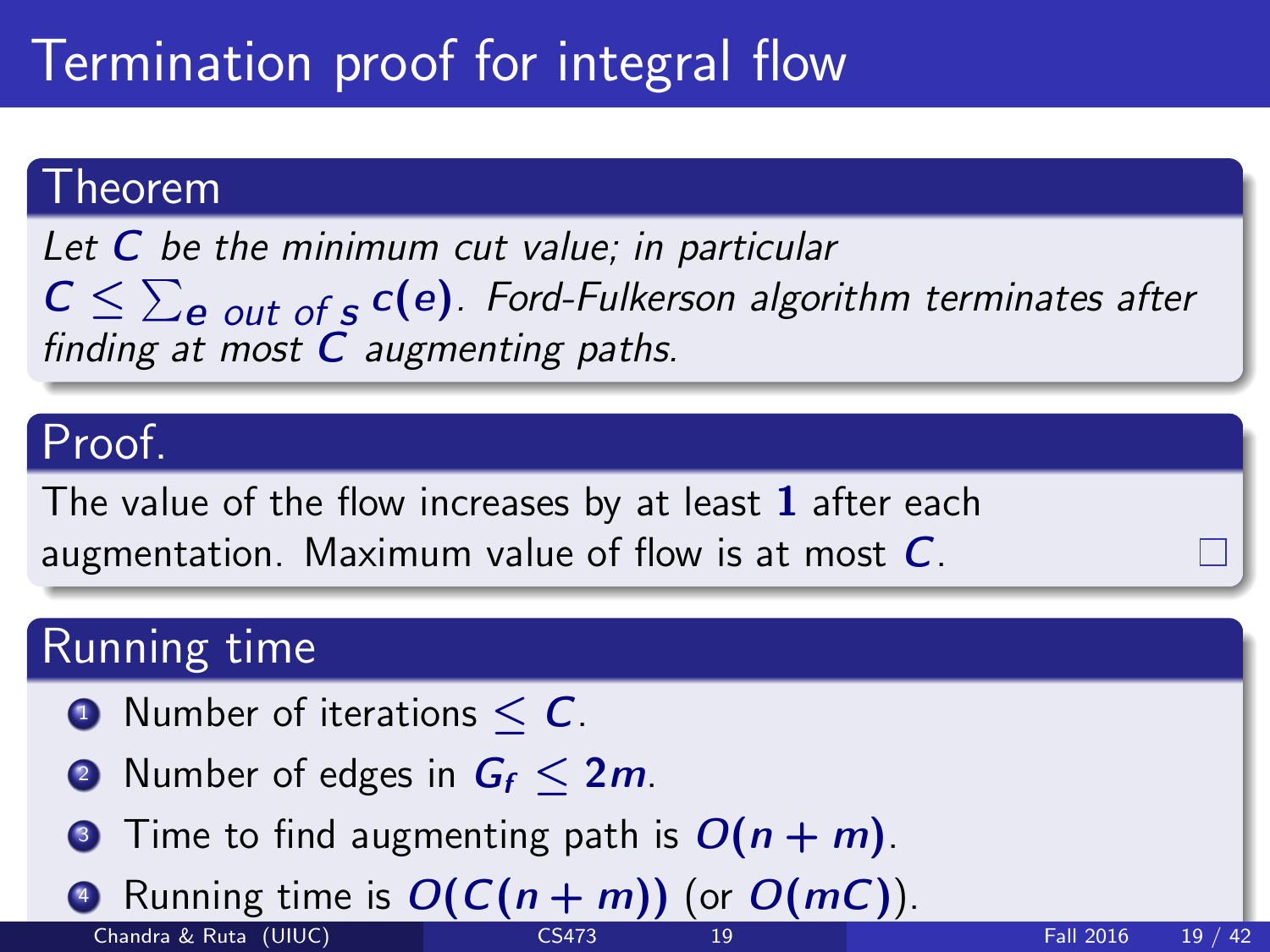Running time  $= O(mC)$  is not polynomial. Can the running time be as  $\Omega(mC)$  or is our analysis weak?

Ford-Fulkerson can take  $\Omega(C)$  iterations.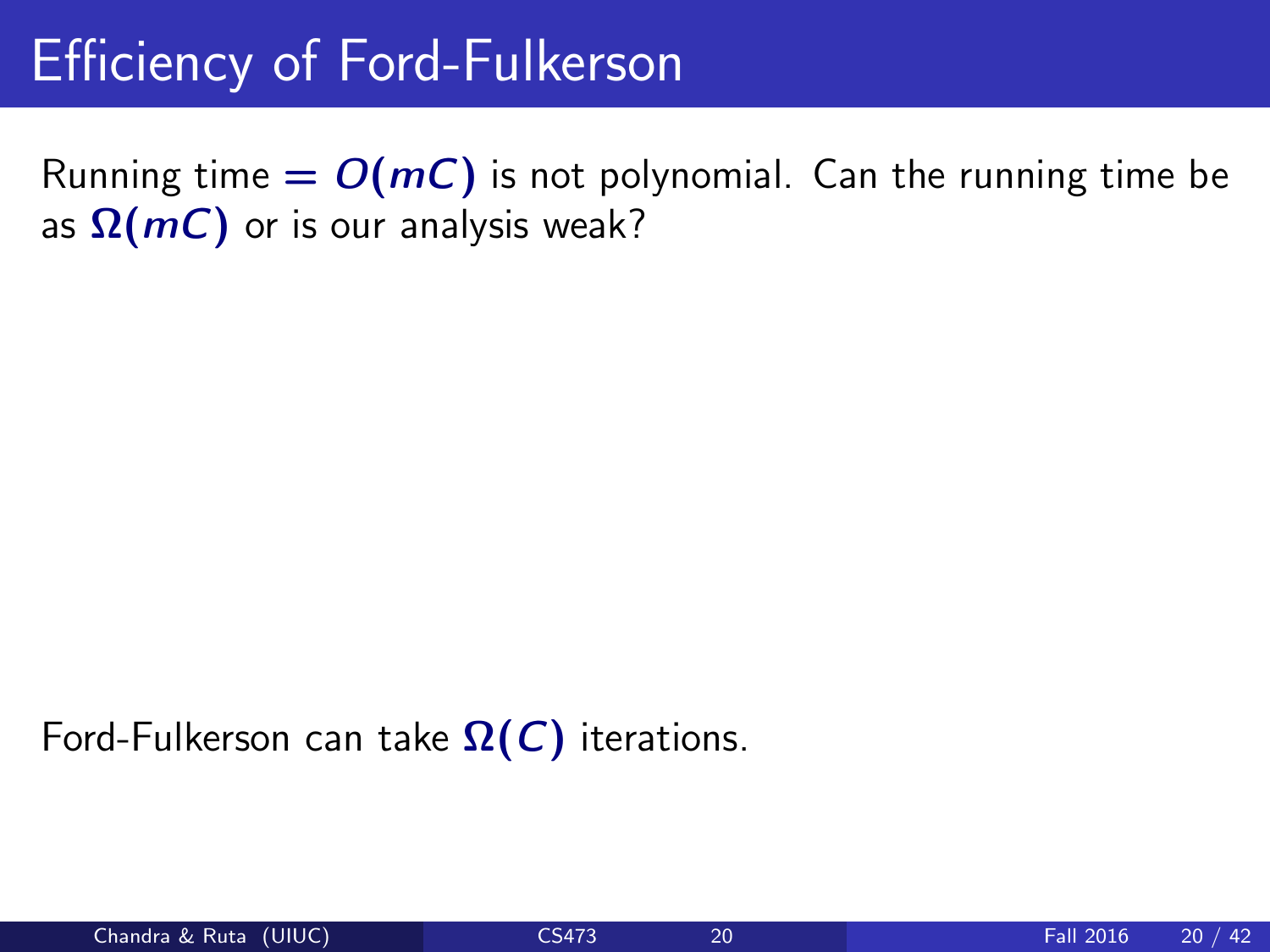Running time  $= O(mC)$  is not polynomial. Can the running time be as  $\Omega(mC)$  or is our analysis weak?



Ford-Fulkerson can take  $\Omega(C)$  iterations.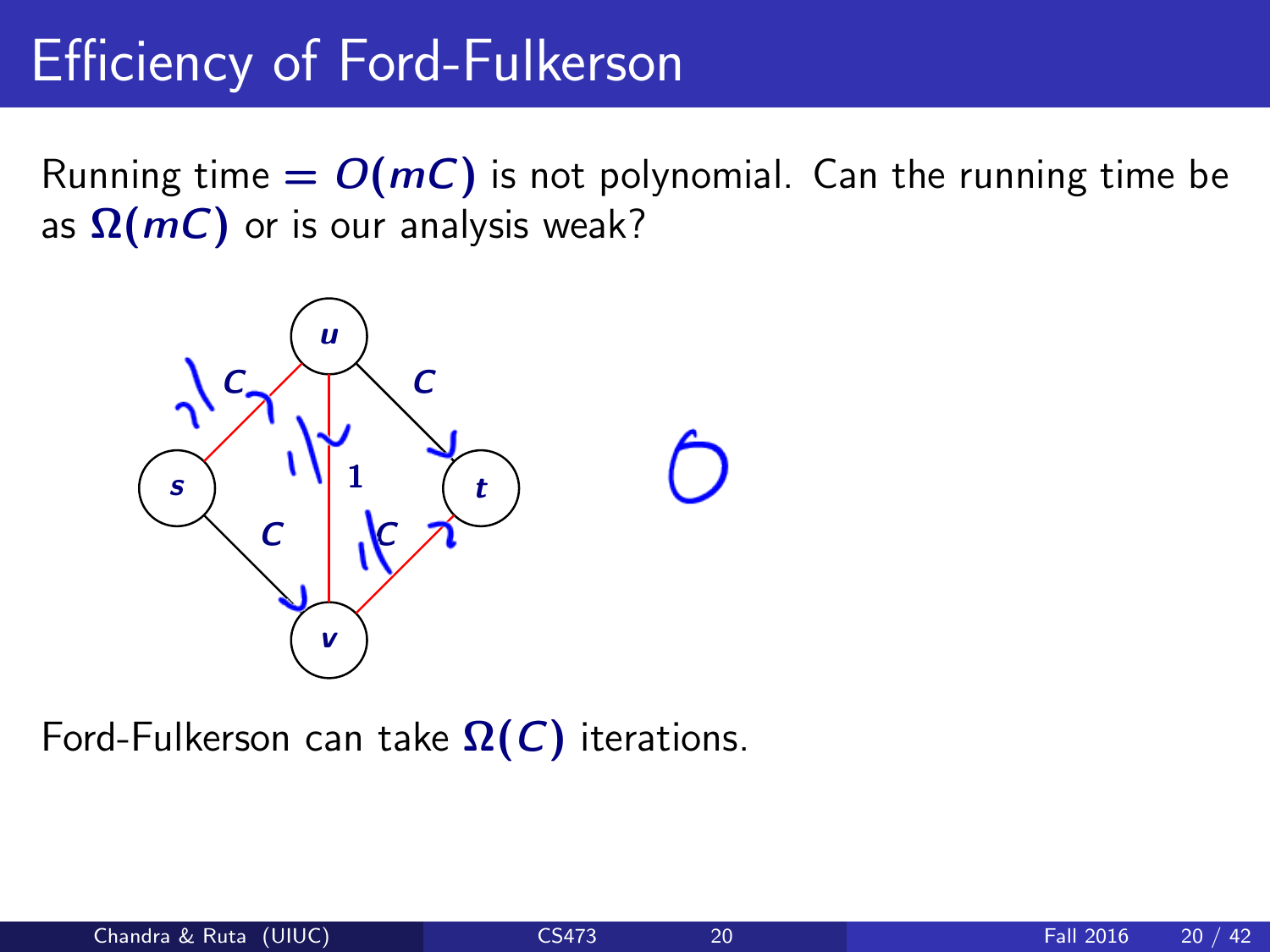Running time  $= O(mC)$  is not polynomial. Can the running time be as  $\Omega(mC)$  or is our analysis weak?





Ford-Fulkerson can take  $\Omega(C)$  iterations.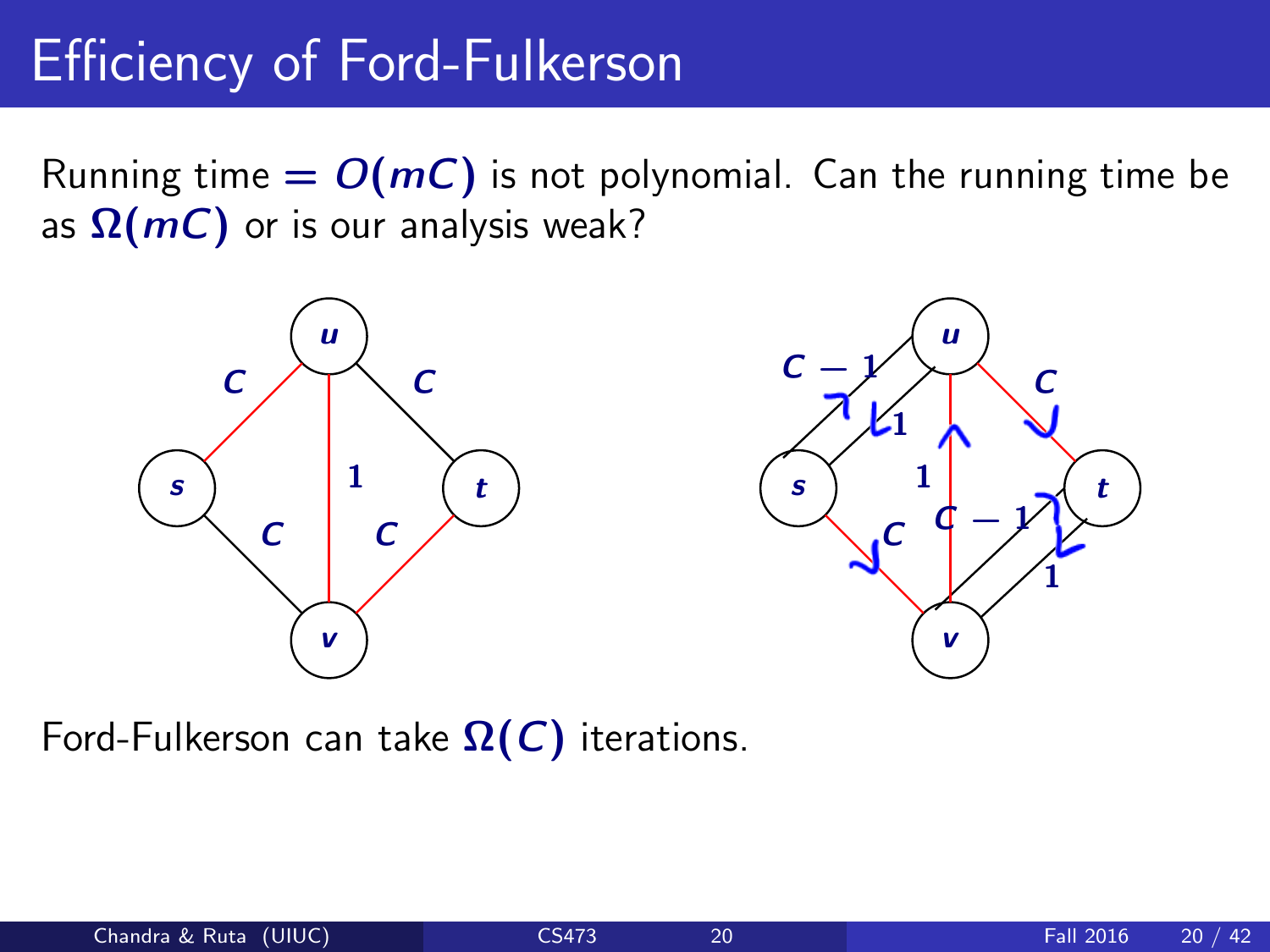Why the augmenting path approach works

#### Question: When the algorithm terminates, is the flow computed the maximum  $s$ - $t$  flow?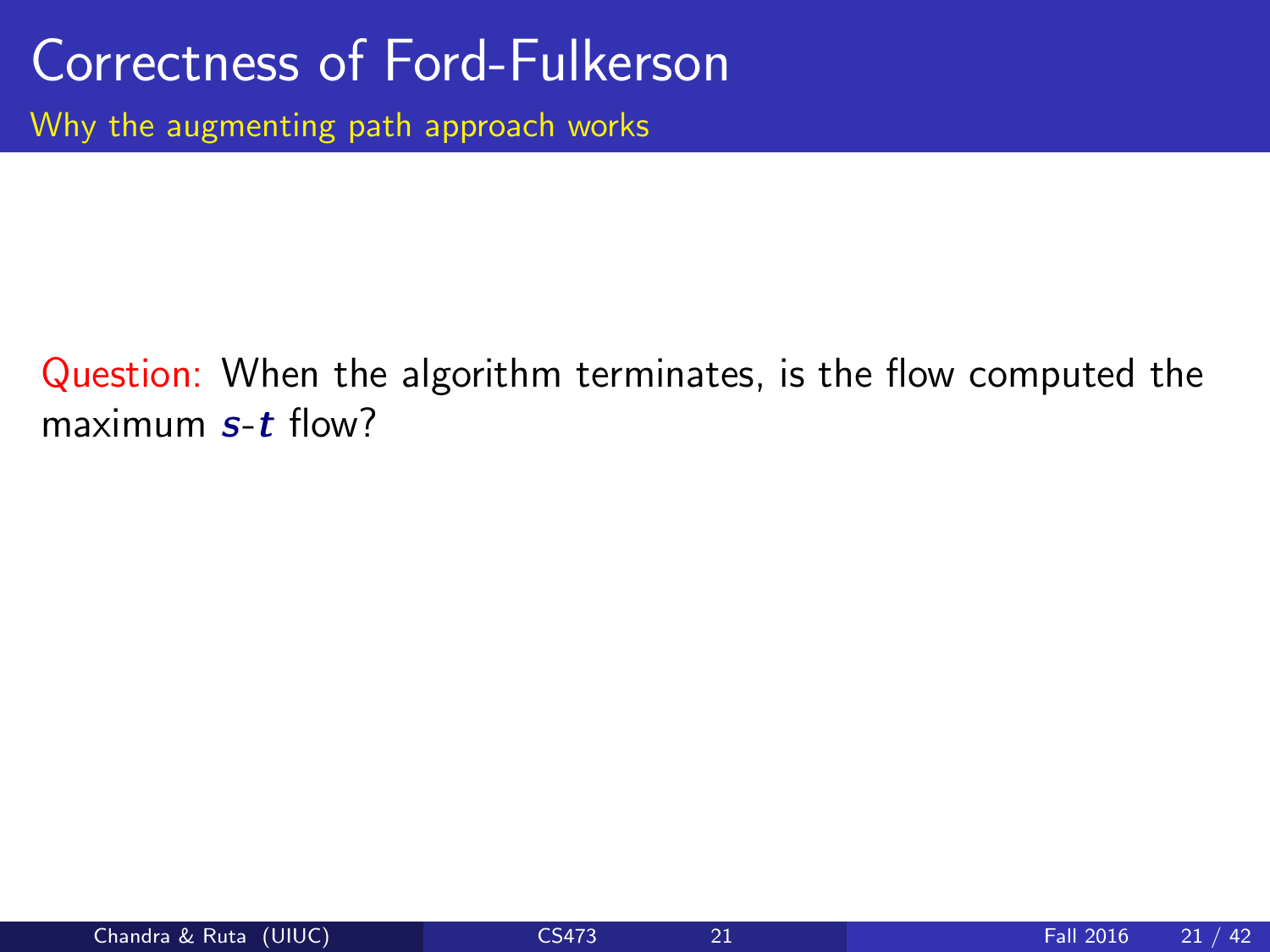#### Question: When the algorithm terminates, is the flow computed the maximum  $s$ - $t$  flow?

Proof idea: show a cut of value equal to the flow. Also shows that maximum flow is equal to minimum cut!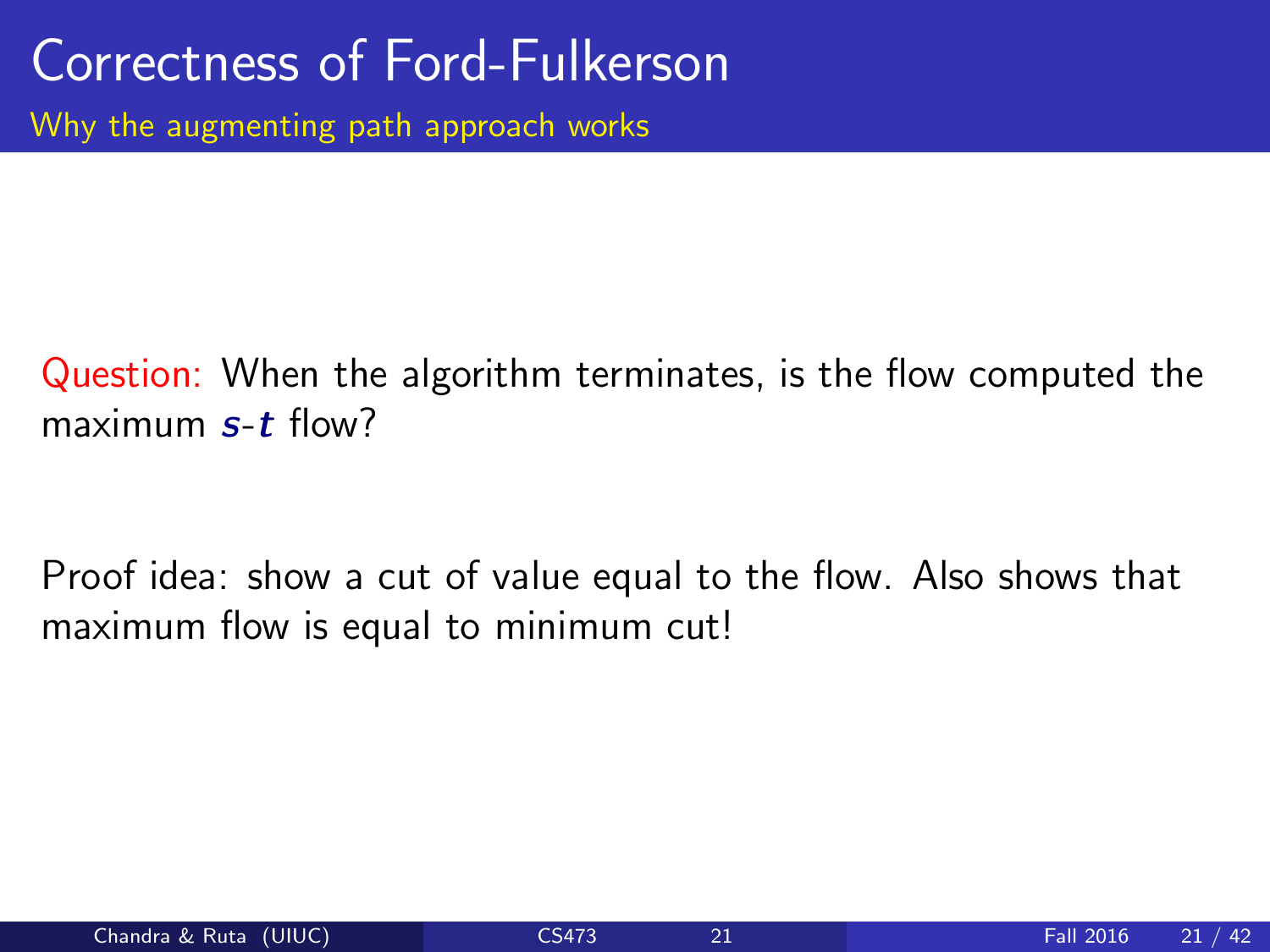## Recalling Cuts

#### Definition

Given a flow network an s-t cut is a set of edges  $E' \subset E$  such that removing  $E'$  disconnects s from  $t$ : in other words there is no directed  $s \to t$  path in  $E - E'$ . Capacity of cut  $E'$  is  $\sum_{e \in E'} c(e)$ .

Let  $A \subset V$  such that

**1** s ∈ A, t  $\notin$  A, and

**2**  $B = V \setminus -A$  and hence  $t \in B$ .

Define  $(A, B) = \{(u, v) \in E \mid u \in A, v \in B\}$ 

#### Claim

 $(A, B)$  is an s-t cut.

Recall: Every minimal s-t cut  $E'$  is a cut of the form  $(A, B)$ .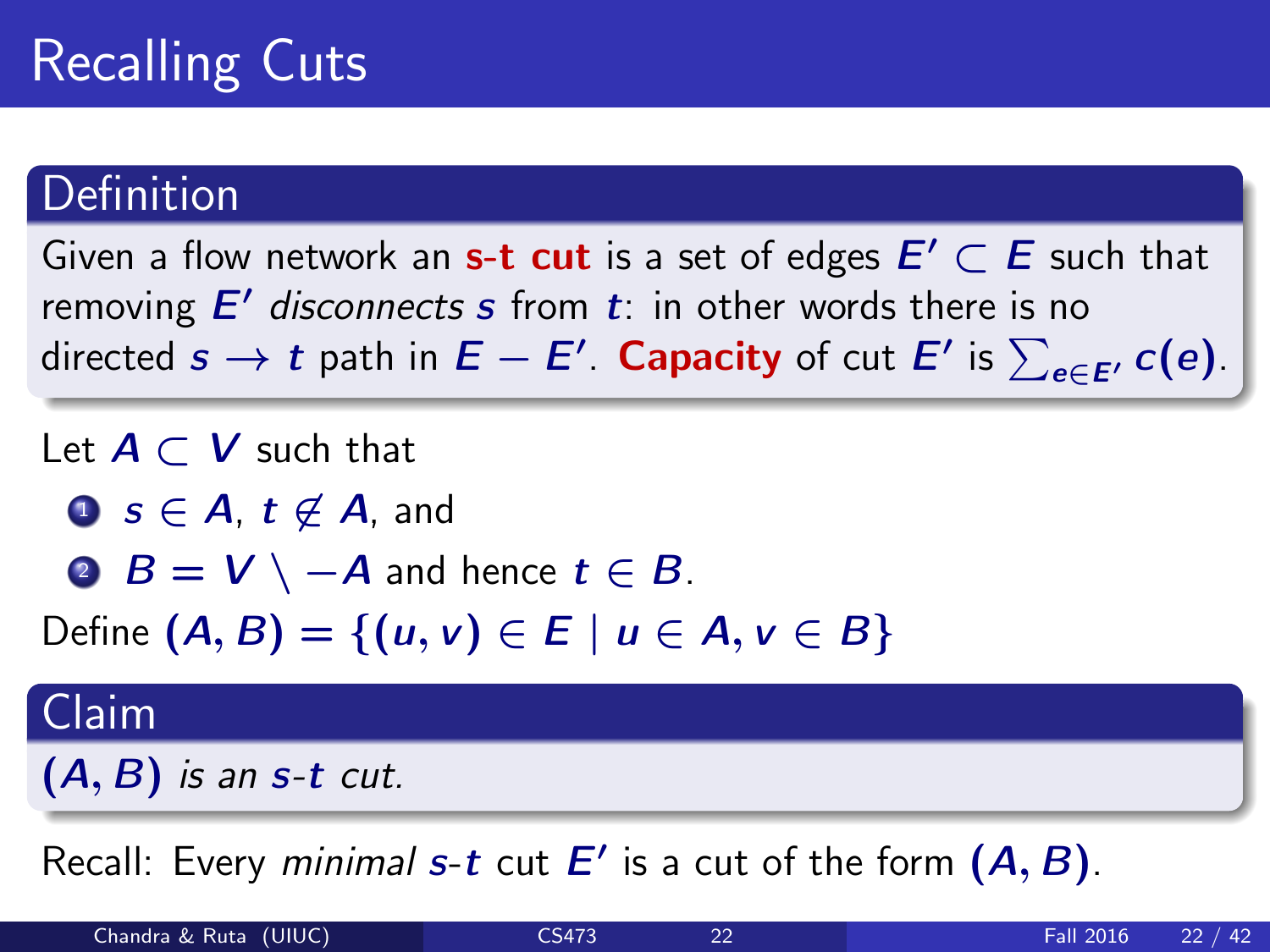#### Lemma

If there is no s-t path in  $G_f$  then there is some cut  $(A, B)$  such that  $v(f) = c(A, B)$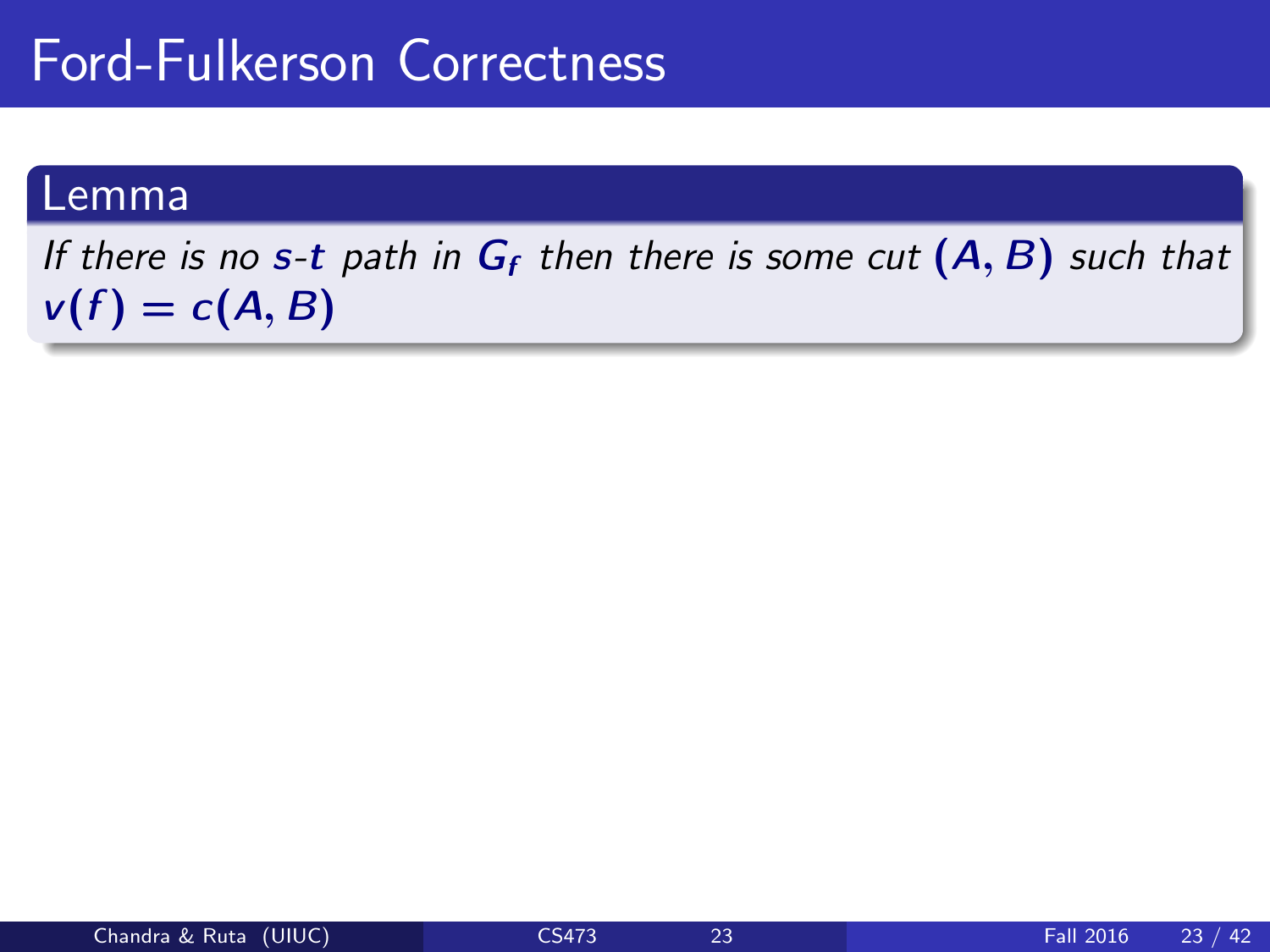#### Lemma

If there is no s-t path in  $G_f$  then there is some cut  $(A, B)$  such that  $v(f) = c(A, B)$ 

#### Proof.

Let  $A$  be all vertices reachable from  $s$  in  $G_f$ ;  $B = V \setminus A$ .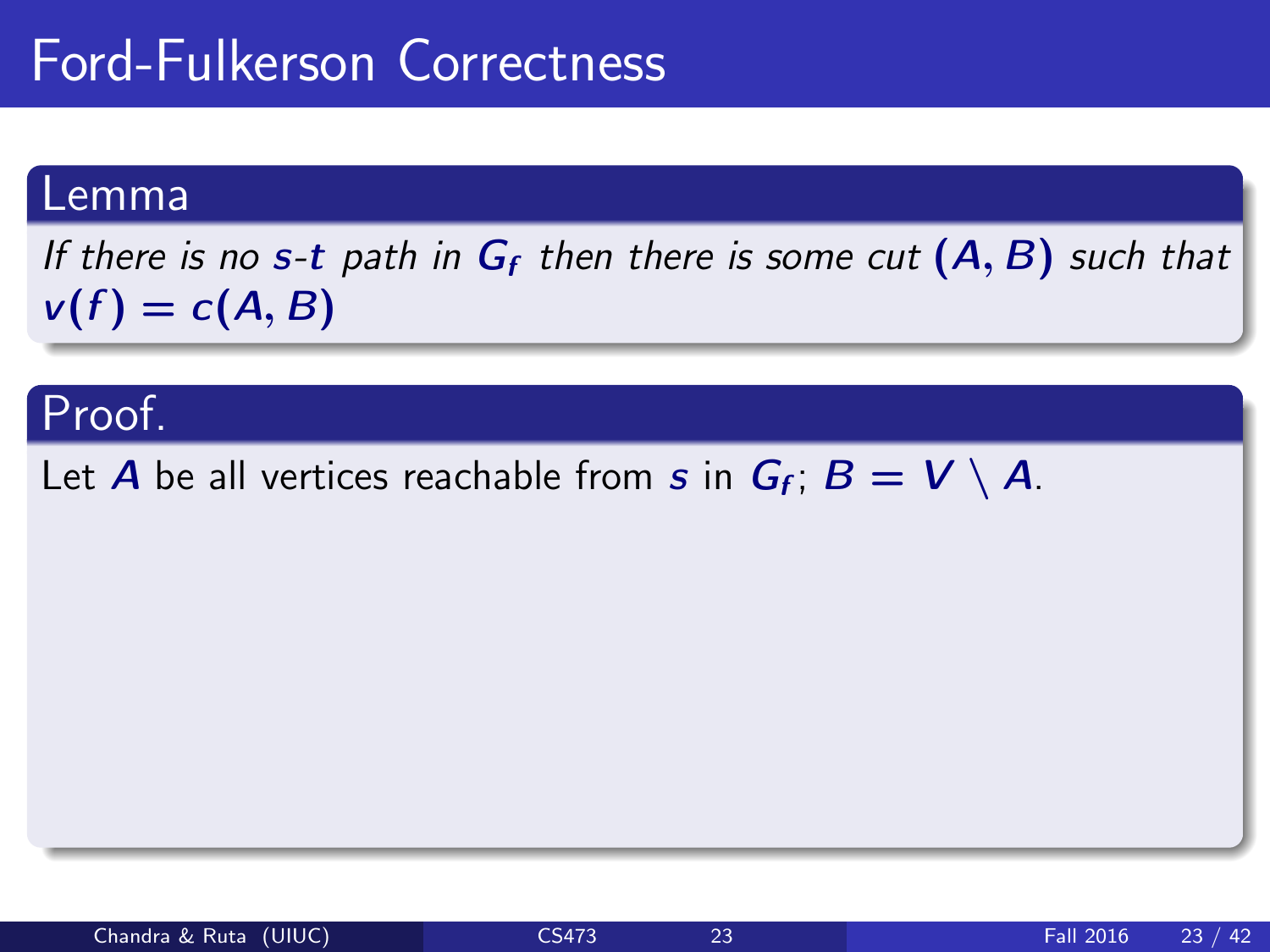#### Lemma

If there is no s-t path in  $G_f$  then there is some cut  $(A, B)$  such that  $v(f) = c(A, B)$ 

### Proof.

Let  $A$  be all vertices reachable from  $s$  in  $G_f$ ;  $B = V \setminus A$ . s u v  $\overline{\phantom{a}}$ u 0 v  $(\cdot)$ **0**  $s \in A$  and  $t \in B$ . So  $(A, B)$  is an  $s$ -t cut in  $G$ .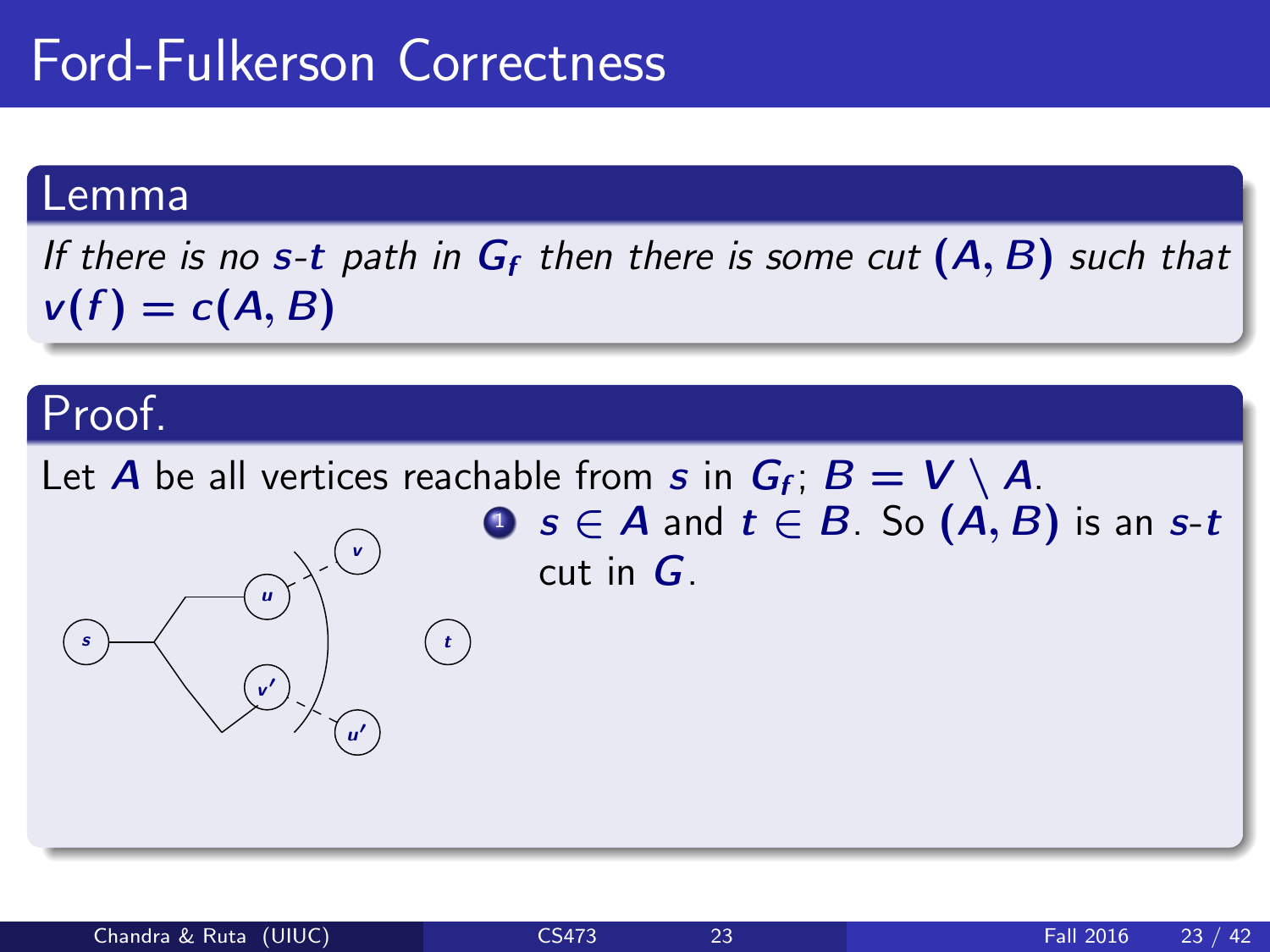#### Lemma

If there is no s-t path in  $G_f$  then there is some cut  $(A, B)$  such that  $v(f) = c(A, B)$ 

### Proof.

Let  $A$  be all vertices reachable from  $s$  in  $G_f$ ;  $B = V \setminus A$ . s u v  $\overline{\phantom{a}}$ u 0 v  $\left( \frac{t}{t} \right)$ **1**  $s \in A$  and  $t \in B$ . So  $(A, B)$  is an  $s$ -t cut in  $G$ . If  $e = (u, v) \in G$  with  $u \in A$  and  $v \in B$ , then  $f(e) = c(e)$  (saturated edge) because otherwise  $\boldsymbol{v}$  is reachable from  $s$  in  $G_f$ .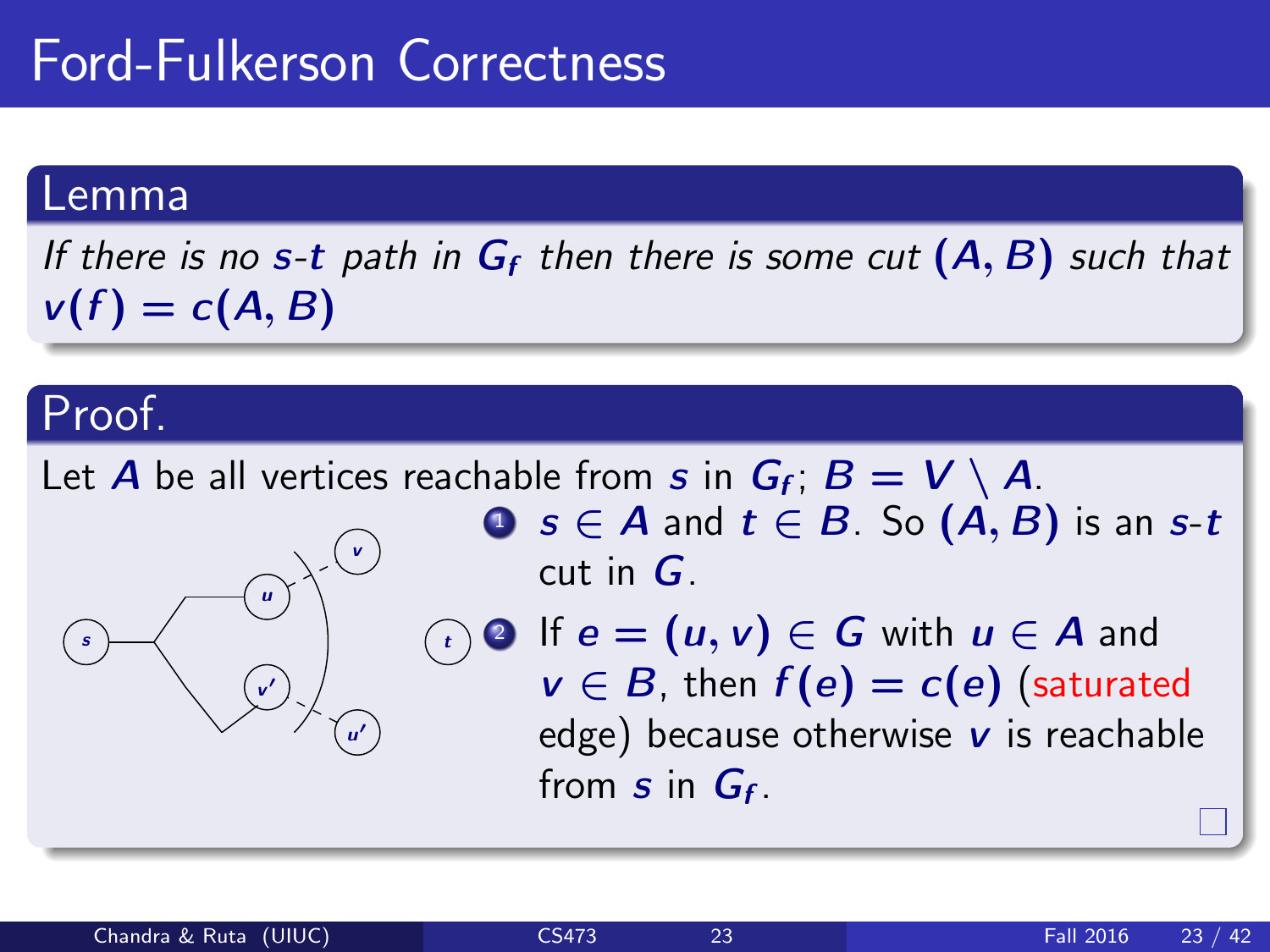### Lemma Proof Continued

u

v  $\overline{\phantom{a}}$ 

### Proof.

s

|   |         | <b>O</b> If $e = (u', v') \in G$ with $u' \in B$ and<br>$v' \in A$ , then $f(e) = 0$ because<br>otherwise $u'$ is reachable from s in $G_f$ |
|---|---------|---------------------------------------------------------------------------------------------------------------------------------------------|
|   | 2 Thus, |                                                                                                                                             |
| t |         | $v(f) = f^{\text{out}}(A) - f^{\text{in}}(A)$<br>$= f^{\text{out}}(A) - 0$<br>$= c(A, B) - 0$<br>$= c(A, B).$                               |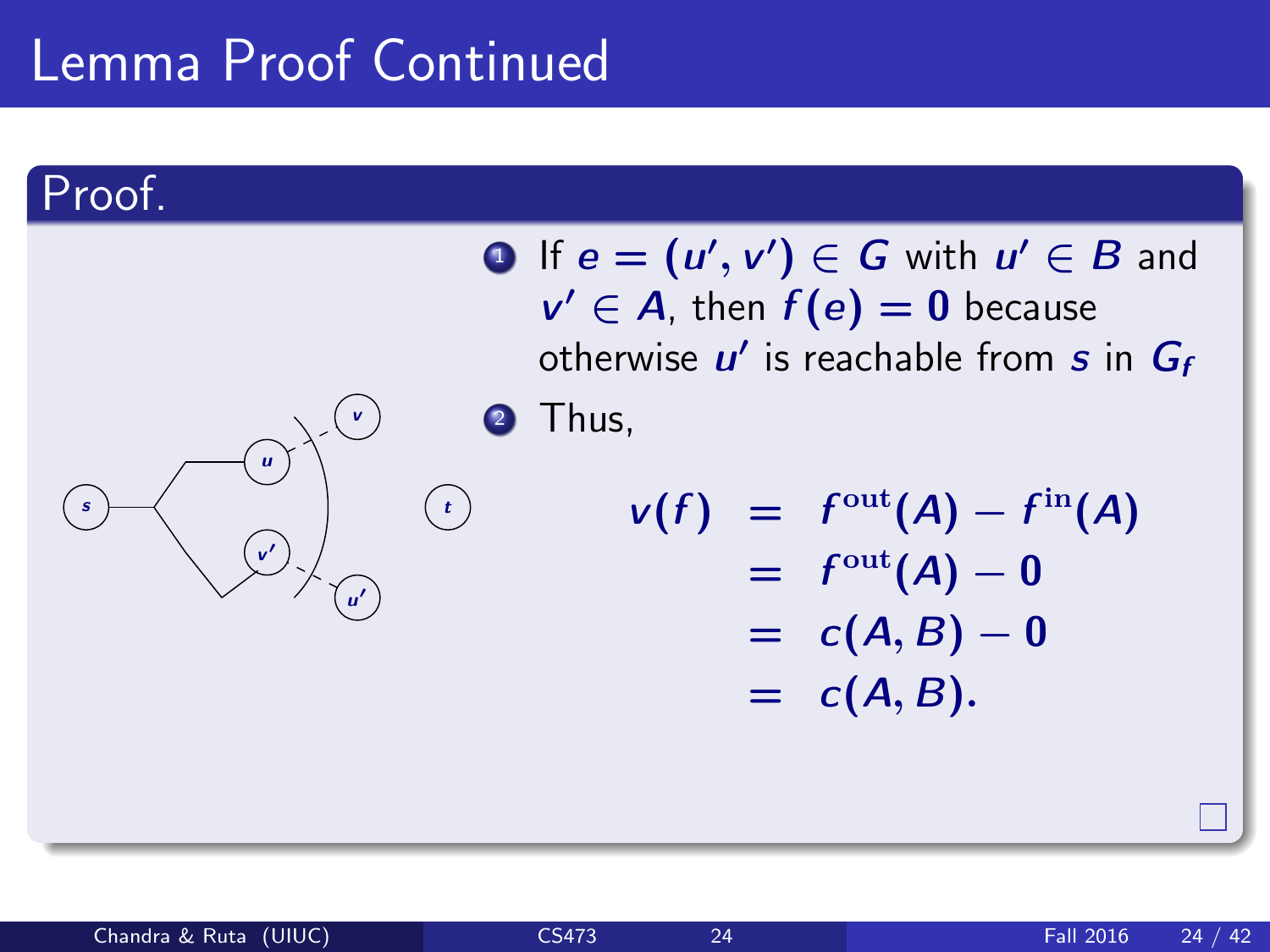# Example





Residual graph  $G_f$ : no s-t path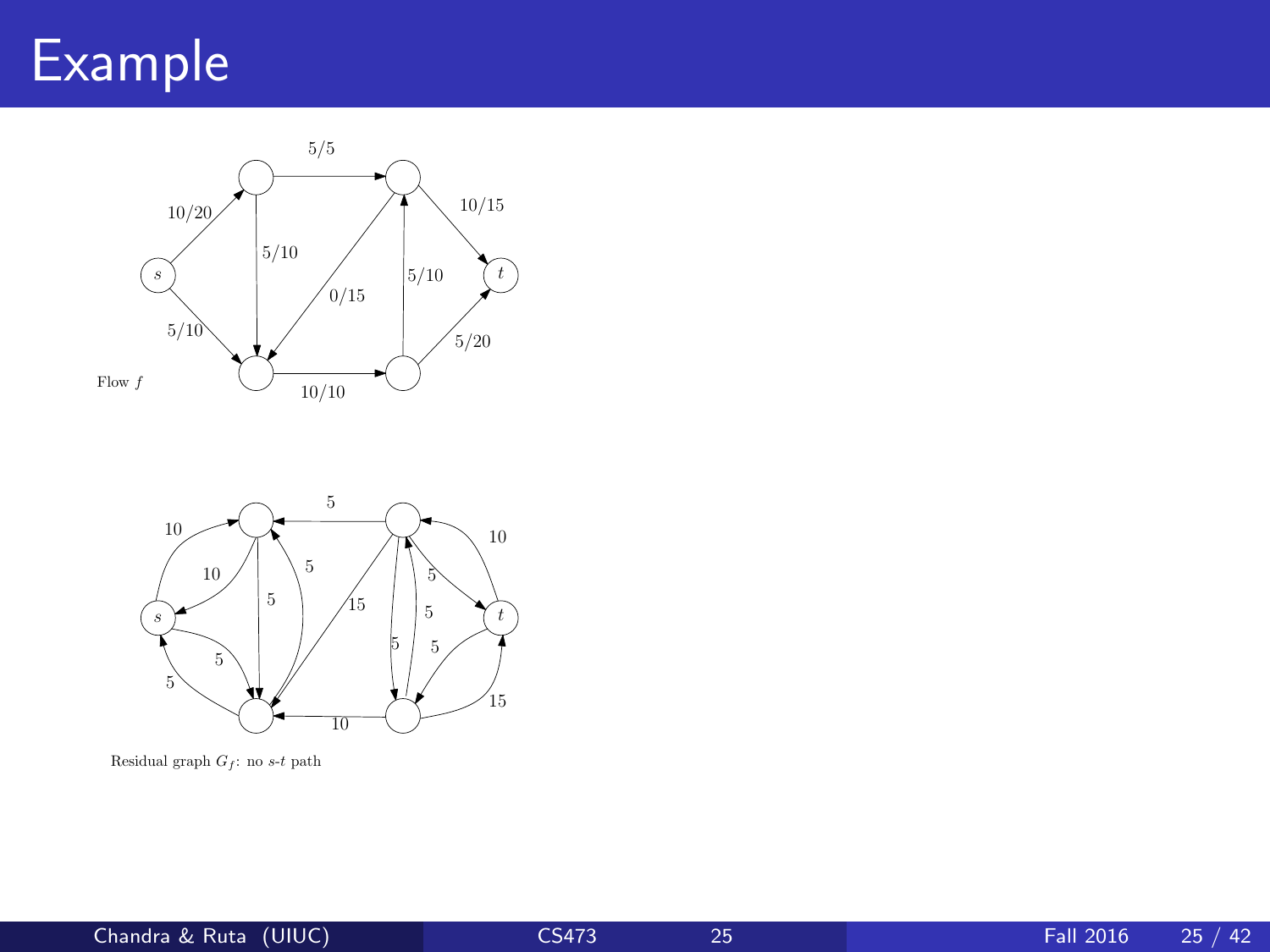### Example







Residual graph  $G_f$ : no s-t path

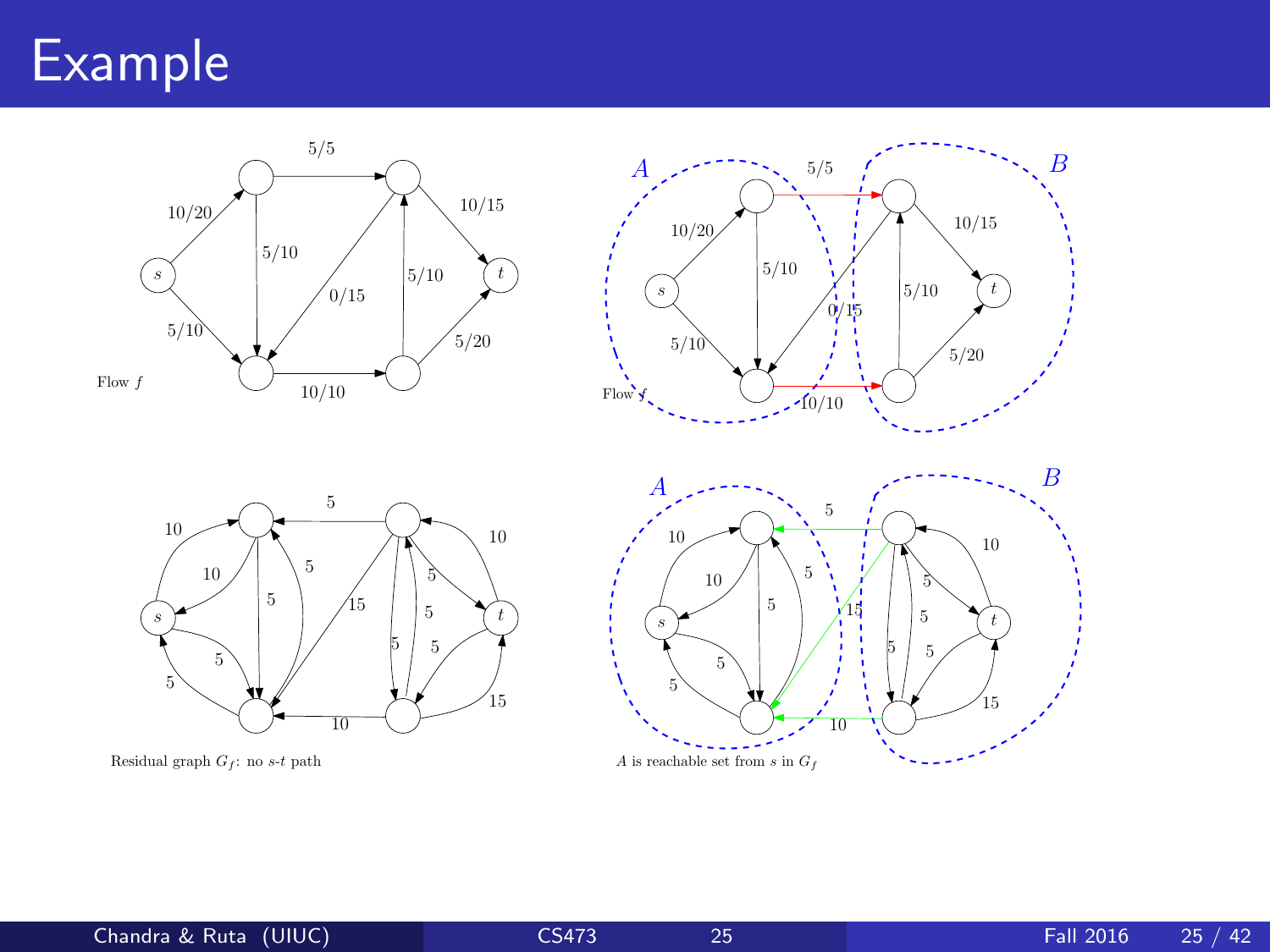#### Theorem

The flow returned by the algorithm is the maximum flow.

### Proof.

- **1** For any flow f and s-t cut  $(A, B)$ ,  $v(f) \le c(A, B)$ .
- ? For flow  $f^*$  returned by algorithm,  $v(f^*) = c(A^*, B^*)$  for some  $s$ -t cut  $(A^*,B^*)$ .
- **B** Hence,  $f^*$  is maximum.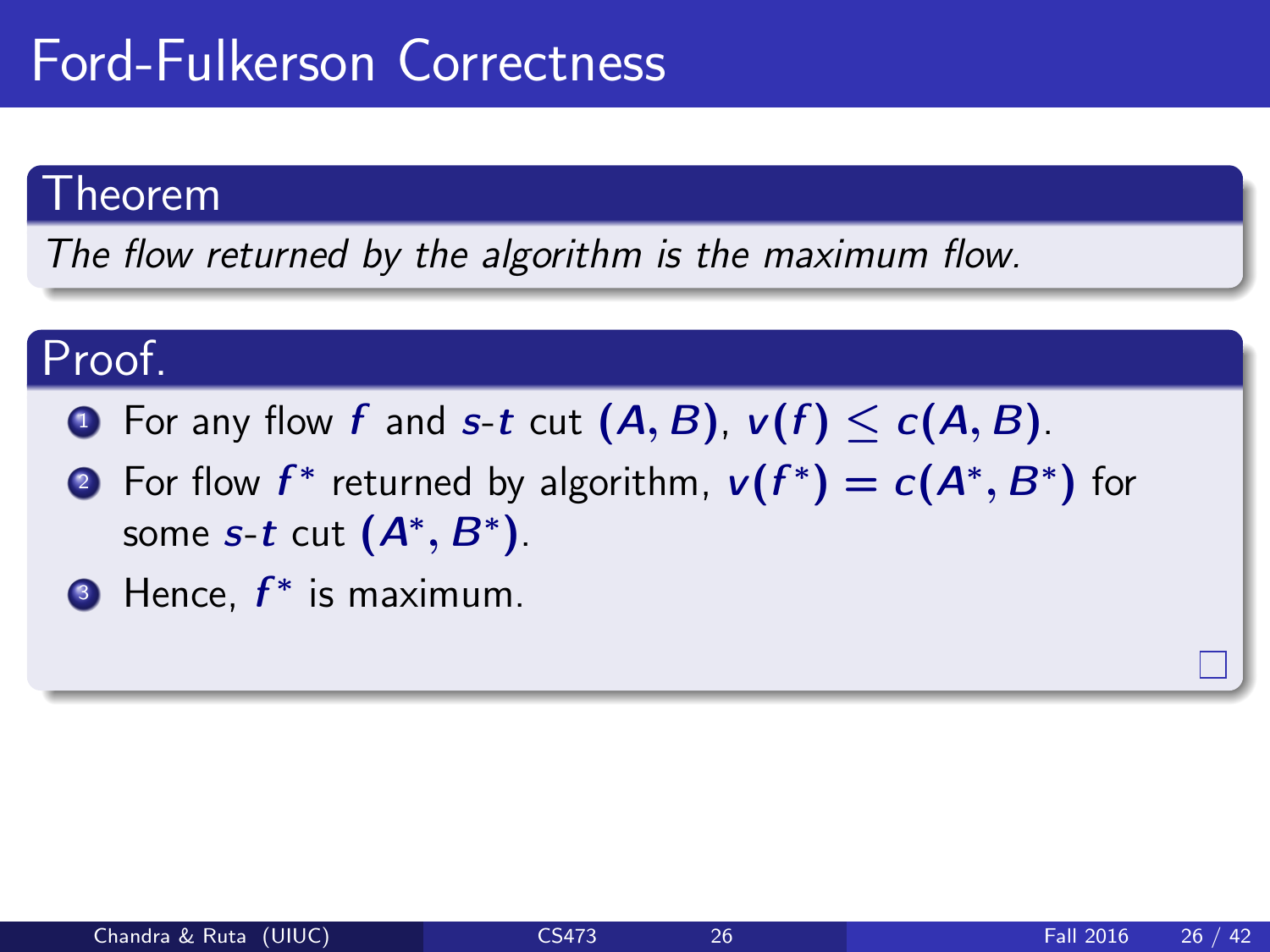# Max-Flow Min-Cut Theorem and Integrality of Flows

#### <sup>-</sup>heorem

For any network  $G$ , the value of a maximum  $s$ -t flow is equal to the capacity of the minimum s-t cut.

### Proof.

Ford-Fulkerson algorithm terminates with a maximum flow of value equal to the capacity of a (minimum) cut.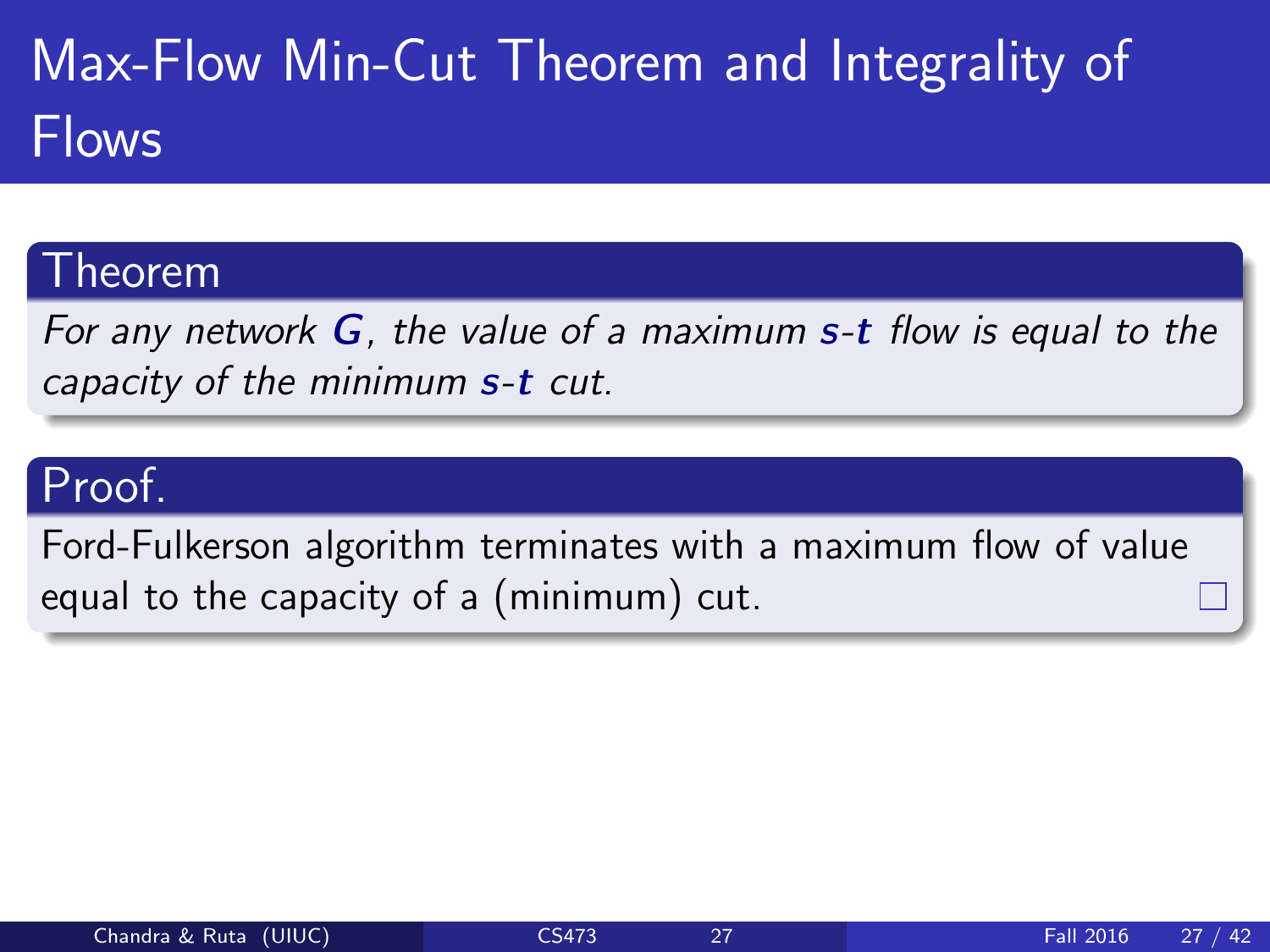# Max-Flow Min-Cut Theorem and Integrality of Flows

#### **heorem**

For any network  $G$  with integer capacities, there is a maximum  $s-t$ flow that is integer valued.

### Proof.

Ford-Fulkerson algorithm produces an integer valued flow when capacities are integers.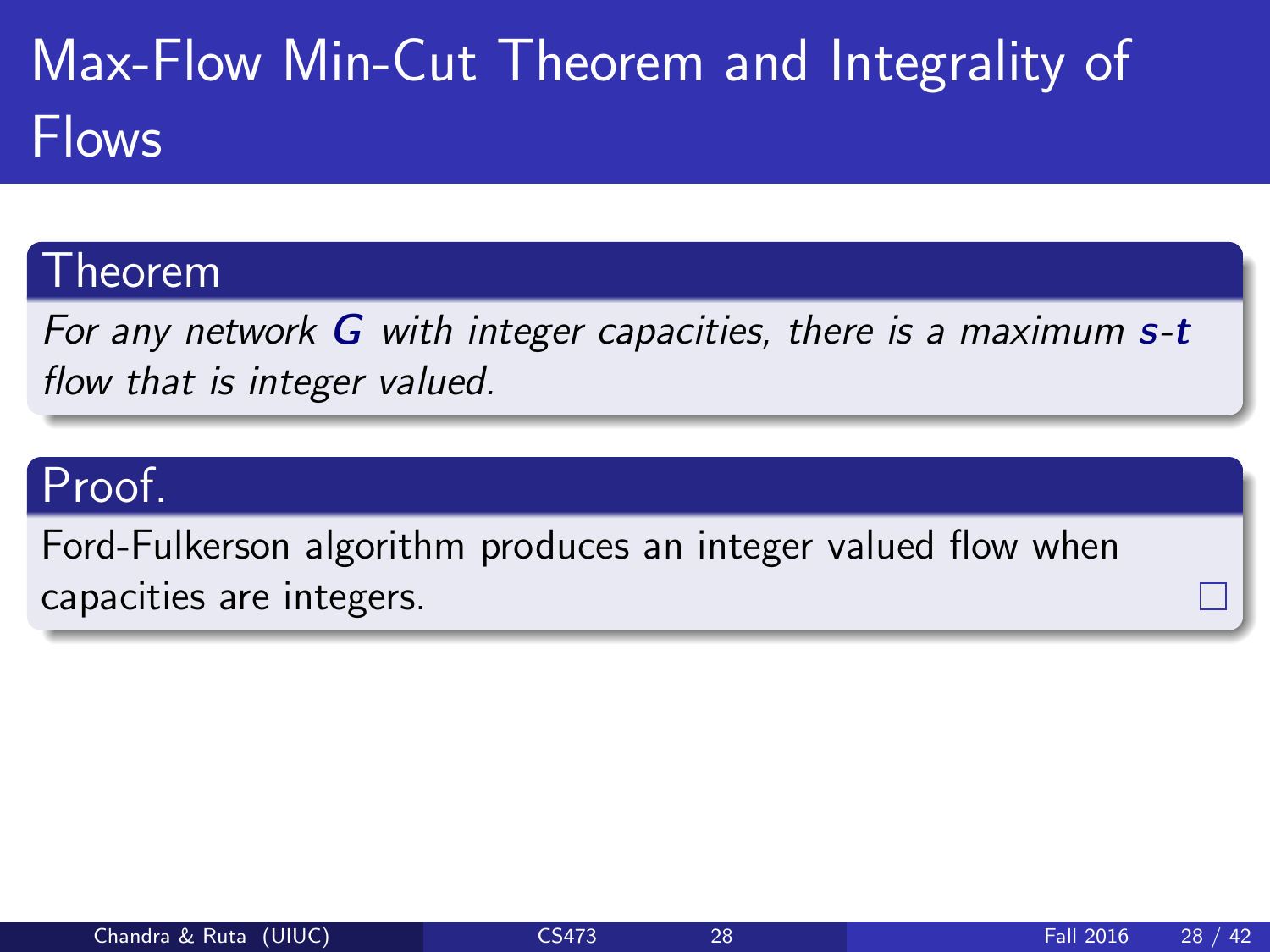- (A) algFordFulkerson always terminates.
- (B) algFordFulkerson might not terminate if the input has real numbers.
- (C) algFordFulkerson might not terminate if the input has rational numbers.
- (D) algFordFulkerson might not terminate if the input is only integer numbers that are sufficiently large.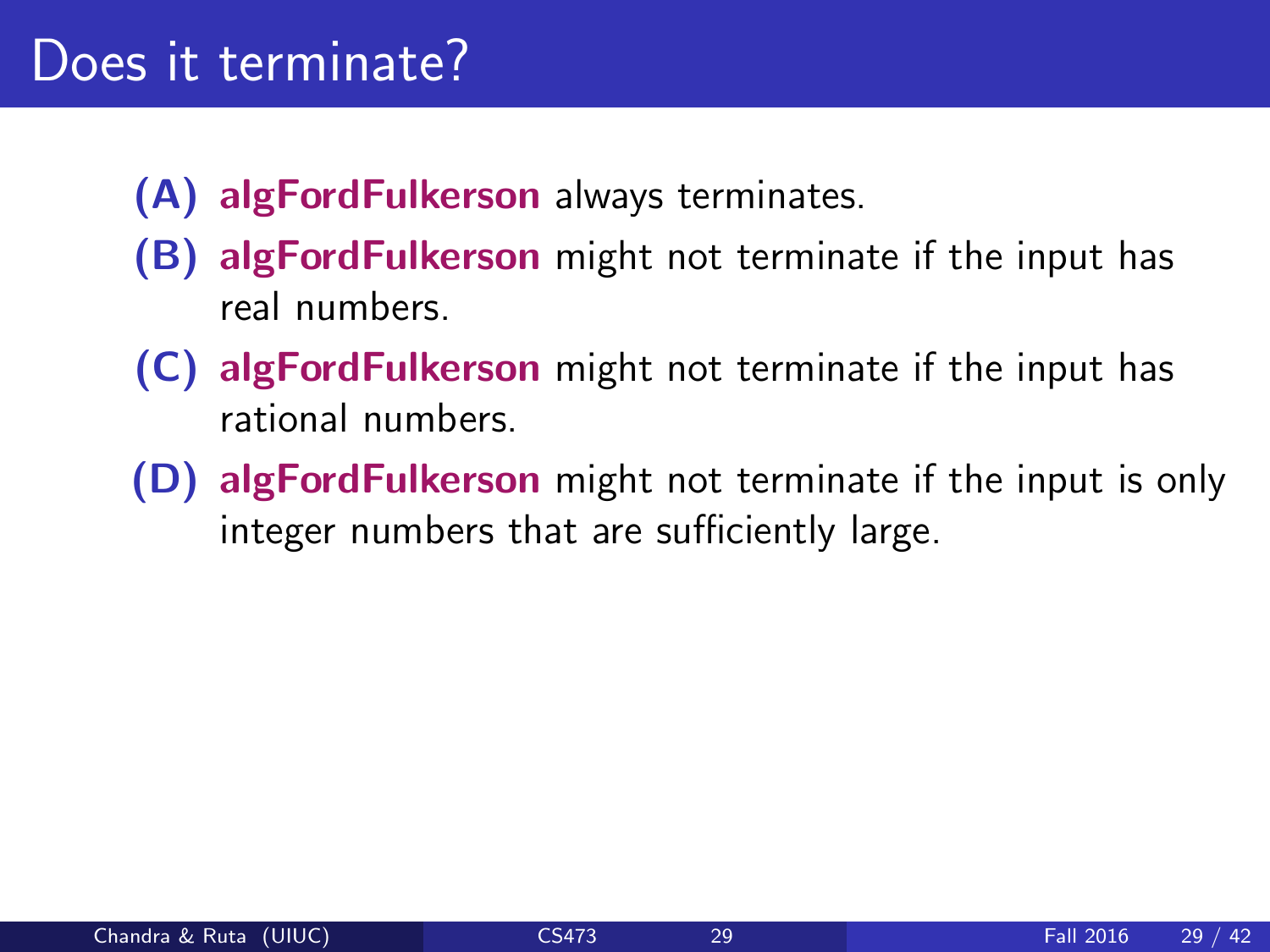### Finding a Minimum Cut

Question: How do we find an actual minimum s-t cut?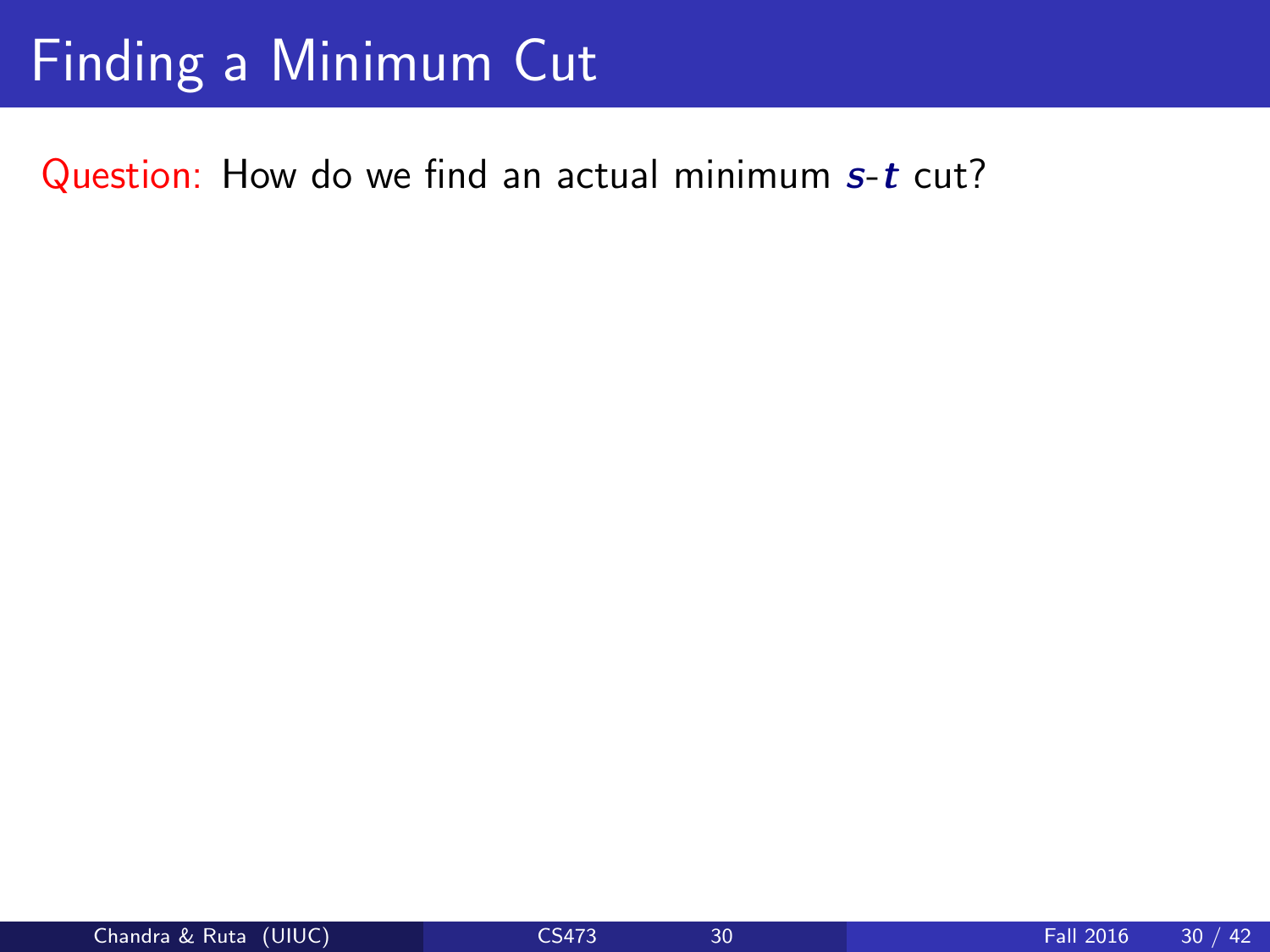# Finding a Minimum Cut

Question: How do we find an actual minimum s-t cut? Proof gives the algorithm!

- $\bullet$  Compute an  $s$ -t maximum flow f in  $G$
- 2 Obtain the residual graph  $G_f$
- **3** Find the nodes A reachable from  $s$  in  $G_f$
- $\bullet$  Output the cut  $(A, B) = \{(u, v) \mid u \in A, v \in B\}$ . Note: The cut is found in  $G$  while  $A$  is found in  $G_f$

Running time is essentially the same as finding a maximum flow.

Note: Given  $G$  and a flow  $f$  there is a linear time algorithm to check if  $f$  is a maximum flow and if it is, outputs a minimum cut. How?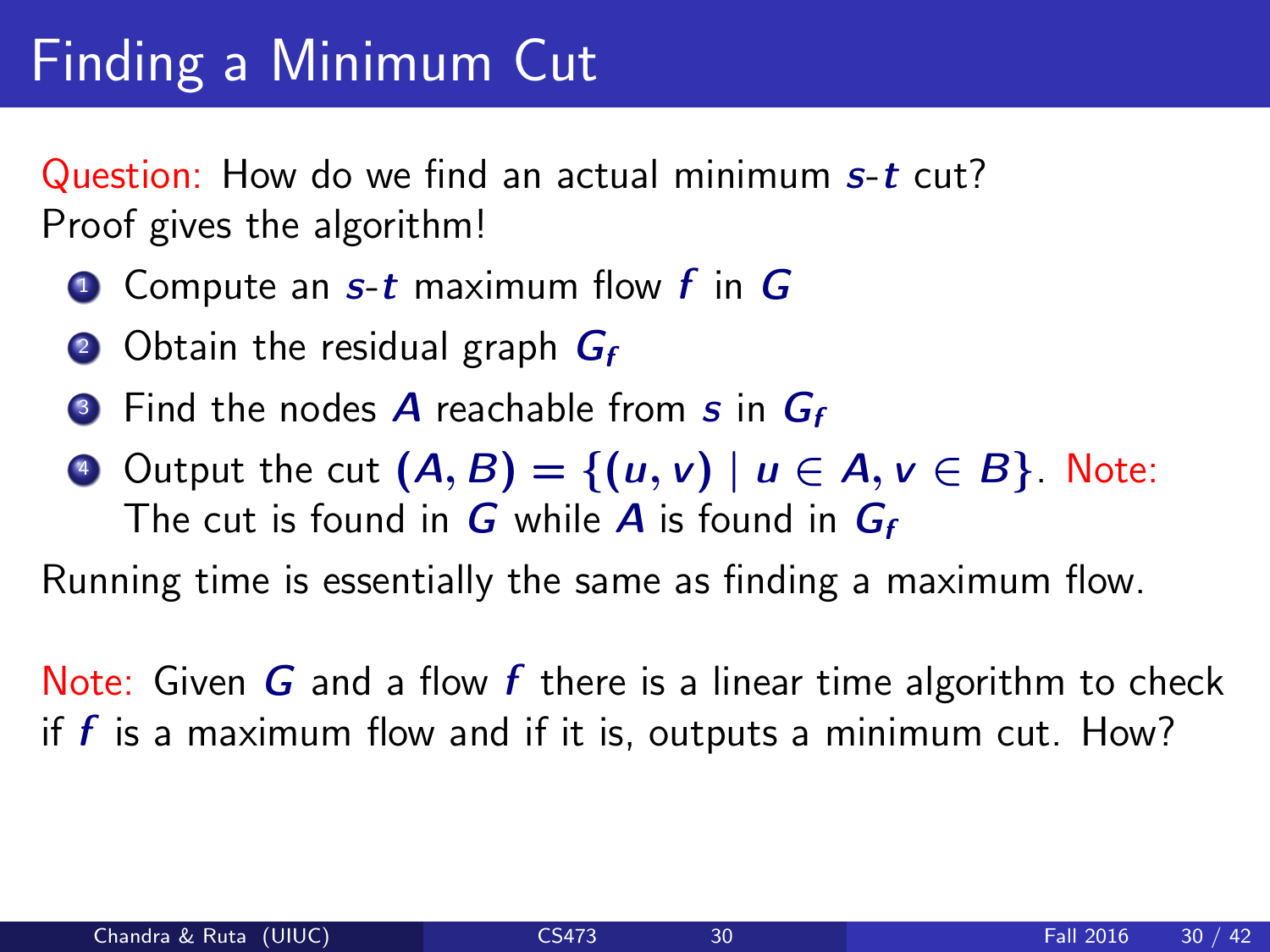Running time  $= O(mC)$  is not polynomial. Can the upper bound be achieved?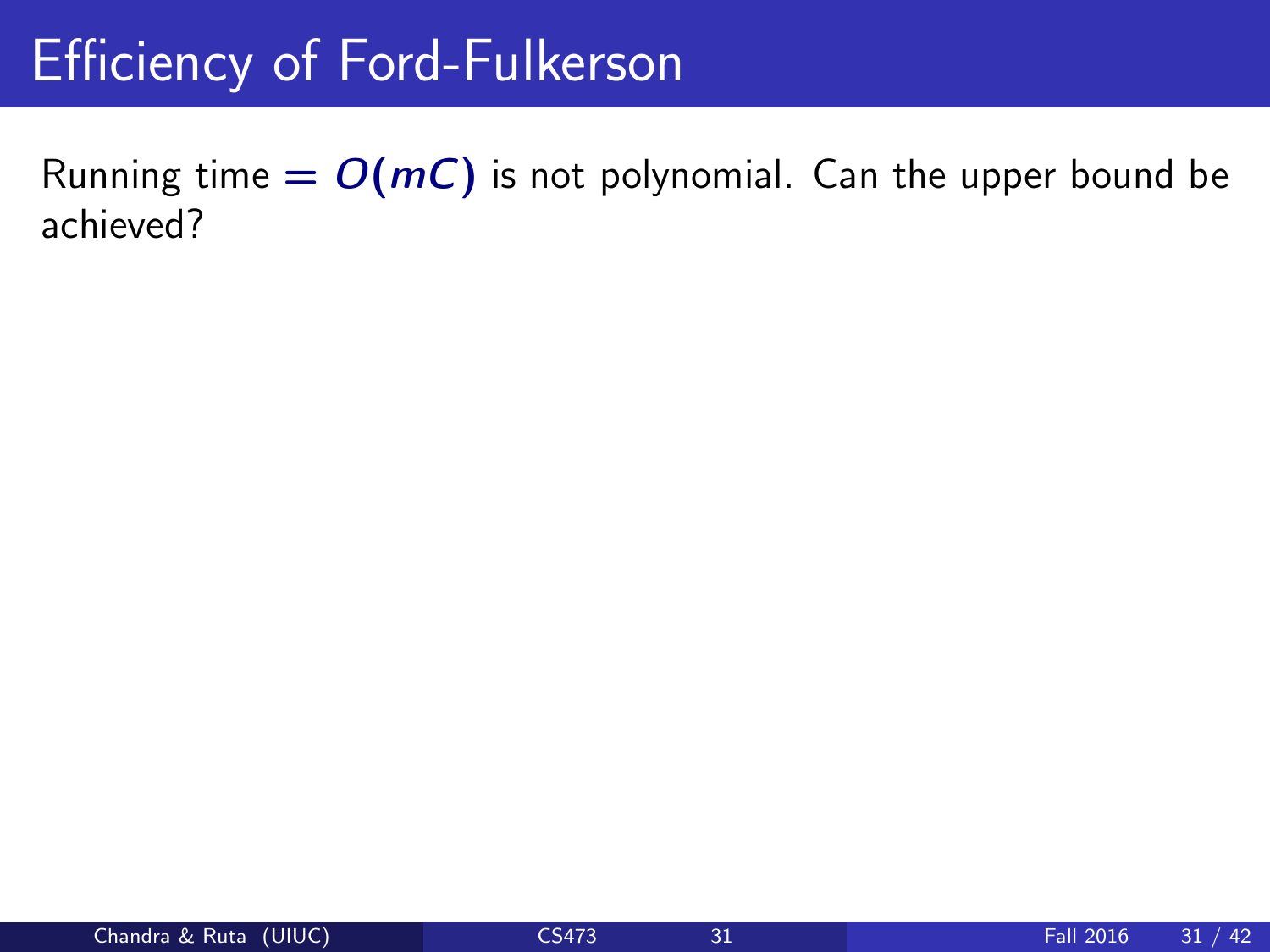Running time  $= O(mC)$  is not polynomial. Can the upper bound be achieved?

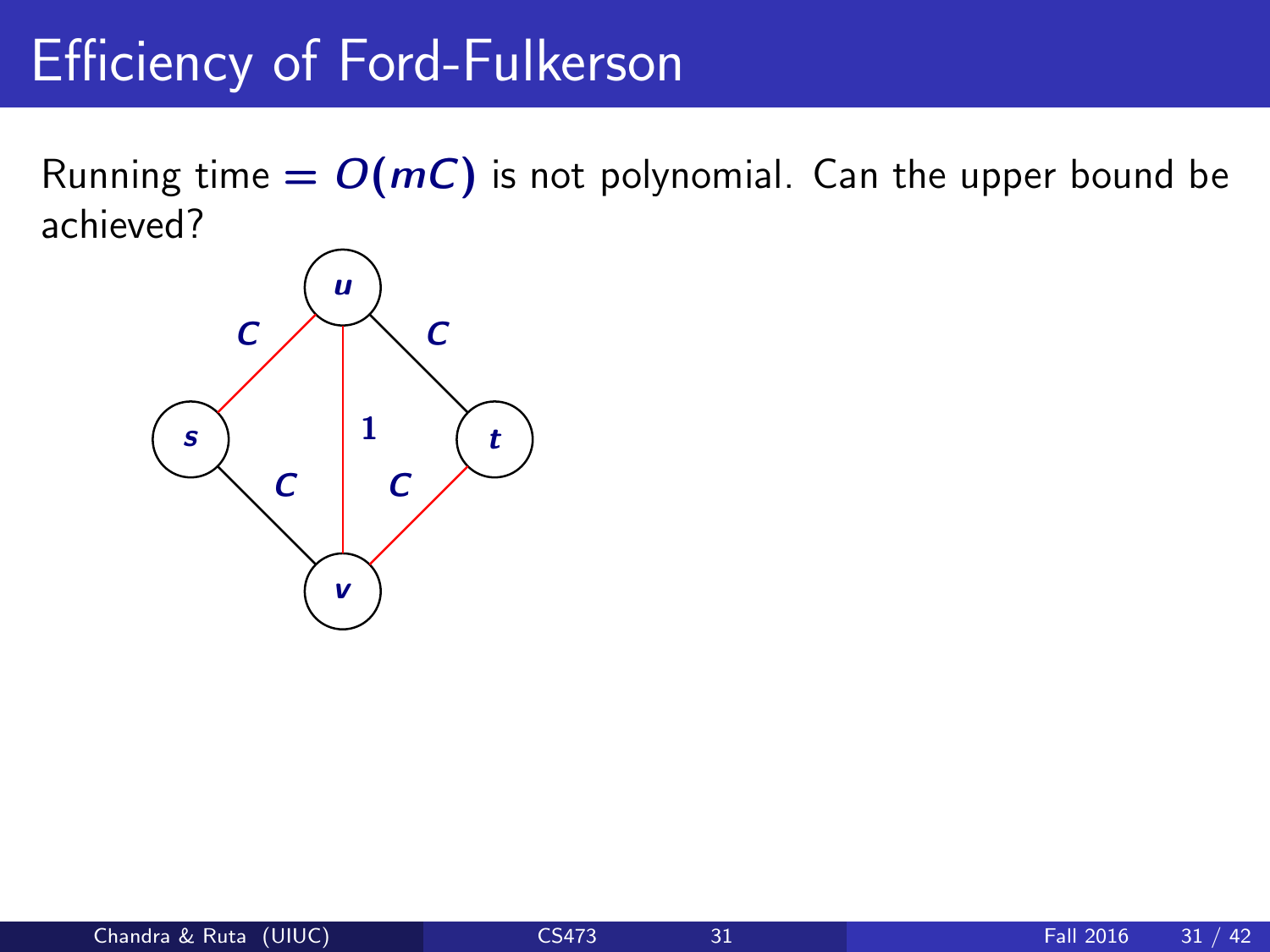Running time  $= O(mC)$  is not polynomial. Can the upper bound be achieved?



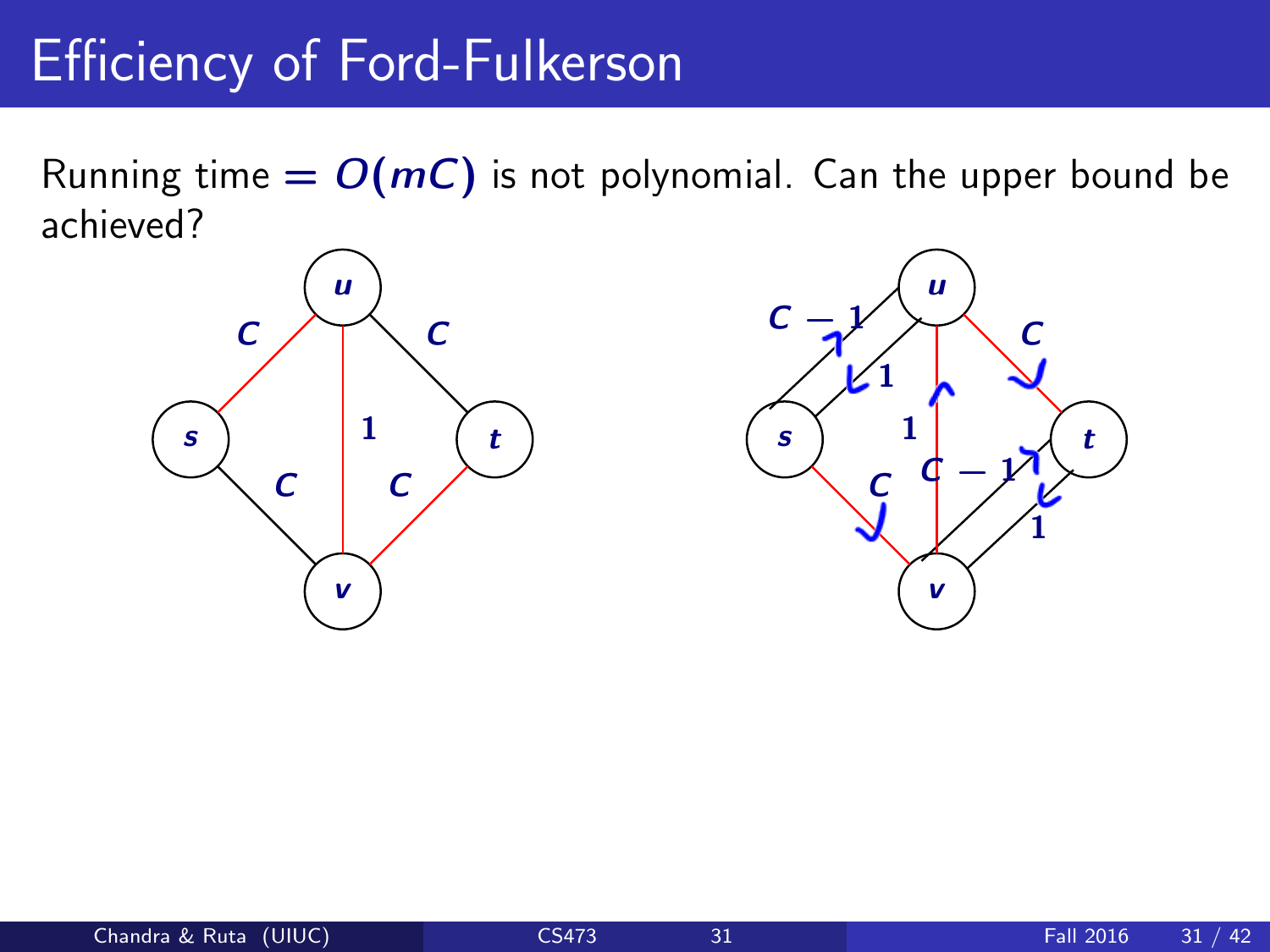### Polynomial Time Algorithms

Question: Is there a polynomial time algorithm for maxflow?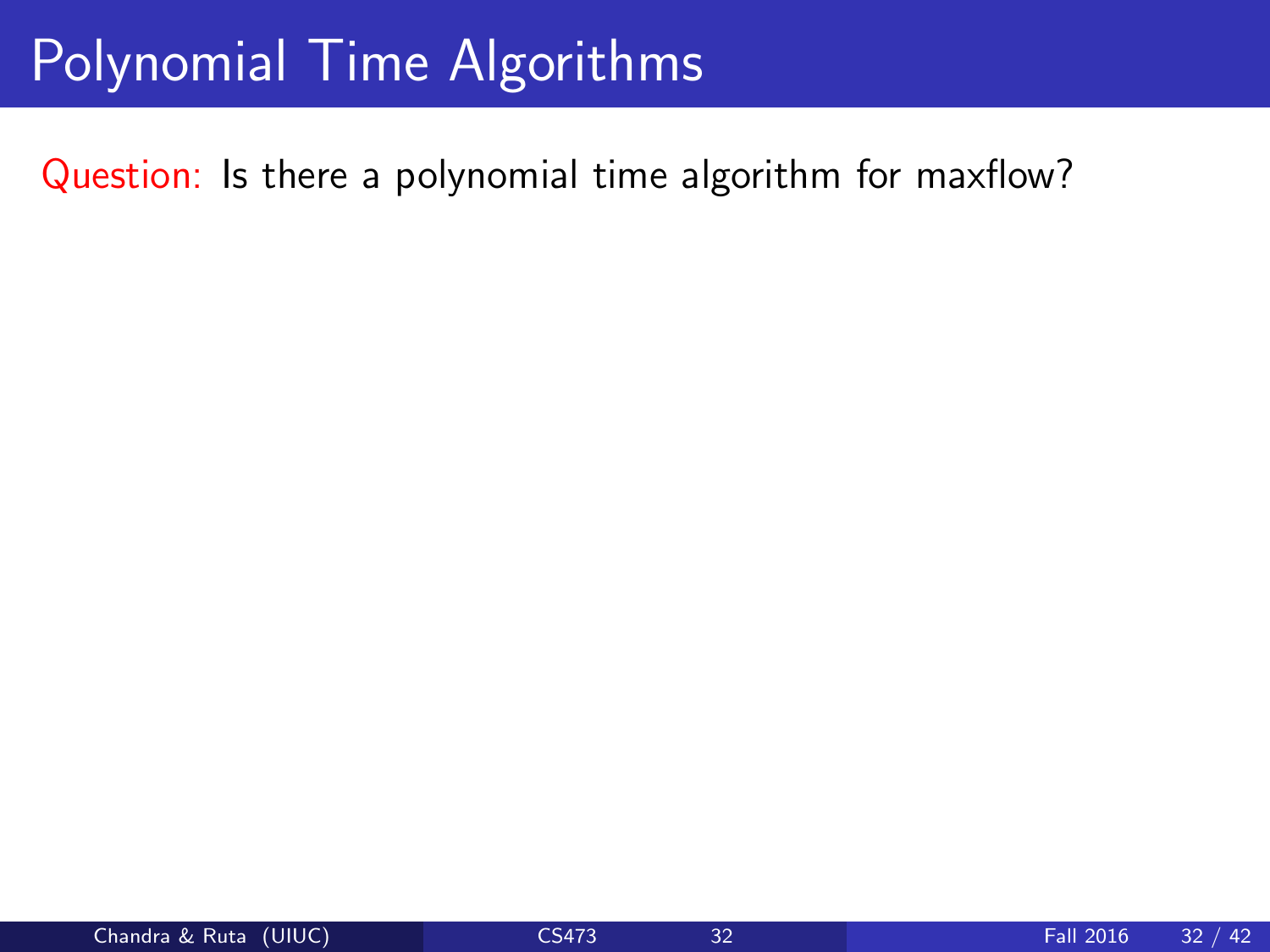### Polynomial Time Algorithms

Question: Is there a polynomial time algorithm for maxflow?

Question: Is there a variant of Ford-Fulkerson that leads to a polynomial time algorithm? Can we choose an augmenting path in some clever way?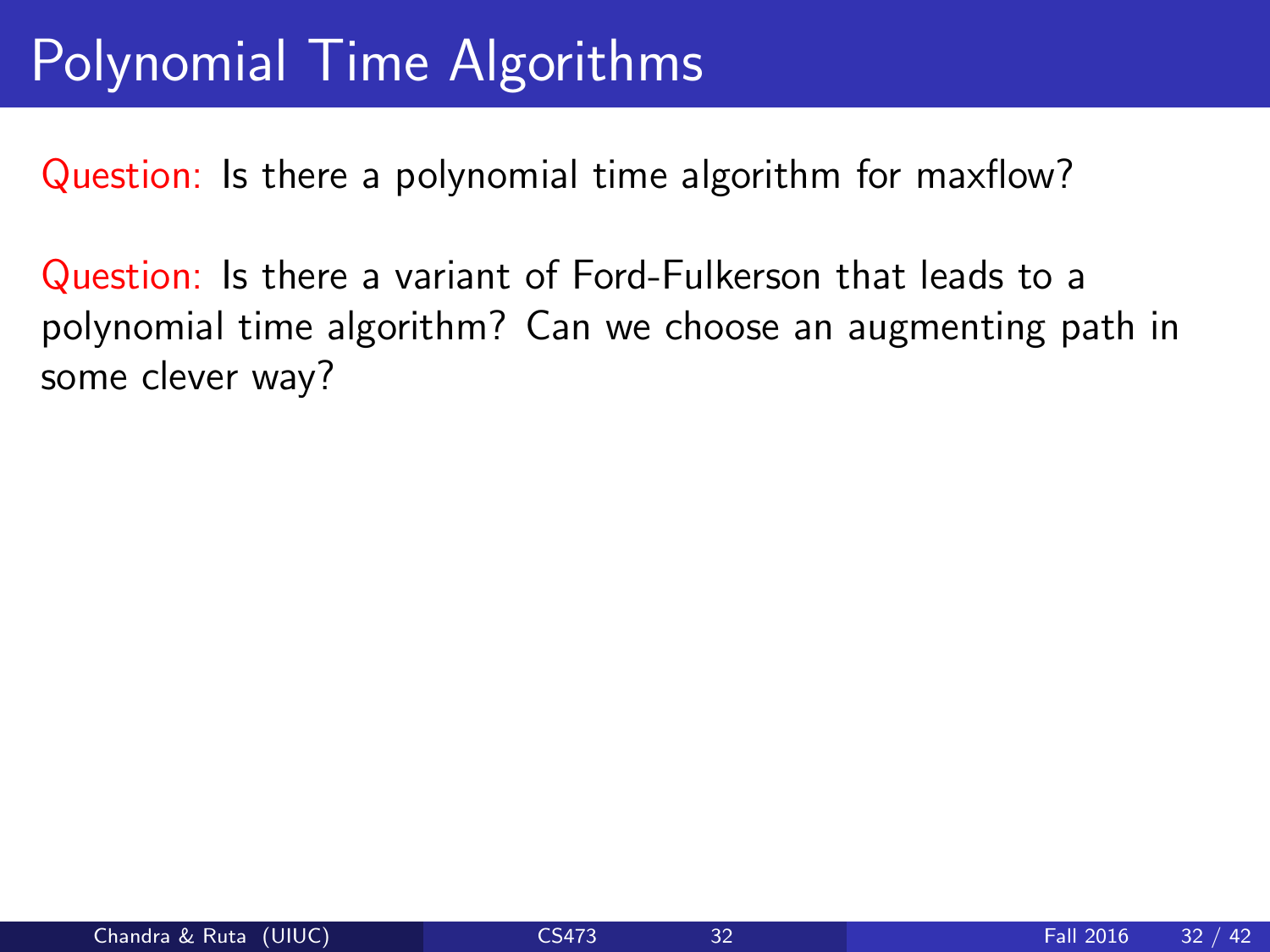Question: Is there a polynomial time algorithm for maxflow?

Question: Is there a variant of Ford-Fulkerson that leads to a polynomial time algorithm? Can we choose an augmenting path in some clever way? Yes! Two variants.

- **1** Choose the augmenting path with largest bottleneck capacity.
- 2 Choose the shortest augmenting path.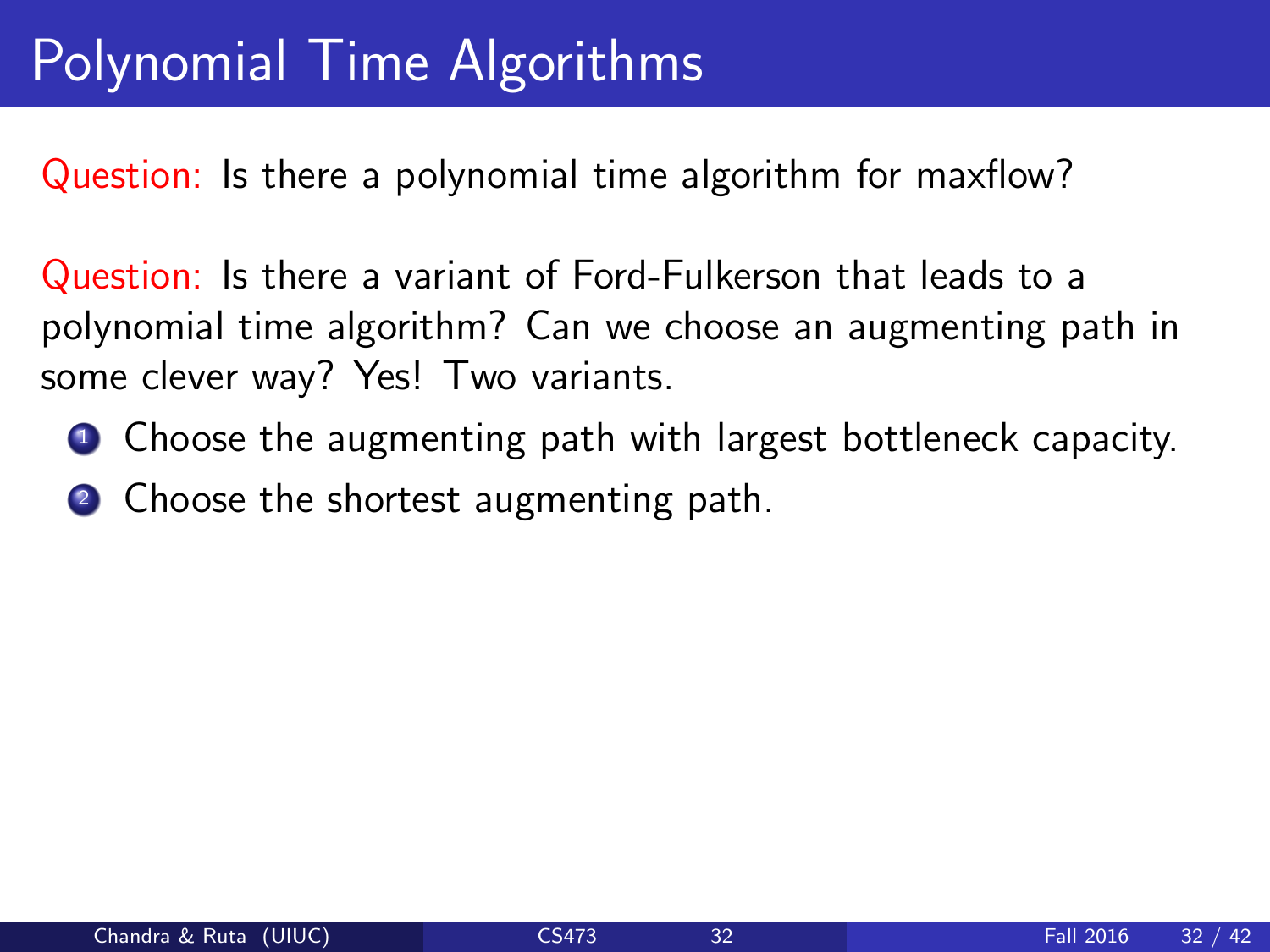# Part II

# <span id="page-61-0"></span>[Polynomial-time Augmenting Path](#page-61-0) [Algorithms](#page-61-0)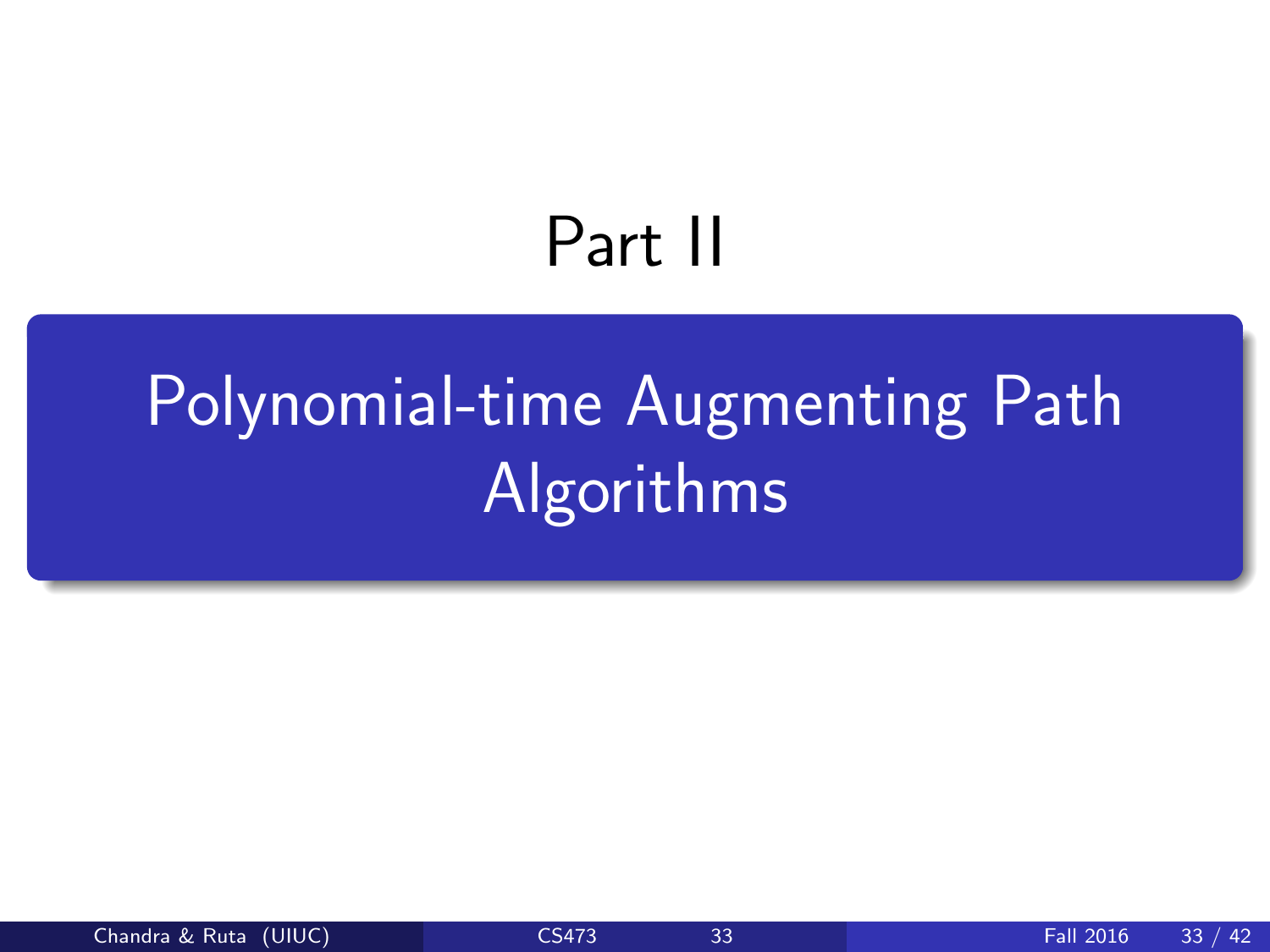## Augmenting along high capacity paths

#### Definition

Given  $G = (V, E)$  with edge capacities and a path P, the bottlneck capacity of  $P$  is smallest capacity among edges of  $P$ .

Algorithm: In each iteration of Ford-Fulkerson choose an augmenting path with largest bottleneck capacity.

Question: How many iterations does the algorithm take?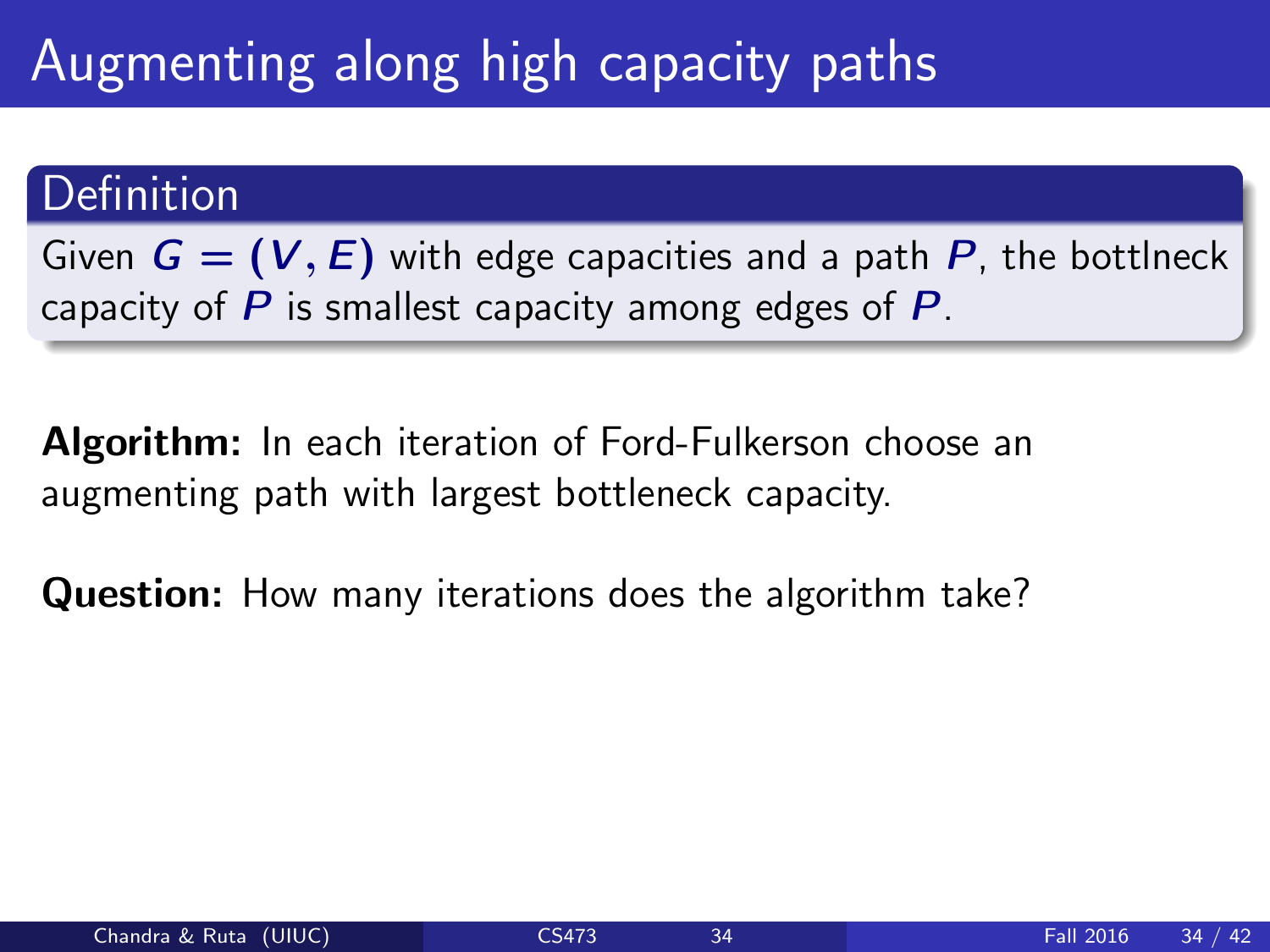### Finding path with largest bottleneck capacity

 $G_f$  - residual network with (residual) capacities.  $n$  vertices and  $m$  edges. Finding the  $s$ -t path with largest bottleneck capacity can be done (faster is better) in:

 $(A)$   $O(n+m)$  $(B)$   $O(m + n \log n)$ (C) O(nm)  $(D)$   $O(m^2)$  $(E)$   $O(m^3)$ 

time (expected or deterministic is fine here).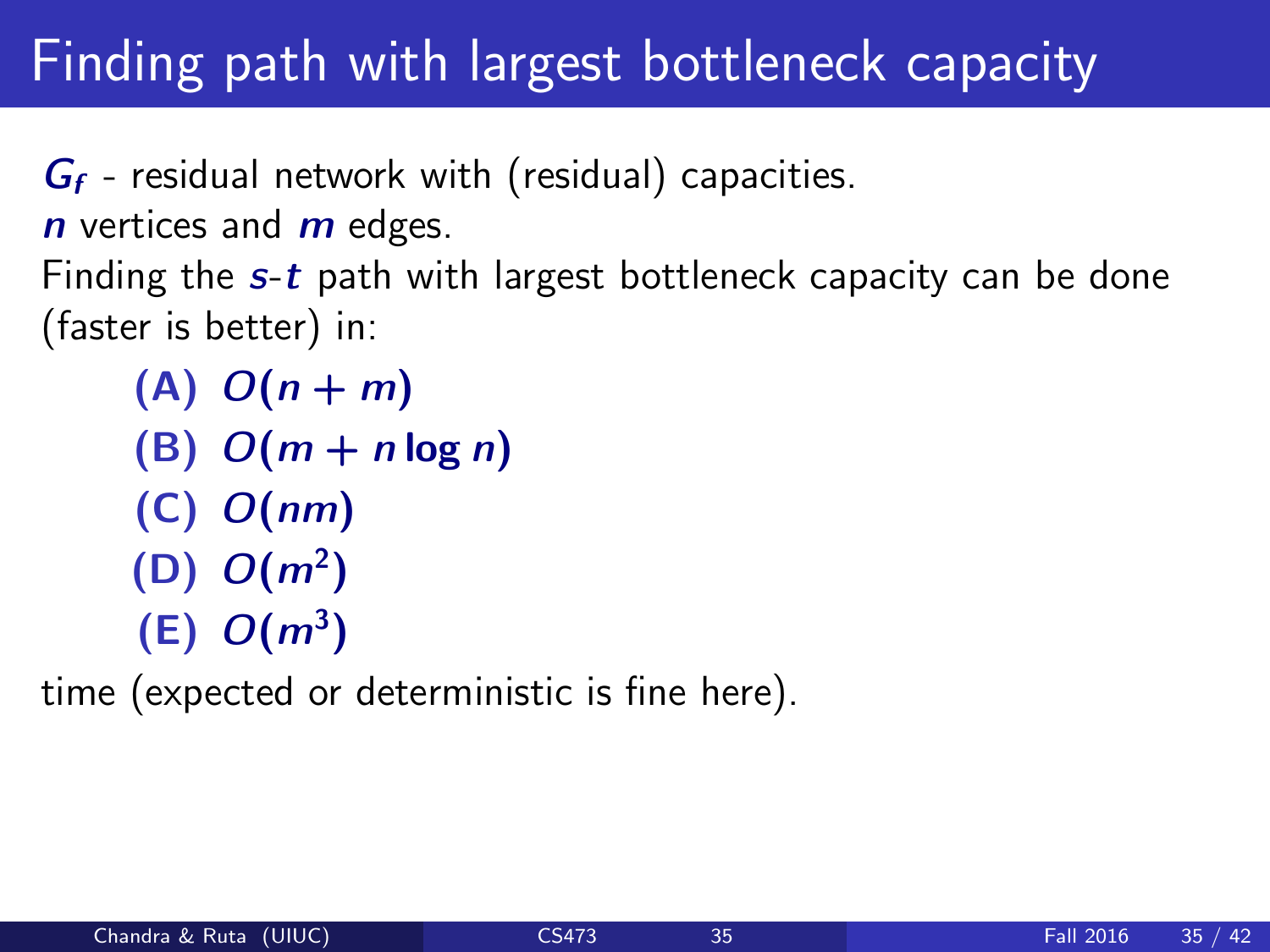## Augmenting Paths with Large Bottleneck Capacity

- **1** Pick augmenting paths with largest bottleneck capacity in each iteration of Ford-Fulkerson.
- 2 How do we find path with largest bottleneck capacity?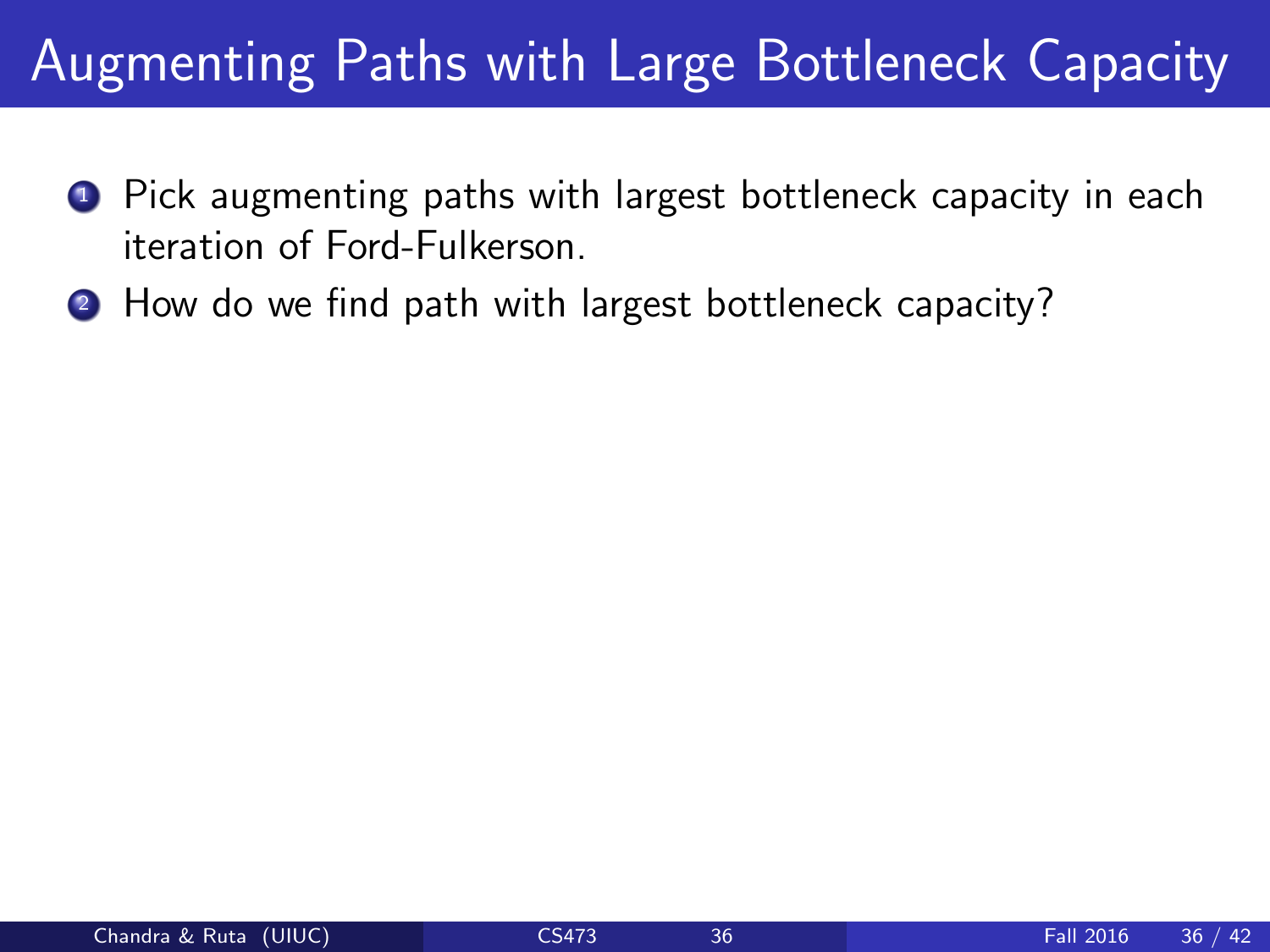## Augmenting Paths with Large Bottleneck Capacity

- **1** Pick augmenting paths with largest bottleneck capacity in each iteration of Ford-Fulkerson.
- 2 How do we find path with largest bottleneck capacity?
	- **■** Assume we know **△** the bottleneck capacity
	- **2** Remove all edges with residual capacity  $\leq \Delta$
	- **3** Check if there is a path from s to t
	- Do binary search to find largest **△**
	- **Example 1** Running time:  $O(m \log C)$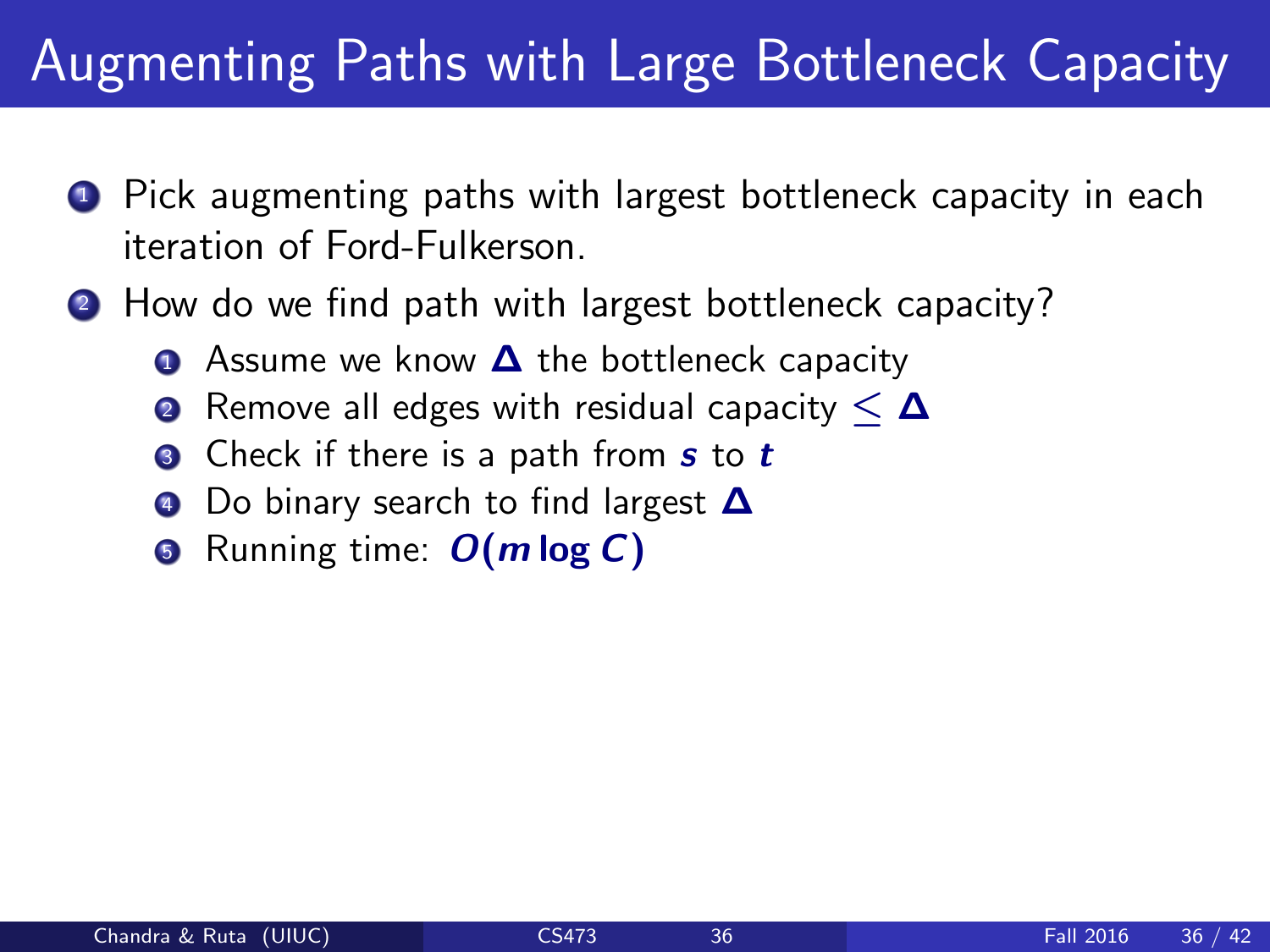## Augmenting Paths with Large Bottleneck Capacity

- **1** Pick augmenting paths with largest bottleneck capacity in each iteration of Ford-Fulkerson.
- 2 How do we find path with largest bottleneck capacity?
	- **■** Assume we know **△** the bottleneck capacity
	- **2** Remove all edges with residual capacity  $\leq \Delta$
	- **3** Check if there is a path from s to t
	- 4 Do binary search to find largest **△**
	- **6** Running time:  $O(m \log C)$
	- **6** Max bottleneck capacity is one of the edge capacities. Why?
	- **2** Can do binary search on the edge capacities. First, sort the edges by their capacities and then do binary search on that array as before.
	- Algorithm's running time is  $O(m \log m)$ .
	- **•** Alternative algorithm: modify Dijkstra to get  $O(m + n \log n)$ .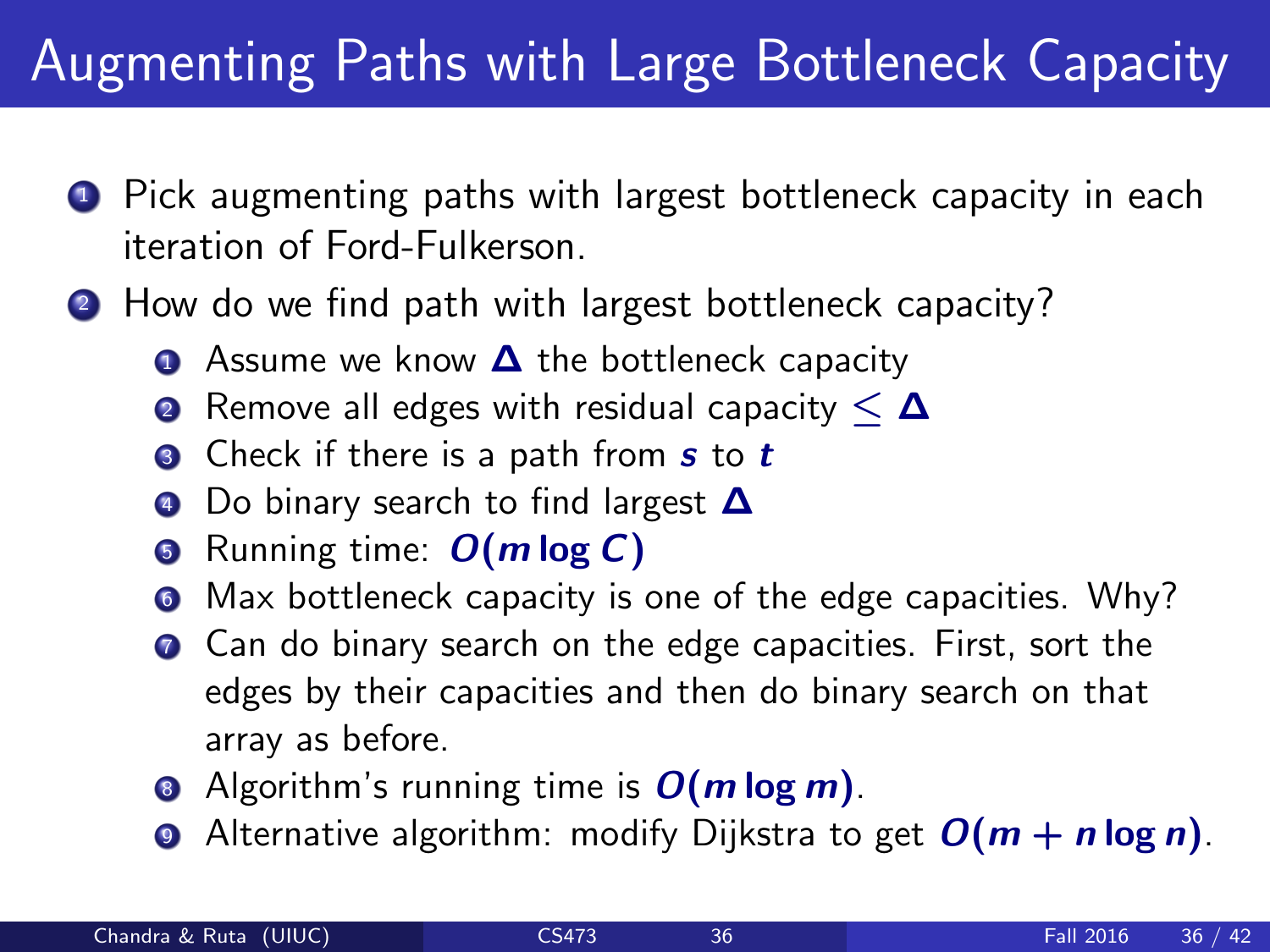$G = (V, E)$  flow network with integer capacities.  $F^*$  is max s-t-flow value.

#### Theorem

Algorithm terminates in  $O(m \log F^*)$  iterations.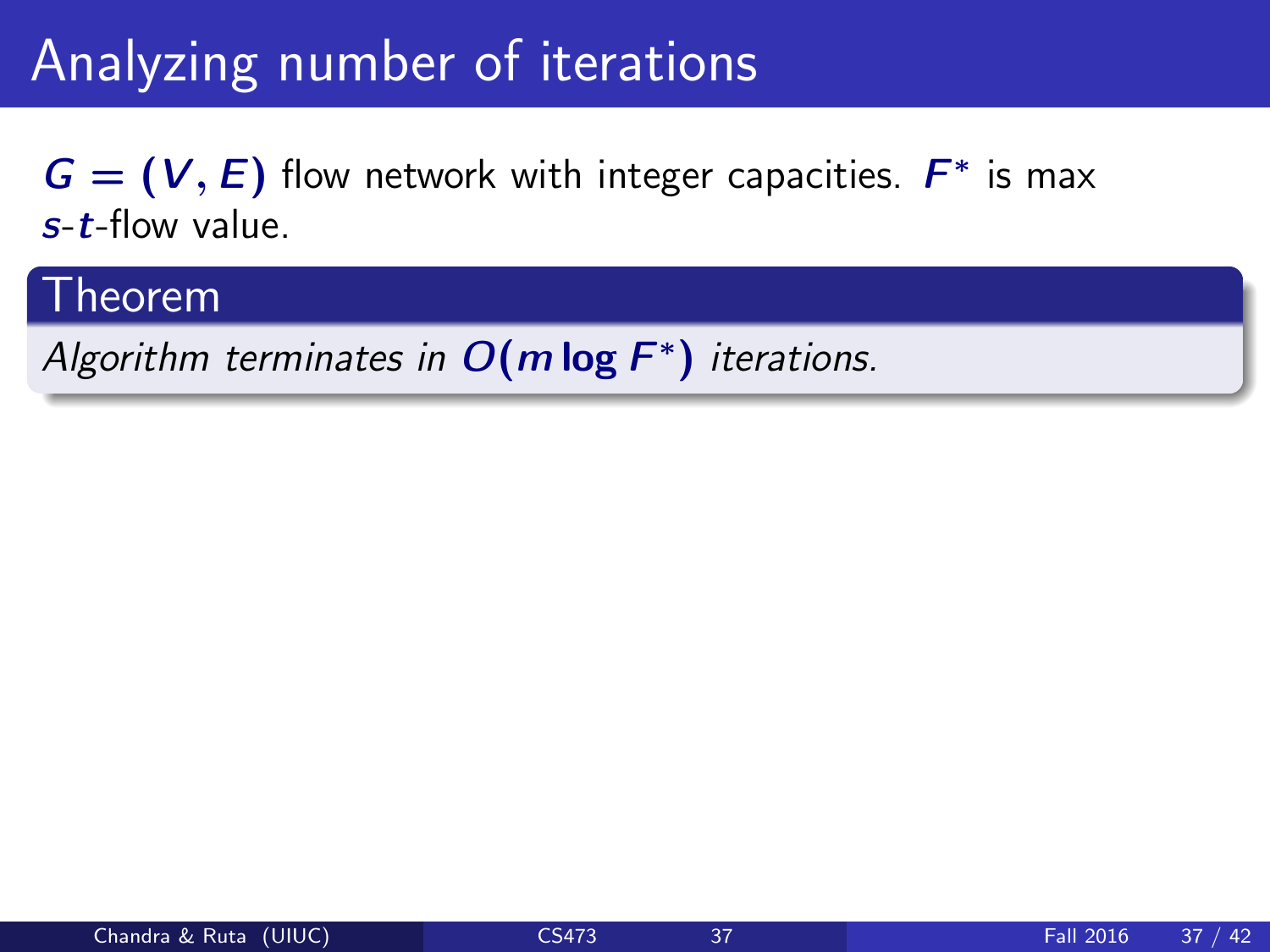$G = (V, E)$  flow network with integer capacities.  $F^*$  is max s-t-flow value.

#### Theorem

Algorithm terminates in  $O(m \log F^*)$  iterations.

Suppose algorithm takes k iterations. Let  $\alpha_i$  be flow value after *i* iterations.  $\alpha_0 = 0$ . In Ford-Fulkerson we have  $\alpha_{i+1} > \alpha_i + 1$ . For the new algorithm we have,

#### Lemma

If algorithm does not terminate after the *i*'th iteration, amount of flow augmented in  $(i + 1)$ st iteration is at least  $\mathsf{min}\{1, (\bar{F}^*-\alpha_i)/m\}$ . Hence,  $\alpha_{i+1} - \alpha_i \geq \mathsf{min}\{1,(\mathsf{F}^* - \alpha_i)/m\}.$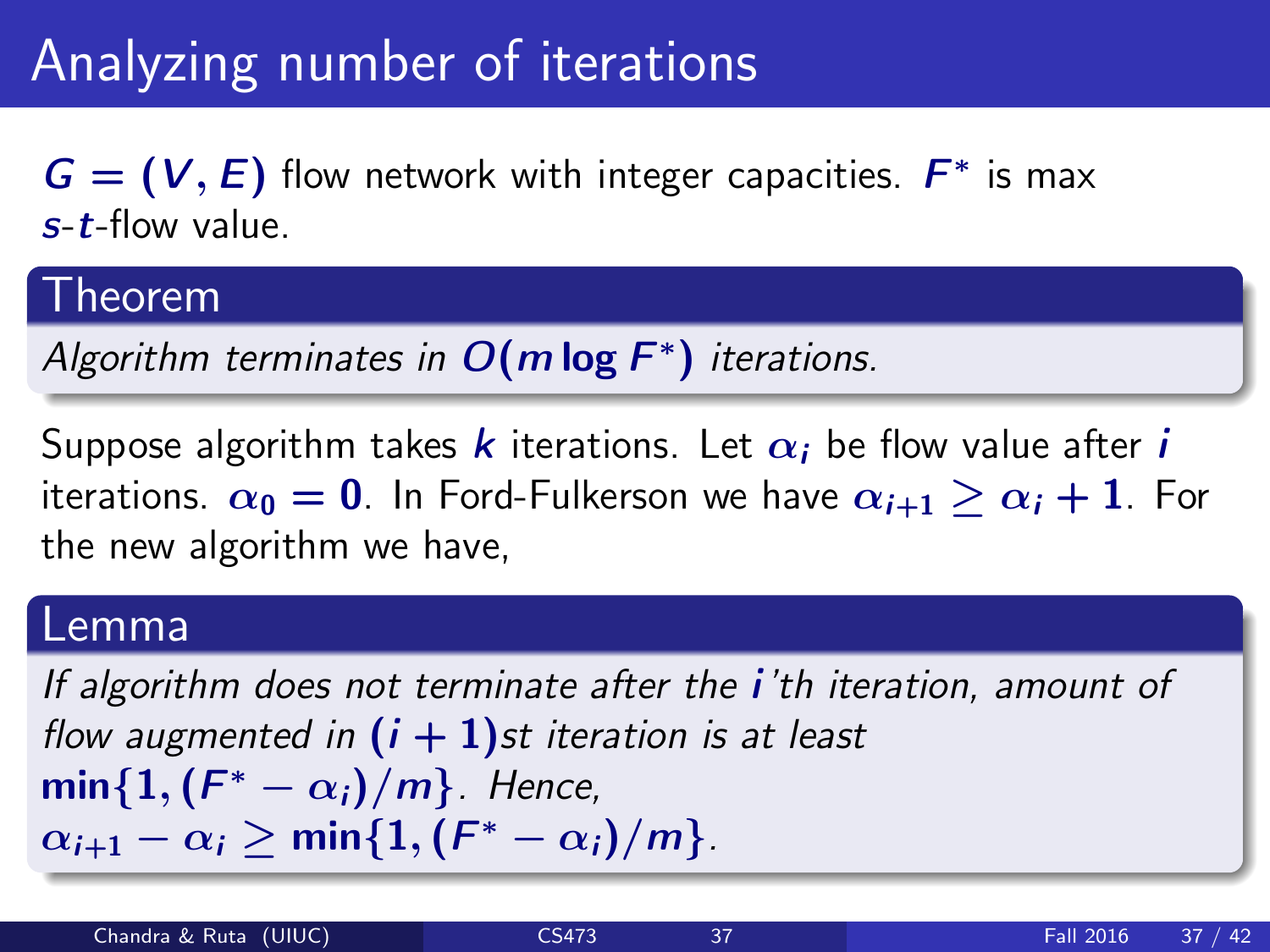Assume lemma. Let  $\beta_i = F^* - \alpha_i$  be residual flow left after  $i$ iterations. We have  $\beta_0 = F^*$ .

$$
\alpha_{i+1} - \alpha_i = \beta_i - \beta_{i+1} \sum_{\lambda}^{\infty} \beta_i / m
$$

implies

 $\beta_{i+1} < (1 - 1/m)\beta_i$ 

Therefore, for  $k > 1$ ,

$$
\beta_k \leq (1 - 1/m)^k \beta_0 \leq (1 - 1/m)^k F^*
$$
\n
$$
\left(1 - \frac{1}{m}\right)^m \ln \widehat{L}^k \leq \left[\left(1 - \frac{1}{m}\right)^m\right]^{k_0} \widehat{L}^k
$$
\n
$$
\leq \frac{1}{\left(\frac{1}{\epsilon}\right)^{k_0}} \frac{1}{\widehat{L}^k}
$$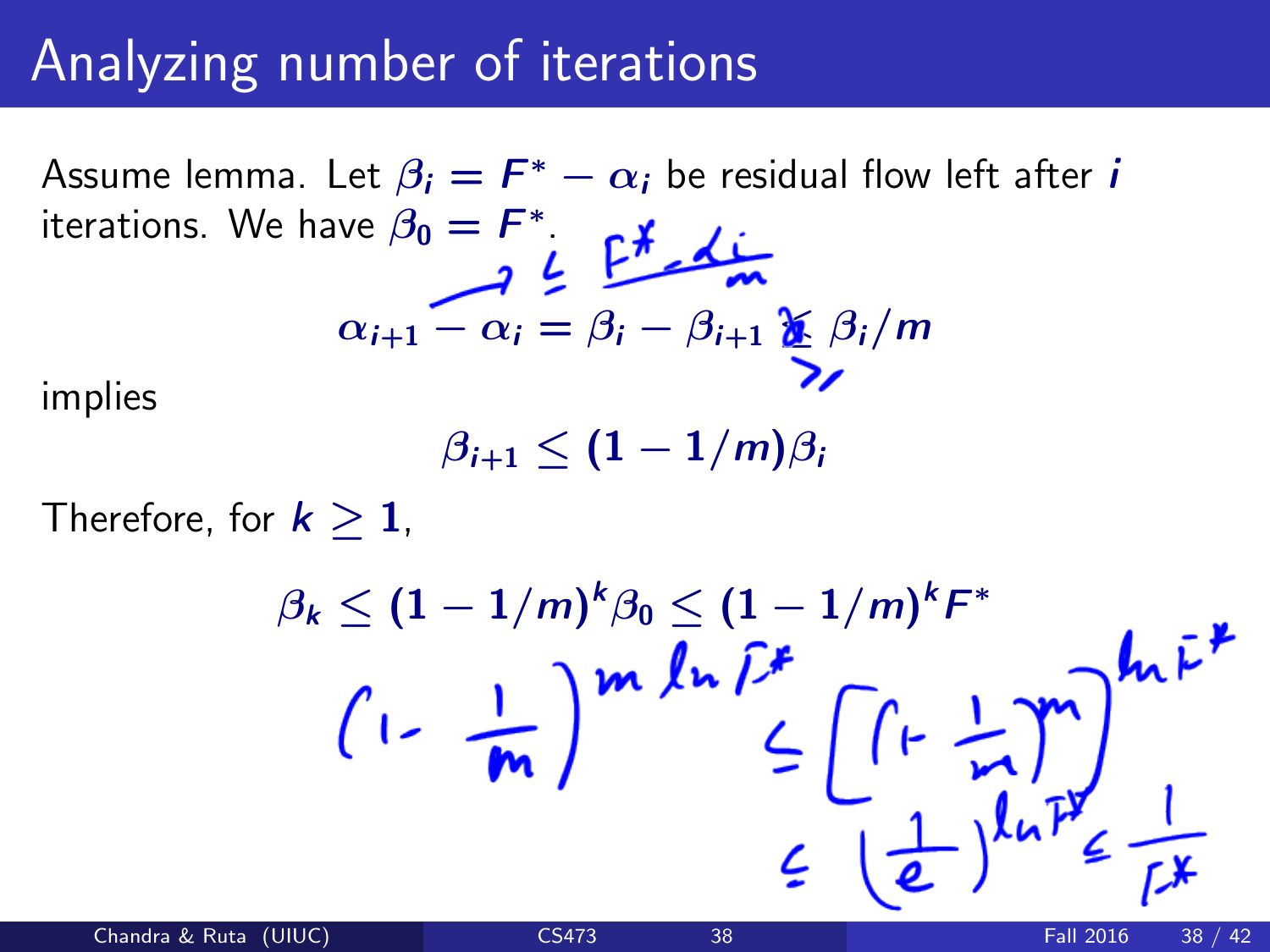Assume lemma. Let  $\beta_i = F^* - \alpha_i$  be residual flow left after  $i$ iterations. We have  $\beta_0 = F^*$ .

$$
\alpha_{i+1} - \alpha_i = \beta_i - \beta_{i+1} \leq \beta_i/m
$$

implies

 $\beta_{i+1} < (1 - 1/m)\beta_i$ 

Therefore, for  $k > 1$ ,

$$
\beta_k \leq (1-1/m)^k \beta_0 \leq (1-1/m)^k F^*
$$

Thus, after  $h = m \ln F^*$  iterations,  $\beta_h \leq (1-1/m)^{m\ln F^*}F^* \leq \exp(-\ln F^*)F^* \leq 1.$ This implies that algorithm terminates in  $1 + m \ln F^*$  iterations. And  $F^* \leq mC$  and hence algorithm terminates in  $O(m \log mC)$ iterations.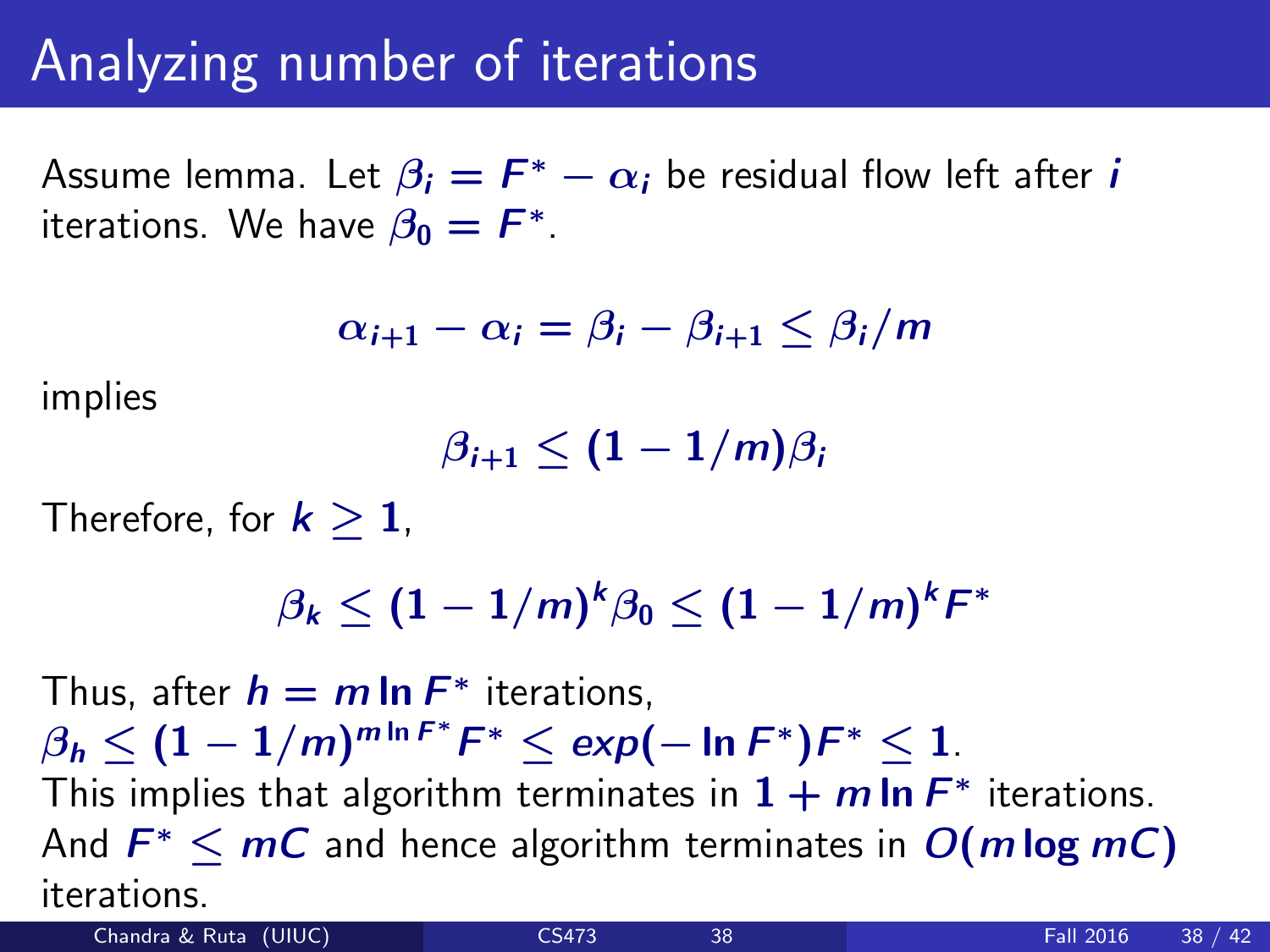### Proof of Lemma

- $f_i$  flow in  $G$  after  $i$  iterations of value  $\alpha_i$ .  $G_{f_i}$  is residual graph.
- In  $G_{f_i}$  there is a flow of value  $F^* \alpha_i$ .
- Do a flow decomposition in  $\boldsymbol{G}_{\!f_{\!i}}$  on at most  $\boldsymbol{m}$  paths.
- Implies that there is a flow of value  $\mathcal{F}^* \alpha_i$  in  $\mathcal{G}_{\mathit{f}_i}$  that can be decomposed into at most  *paths.*
- One of those paths, say  $P$ , carries at least  $(F^*-\alpha_i)/m$  flow
- Flow on max bottleneck path must be at least as large as that on  $P$ . This implies that the amount of augmentation that the algorithm does in iteration  $i+1$  is at least  $(F^*-\alpha_i)/m$ .
- Thus,  $\alpha_{i+1} \geq \alpha_i + (F^* \alpha_i)/m$ .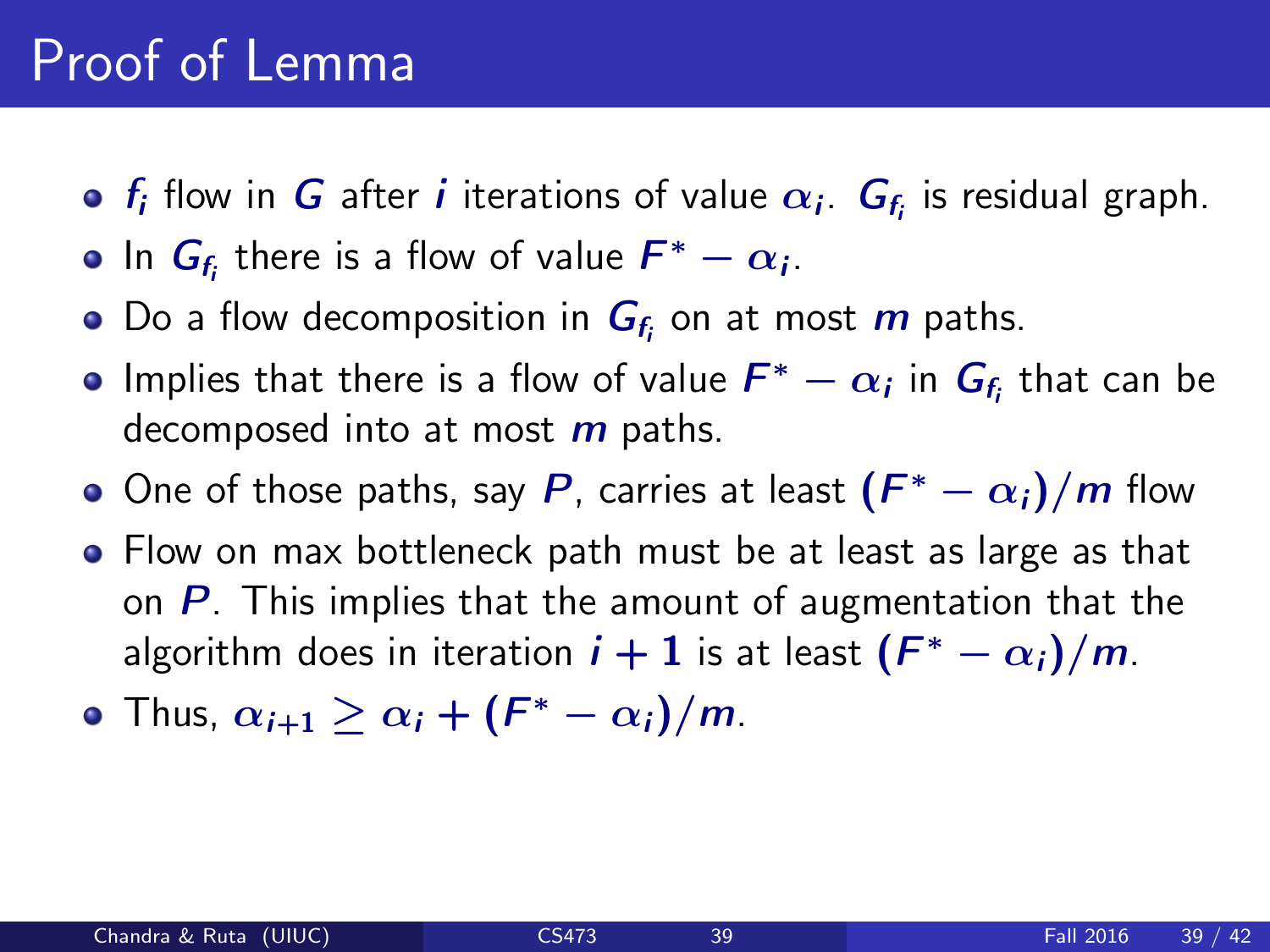### Running time analysis

- Each iteration requires finding a max bottleneck capacity path in residual graph. Can be found in  $O(n \log n + m)$  or in  $O(m \log C)$  time.
- Number of iterations is  $O(m \log mC)$ .
- Hence overall running time is  $O(m^2 \log m C \log C)$  or  $O(mn \log n \log mC + m^2 \log mC)$ .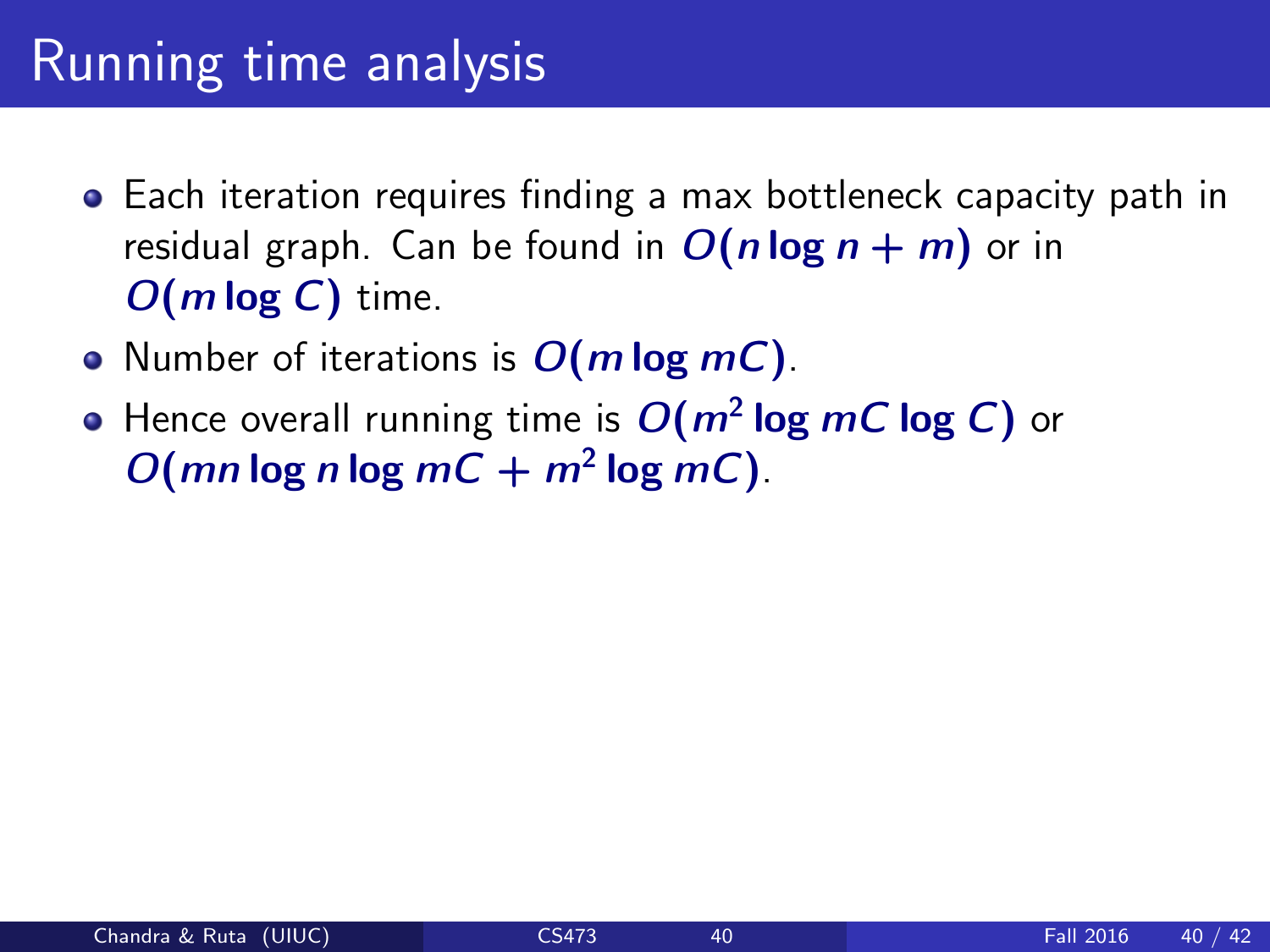# Strongly polynomial time algorithm

Many problems has inputs with two types of information:

- **e** combinatorial
- **o** numerical

Example:

Graph problems: vertices and edges are combinatorial part and edge/vertex lengths/capacities are numerical.

An algorithm for a problem is called *strongly polynomial* if its running time is a polynomial and it does not depend on the numerical part. Here, we assume that standard arithmetic operations on the input numbers takes constant time. Otherwise it is weakly polynomial. It is pseudo-polynomial if the run-time is polynomial assuming numerical data is in unary.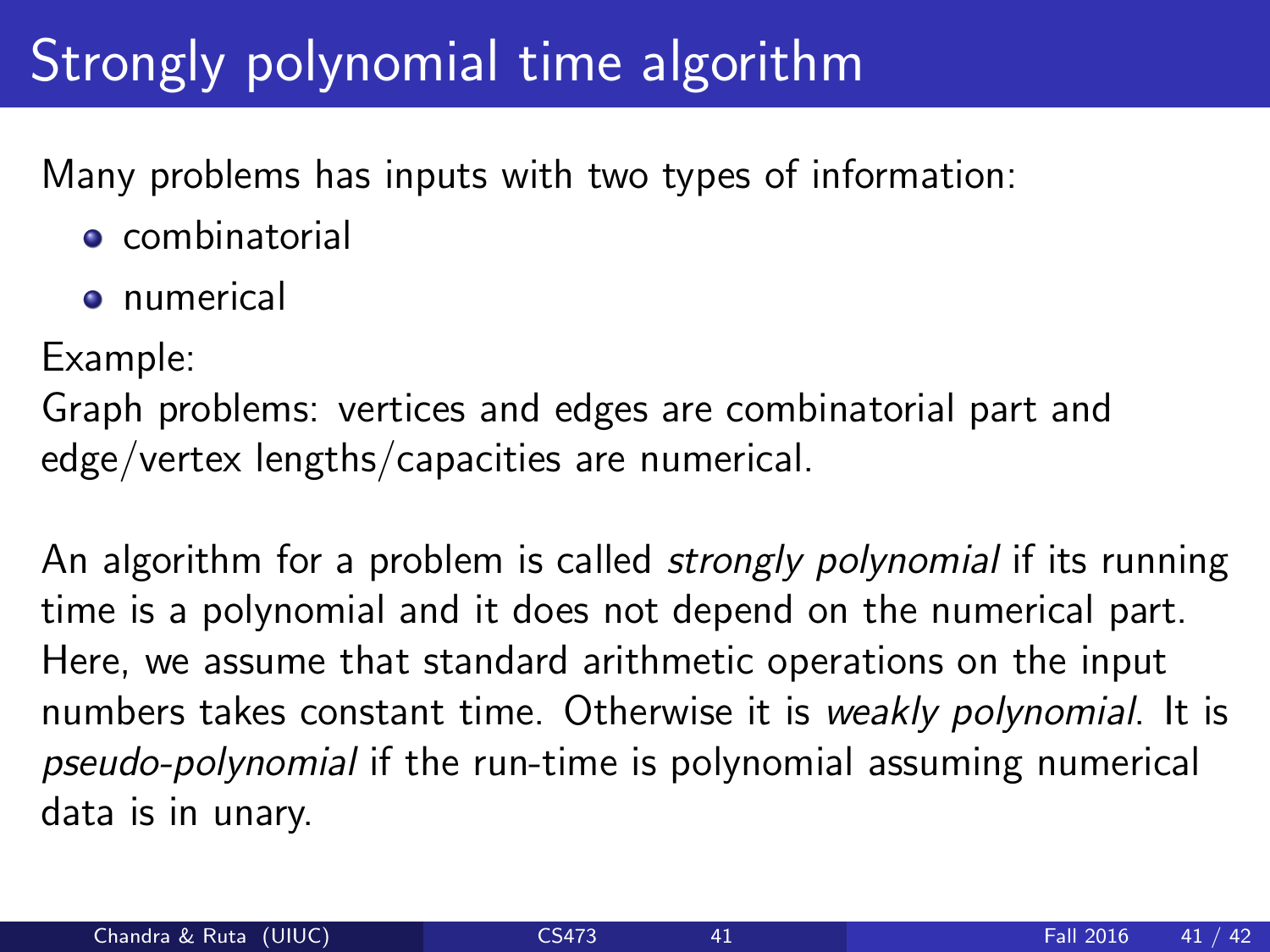# A strongly polynomial time algorithm for max flow

**Algorithm:** In each iteration of Ford-Fulkerson choose a shortest augmenting path in the residual graph.

```
algEdmondsKarp
for every edge e, f(e) = 0G_f is residual graph of G with respect to fwhile G_f has a simple s-t path do
    Perform BFS in Gf
    P: shortest s-t path in G_ff = \text{augment}(f, P)Construct new residual graph G_f.
```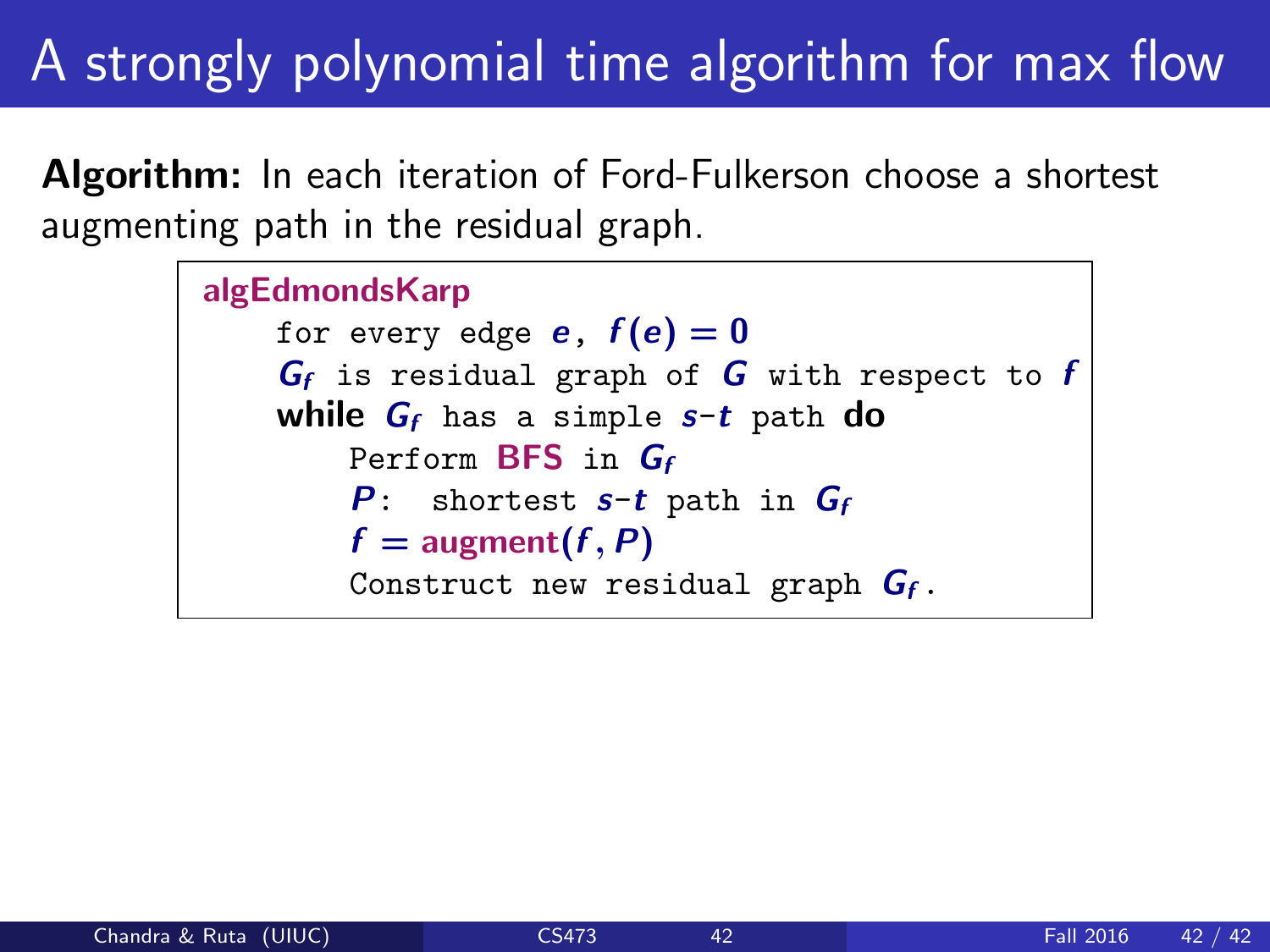# A strongly polynomial time algorithm for max flow

**Algorithm:** In each iteration of Ford-Fulkerson choose a shortest augmenting path in the residual graph.



#### Theorem

Algorithm terminates in  $O(mn)$  iterations. Thus, overall running time is  $O(m^2n)$ .